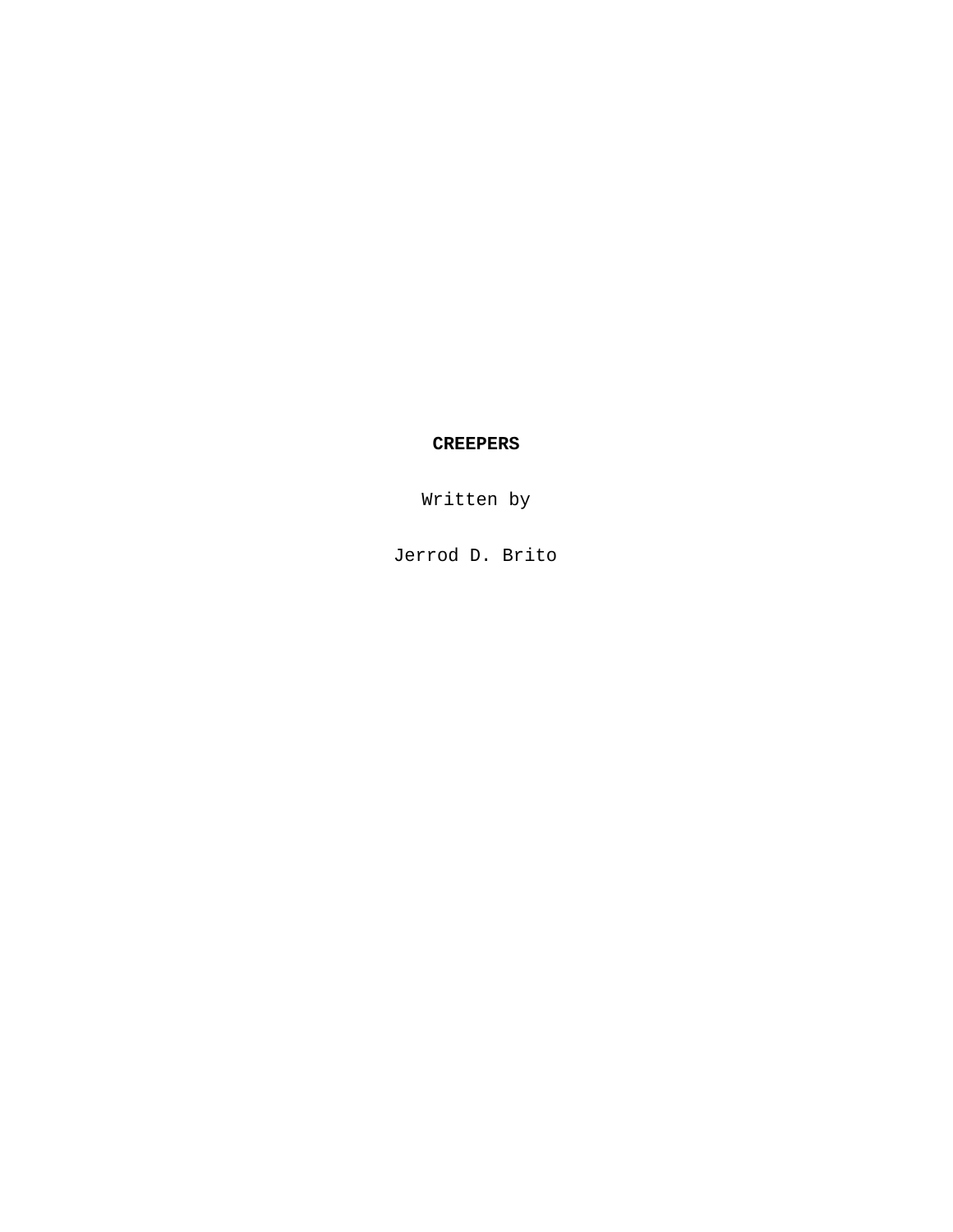FADE IN:

### **INT. PAULSON RESIDENCE - LIVING ROOM - DAY (SEVEN YEARS AGO)**

FROM A MINI DV CAMERA.

We move through a clean, stylish living room toward an open sliding patio door. BOYS LAUGHTER and SLOSHING WATER can be heard outside.

Unseen, Carol chuckles to herself as we step out to --

#### **EXT. PAULSON RESIDENCE - BACK YARD - CONTINUOUS**

Summer and sunny. YOUNG AARON (11), upbeat but quiet, rocks a bowl cut, scoops an armful of water balloons out of a plastic kiddie pool, and playfully lobs them at YOUNG ROB (11), a scrawny tough kid in all black with a buzz cut. Rob blasts Aaron with a pump-action water gun.

> CAROL (O.S.) There's still a drought, you know?

The boys stop their assault to laugh at their observer.

YOUNG ROB Better eliminate the witness then!

Rob sprays some water toward Carol, intentionally missing. The three laugh.

> CAROL (O.S.) I'm gonna order now. Pepperoni okay?

YOUNG AARON

YOUNG ROB

Sure.

Yup.

YOUNG AARON Hey, can Rob spend the night?

CAROL (O.S.) Well, he'll have to ask his mom --

YOUNG ROB -- She doesn't care.

Young Aaron pegs Young Rob in the face with a balloon. Rob turns red and scowls. Young Aaron laughs -- boys being boys.

> CAROL (O.S.) Not too rough, guys.

Carol takes the camera back inside. Then we hear: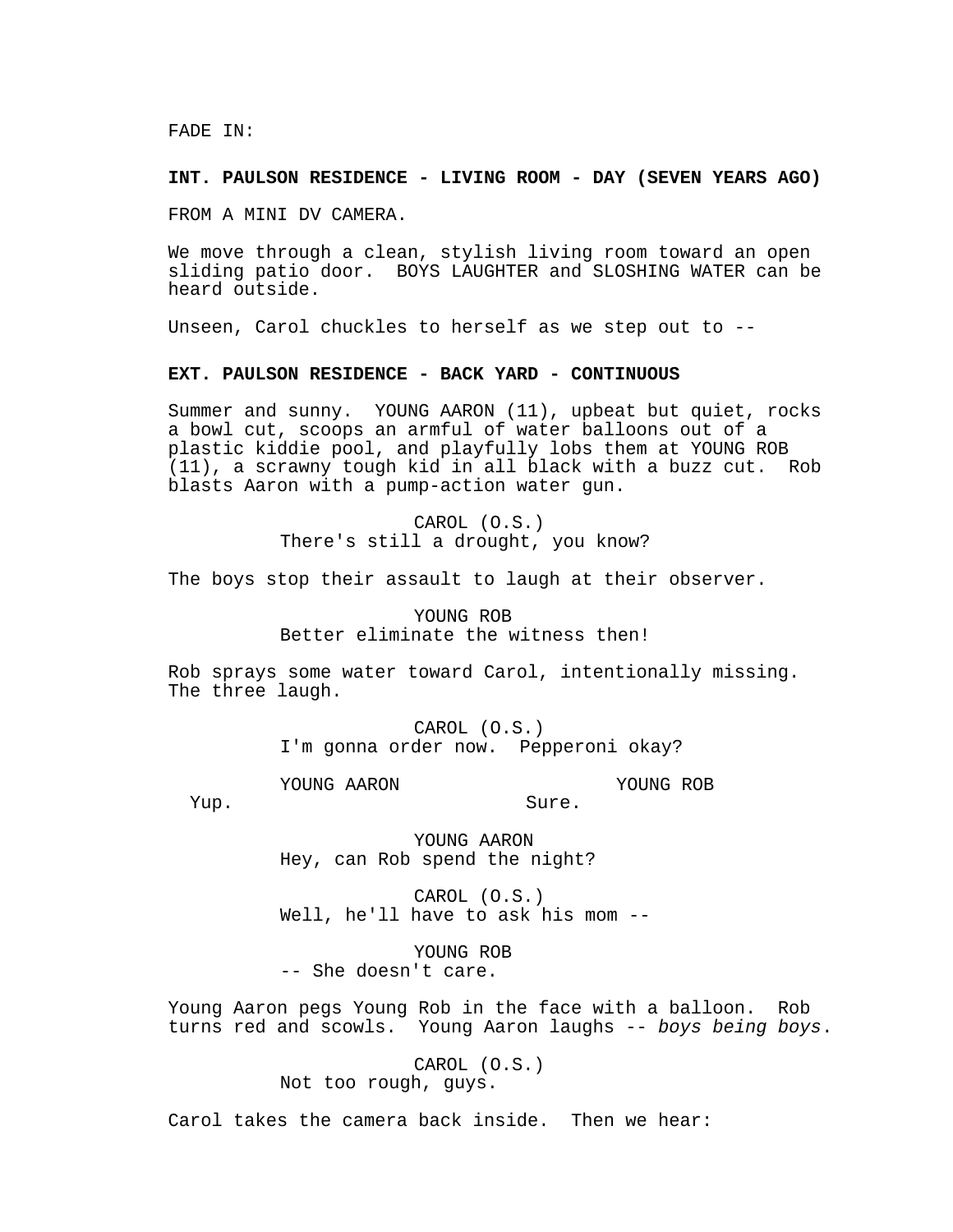Fuck you!

The CRASH of the kiddie pool is heard outside. We hurry out to see Young Rob mounting Young Aaron; he chokes him out with his forearm, but the contact is just out of our P.O.V.

CAROL (O.S.)

Hey!

Rob quickly releases him and sits up, huffing and puffing. Young Aaron sits up and catches his breath.

> CAROL (O.S.) Aaron? Are you okay?

Aaron nods. His watery eyes dart to Rob.

YOUNG AARON (feigning a smile) Yeah. We're just playing mom.

CAROL (O.S.) ... Okay ... why don't you guys come in and dry off --

CUT TO BLACK:

**EXT. ROB'S HOUSE - FRONT YARD - DUSK (FOUR YEARS AGO)**

FROM A MINI DV CAMERA.

Many young trick-or-treaters and parents make their rounds through the neighborhood. Aaron spins our view to ROB POWELL, now 14, in full movie-quality zombie makeup and attire. Rob twitches toward the lens, growls, and chomps hungrily.

> AARON (O.S.) This is gonna be so much easier than going door to door.

> ROB Should've thought this up years ago.

AARON PAULSON, now 13, spins the camera toward himself. He's also in zombie makeup, but it's nowhere near as polished as Rob's, nor can it hide the awkward lanky teen beneath it.

> AARON He did. We just weren't big enough.

He smiles through his braces and then spins us back to Rob.

ROB

How's it look?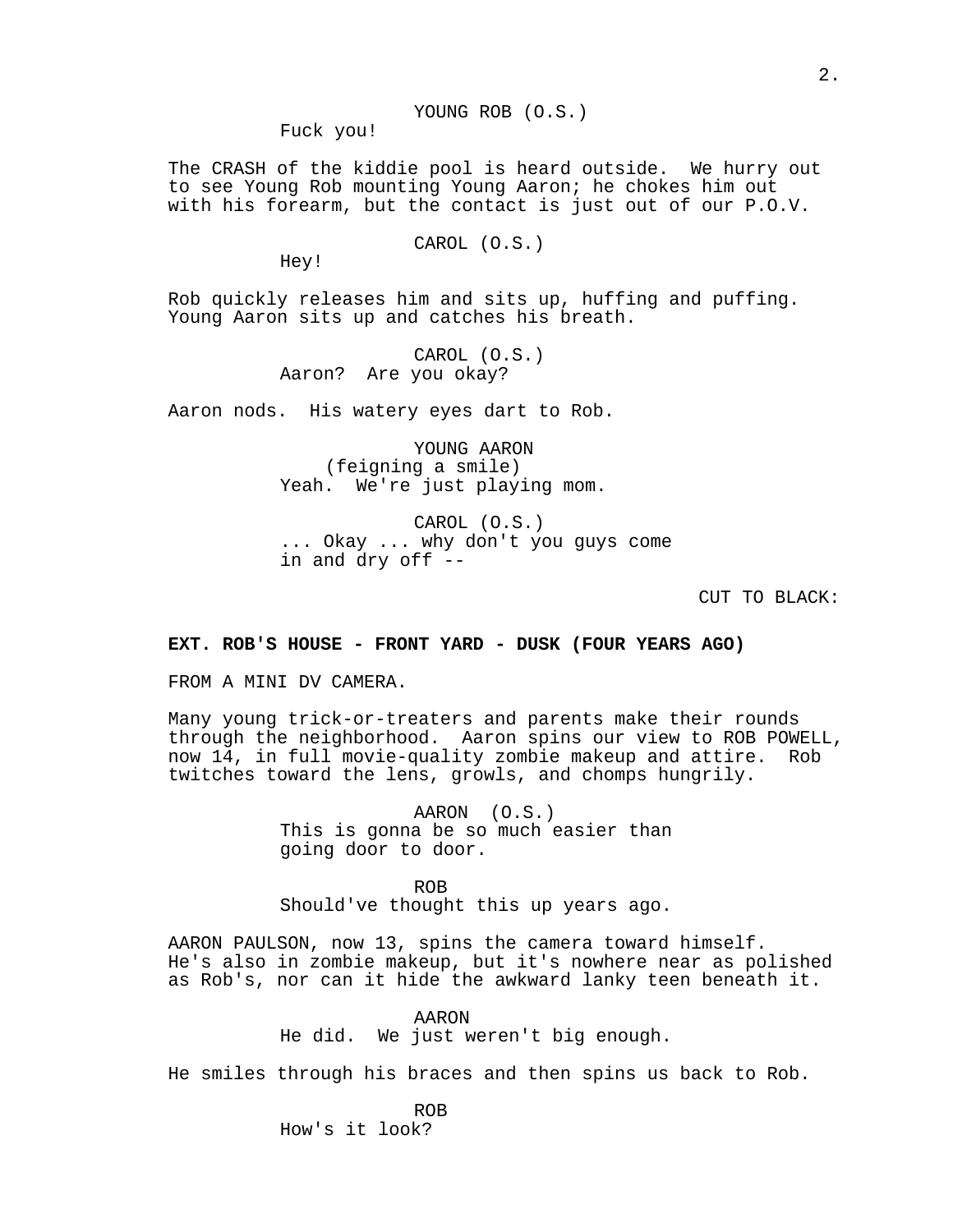AARON (O.S.) Pretty fucking real, dude. (touching Rob's face) How long did it take you --

Rob coolly slaps his hand away.

ROB About as long as it takes your mom to do hers.

AARON (O.S.) Fuck you. You'd still be doing it.

They laugh. Rob looks past the camera and backs off.

ROB Shit -- get ready.

Rob hides behind a tree. Aaron moves to the side of the house and angles the camera to see three kids dressed as The Avengers. They cautiously maneuver past realistic homemade zombie corpses scattered throughout the yard.

Aaron snickers behind the camera.

Rob jumps out as the kids approach the door. He growls and swipes at the kids' candy bags. Only two of the boys lose their candy, but all three run away screaming.

Rob and Aaron laugh hysterically. Rob collects the bags.

ROB

Easy candy.

Rob glances up.

### ROB

## Dude -- reset.

Rob and Aaron take their places.

A little girl dressed as a PRINCESS weaves past the corpses with a face of concern and approaches the door. Rob jumps out and snarls at her. The Princess SCREAMS, drops her bag, and slowly turns to her MOMMY, who storms up the sidewalk.

> MOMMY What's wrong with you?! She's just a little girl! Do you live here?!

ROB Whoa. Lady, chill --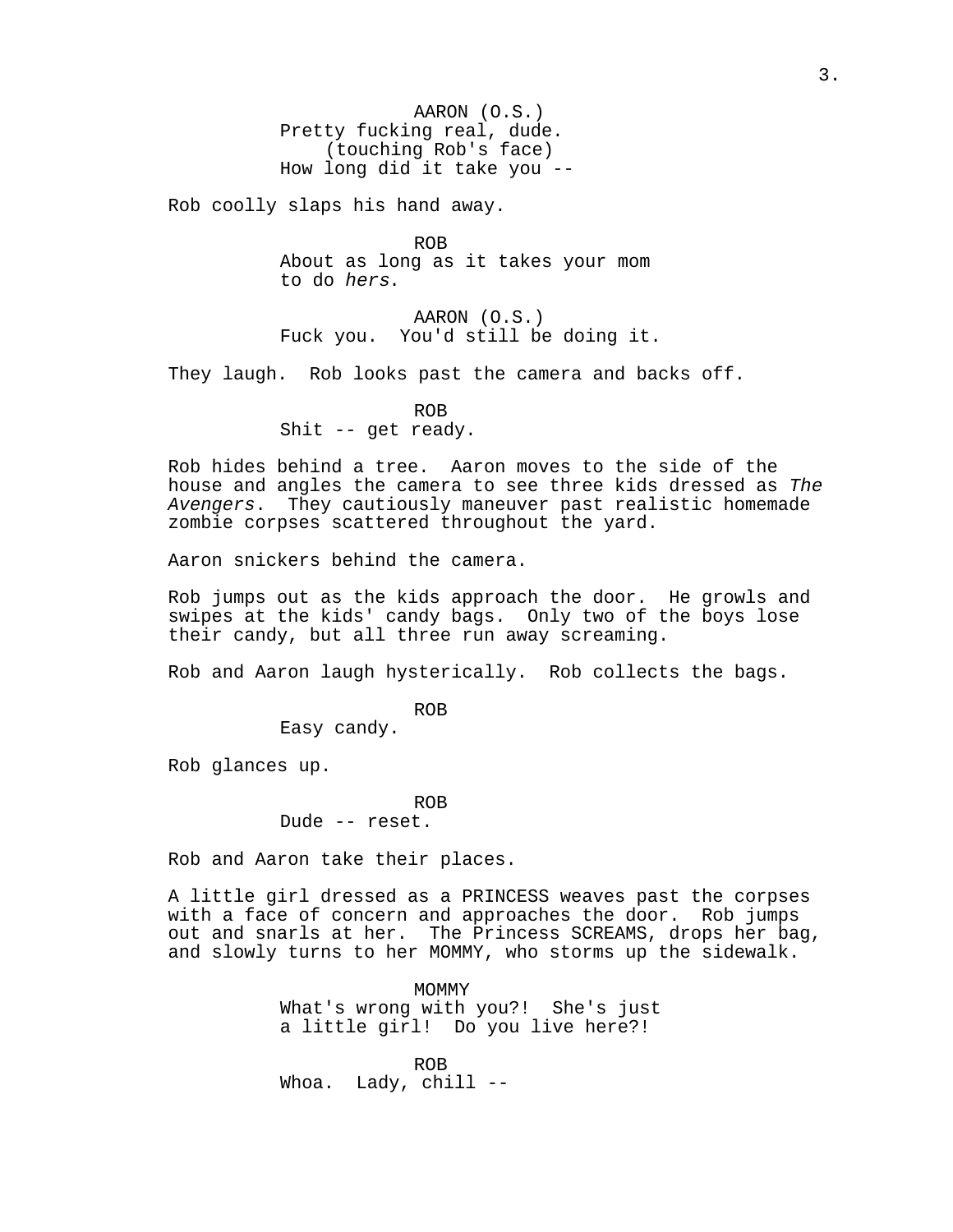MOMMY -- Don't tell me to chill! You don't do that to little kids! Where are your parents?

Mommy stomps toward the house, daughter in tow, and pounds on Rob's front door.

> ROB You don't have to do that. Here - just take it!

Rob tries to hand her a bag of "recovered" candy.

MOMMY No! I moved here so my daughter could grow up in a safe neighborhood!

ROB (to Aaron) Just go, man.

Mommy pounds on the door, harder.

ROB

Please, don't -- he's taking a nap --

The front door whips open. MR. POWELL (43), in fatigues and dog tags, rubs his eyes and steps onto the porch.

Aaron ducks around the side of the house.

AARON (O.S.) (laughing, quietly) Oh shit ...

Aaron cautiously angles the camera back around to see Mommy scold Mr. Powell.

> MR. POWELL Boy, get your ass over here!

Rob approaches, sluggishly.

MR. POWELL What the fuck did I tell you?!

Powell slaps the back of Rob's head. Rob's face goes blank; he pees his pants. Mommy turns her kid away, horrified.

We duck back around the side of the house.

CUT TO BLACK: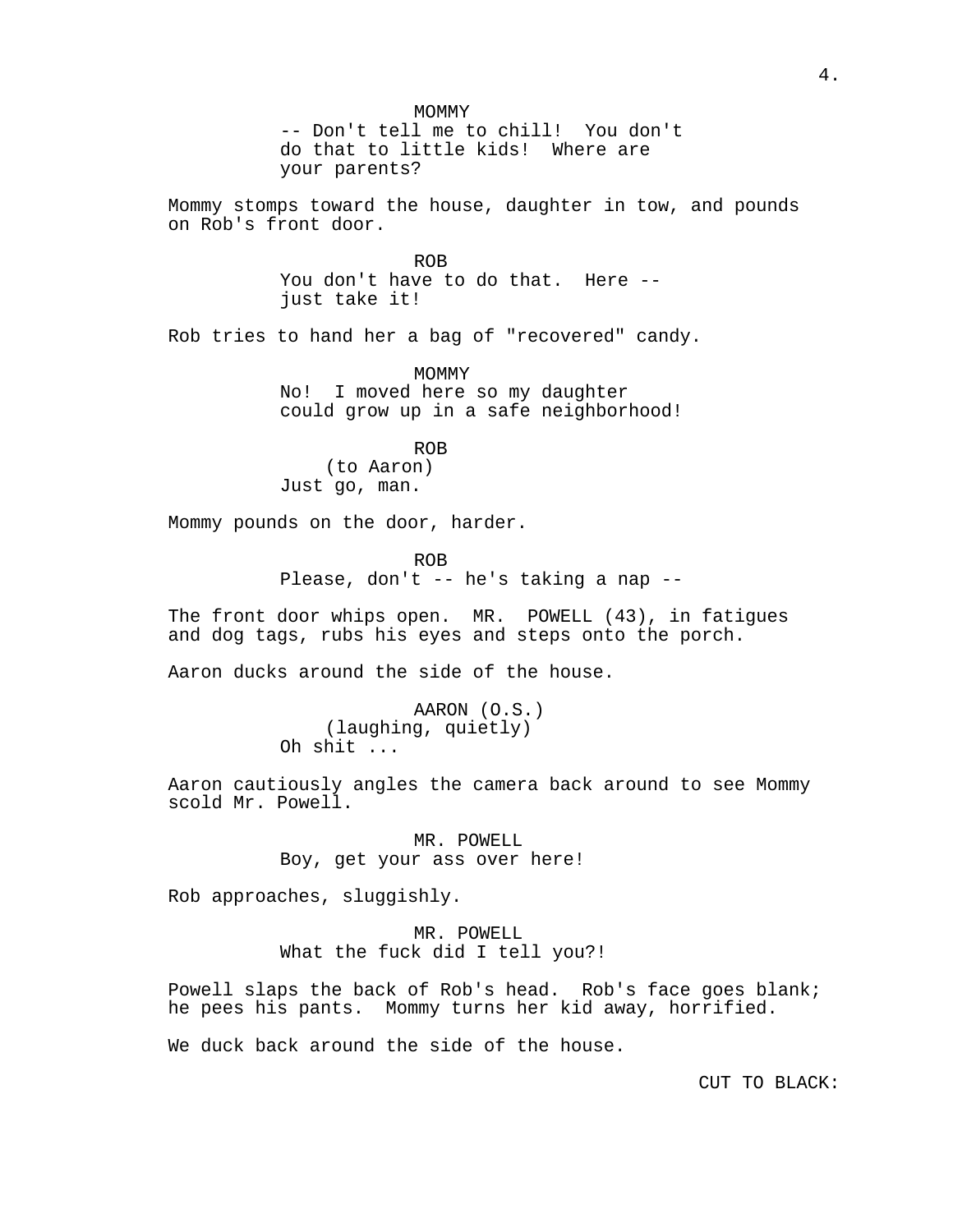## **INT. ROB'S HOUSE - DEN - DAY (ONE YEAR AGO)**

FROM AARON'S IPHONE CAMERA, POSITIONED VERTICALLY.

Crumpled-up fast food bags, empty beer cans, and a few holes punched in the wall -- a real redneck's paradise.

We glide out of the den, down the hall, and to --

### **THE WORKSHOP**

Aaron's hand pushes the creaky door open. We scan the welllit environment to see elaborate Halloween decorations and a wall of cubbies containing horror movie replicas and memorabilia (bladed glove, hockey mask, "killer" doll, etc.). We breeze past a mounted homemade scarecrow mask to --

### **THE WORKBENCH**

-- Where a life-like severed hand drips blood on a newspapercovered surface beside Rob, now 17, in a high-and-tight haircut and Halloween t-shirt. He touches up paint on a makeup appliance.

> ROB Oh, hi -- I didn't hear you come in. No, seriously, I can't hear shit in this fuckin' place.

Aaron laughs.

ROB Anyway, welcome to the Workshop of the Damned.

AARON (O.S.) Satan's workshop.

ROB

(laughing) Satan's workshop! That's what's up. Well, the devil got shipped overseas, so this is all mine now. Good riddance. Anyway, I'm your host, Rob Menace, we got A-bomb on camera --

Aaron -- sans braces -- turns the phone toward himself and sticks his tongue out in a wicked sneer. Back to Rob.

> ROB -- And today we're gonna take you behind the scenes of our little short film, Dismembered.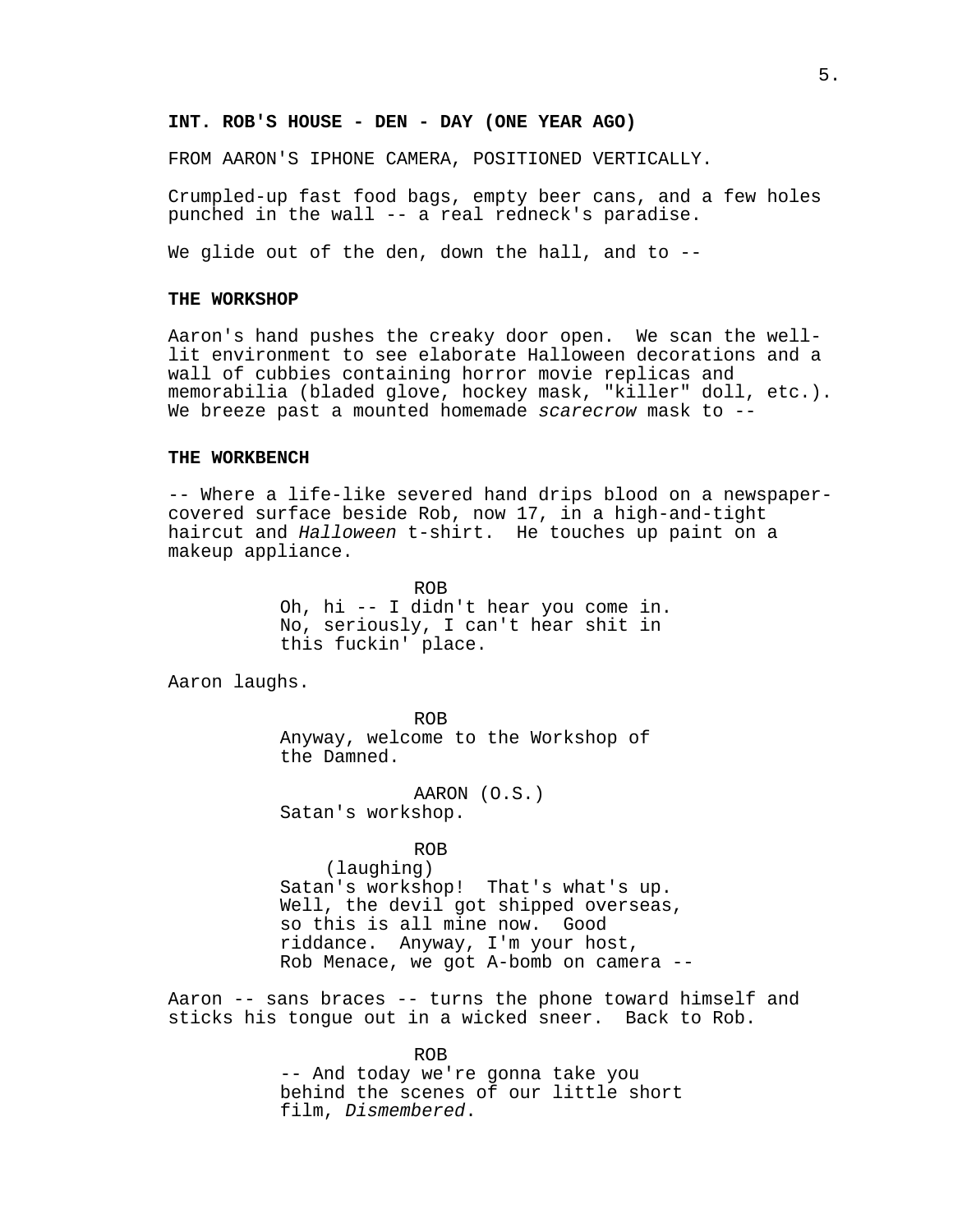We focus on several bloody props, weapons, and "body parts" drying on the table behind him, as well as a black trash bagturned-body bag exposed to show milk jugs and other house hold trash formed into the shape of an adult person.

ROB

We got blood, makeup, masks, and all kinds of nasty shit, so keep your eyes out for it sometime next month.

AARON (O.S.) Yeah. Like it, share it, and subscribe to our page. We only have, like, ten followers right now.

ROB

Nineteen. But yeah, we need more, so share the fuck out of this or we're gonna murder you in your sleep.

Aaron laughs, but Rob's stare is bone dry.

**INT. ROB'S HOUSE - WORKSHOP - NIGHT**

FROM ROB'S DSLR CAMERA.

The lights are dimmed for a horror ambiance. Aaron holds an iPad with a DigiSlate app facing the camera -- it's dated March 29th of last year.

> AARON Dismembered, scene six, take two.

Aaron marks the shot, then disappears behind the camera, picks it up, and aims it at the door.

AARON (O.S.)

Action!

NIGEL MEDINA (currently 17), a husky, anti-social nerd, enters the workshop with a lackadaisical expression.

> NIGEL Hello? Doctor Craven? Are you here?

AARON (O.S.) (whispering) Look scared.

Nigel looks into the camera with a "seriously, dude?" face.

NIGEL

(sigh) Hello? Doctor Craven? Are you here?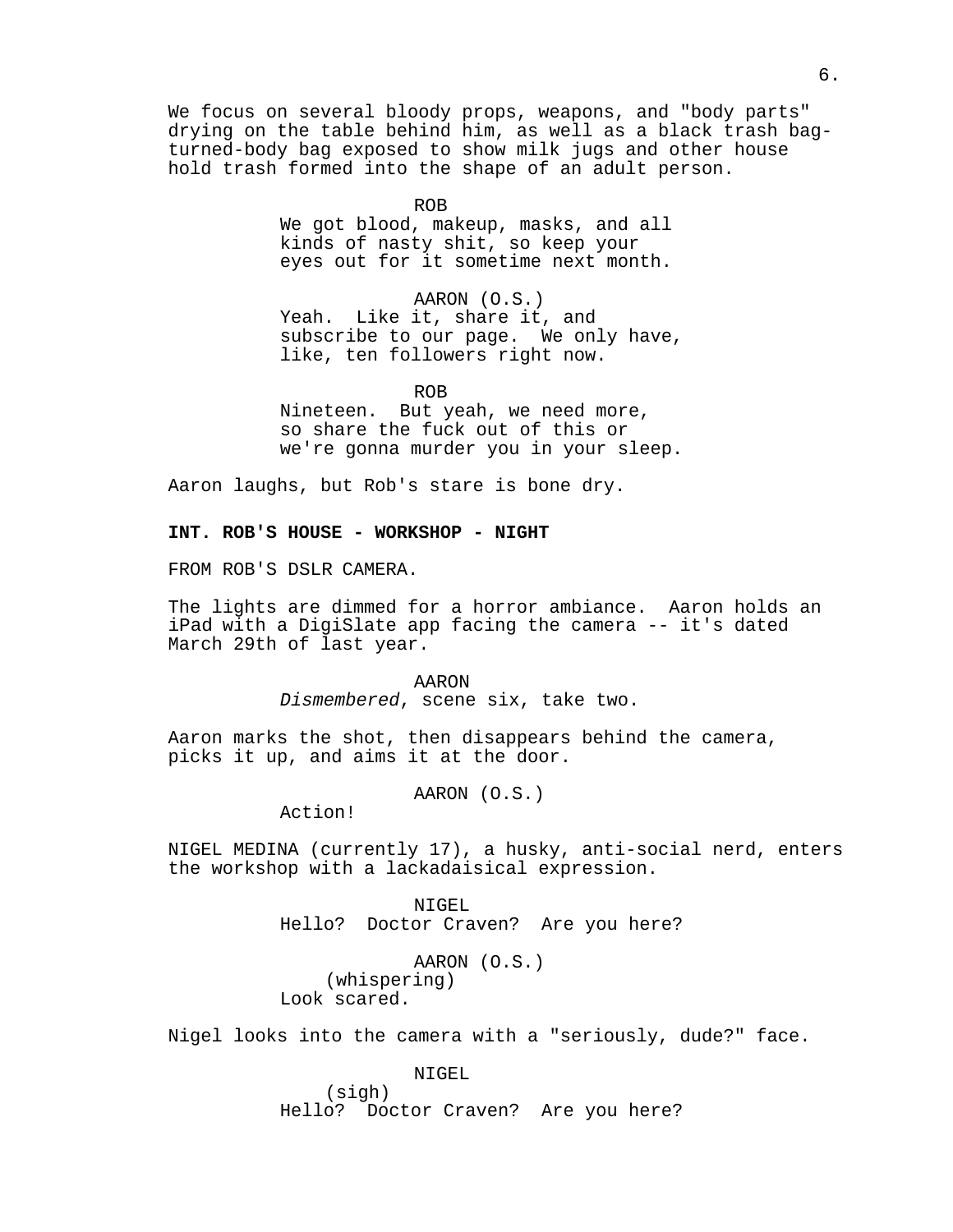Nigel forces a tremble, moves into the room, and sees a severed hand on the table.

> NIGEL Oh shit. Not Doctor Craven, too. Fuck. He's dead. Fuck. This can't be happening ... fuck.

Nigel backs to the door. Robert, in a creepily-painted sack mask and brandishing a bloody meat tenderizer, slams his way in and fakes a whack to Nigel's head.

## NIGEL

(dry) Aaaahhhh!

He carefully falls to the floor. Robert mounts him and pretends to take several whacks. Robert drops the mallet and starts pretend-ramming Nigel's head into the ground.

Nigel giggles.

AARON (O.S.)

Nigel.

### ROB

Fuck, dude!

Rob gets up, unmasks, and throws the sack in Nigel's face.

NIGEL I can't help it, it tickles!

AARON (O.S.) Back to one.

Aaron returns to his position as we --

## CUT TO:

Another take. Robert mounts Nigel and takes several whacks with the meat tenderizer. Fake blood splatters everywhere. Rob pulls out a saw and starts "cutting" limbs aggressively.

Rob picks up Nigel's glasses, stands up, and admires his handy work. Rob collects Nigel's "bloody limbs."

## **EXT. ROB'S HOUSE - BACKYARD - NIGHT**

Rob covers a dirt mound with a shovel full of dirt.

Rob tosses Nigel's glasses on top of the mound.

Rob spits on Nigel's glasses. Nigel retrieves/cleans them.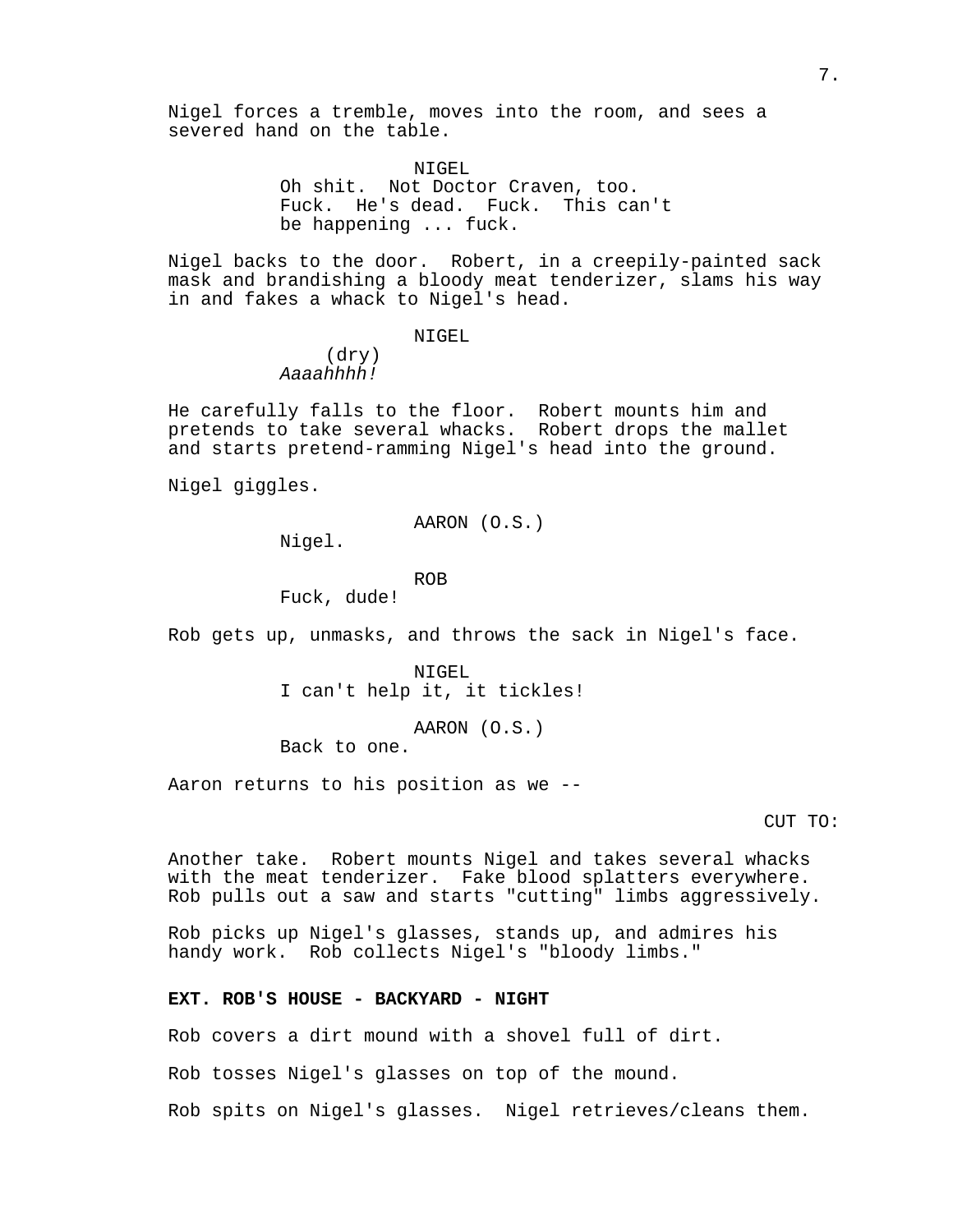NIGEL (O.S.)

Ass hole.

AARON (O.S.)

Cut!

CUT TO BLACK:

#### **INT. PAULSON RESIDENCE - LIVING ROOM - DAY (LAST WEEK)**

FROM ROB'S DSLR CAMERA ON THE ENTERTAINMENT CENTER.

Rob sets the camera to record as Aaron plays with his pet tarantula, PENNYWIZZLE, on the couch. Rob joins them.

> ROB Sup, demon-nites? Menace and A-bomb here, just checking in.

> > AARON

(points at tarantula) And Pennywizzle.

ROB

And Pennywizzle. It's been a while since we've posted, so here we are. We'll probably start doing some game reviews and horror movie trivia or some shit.

Aaron waves Pennywizzle's leg at the camera.

AARON

(high pitched voice) Dismembered Part Two.

ROB

Maybe. We don't really know yet. The first Dismembered only got one hundred and twenty-nine views, and it's been up for over a year now.

AARON We actually lost two subscribers.

ROB They probably just don't have the stomach for what we do. Fucking pussies --

The FRONT DOOR OPENS and CLOSES O.S.

CAROL, now 43, passes through the living room. She appears confident in business casual attire, but the bags under her eyes paint a different picture.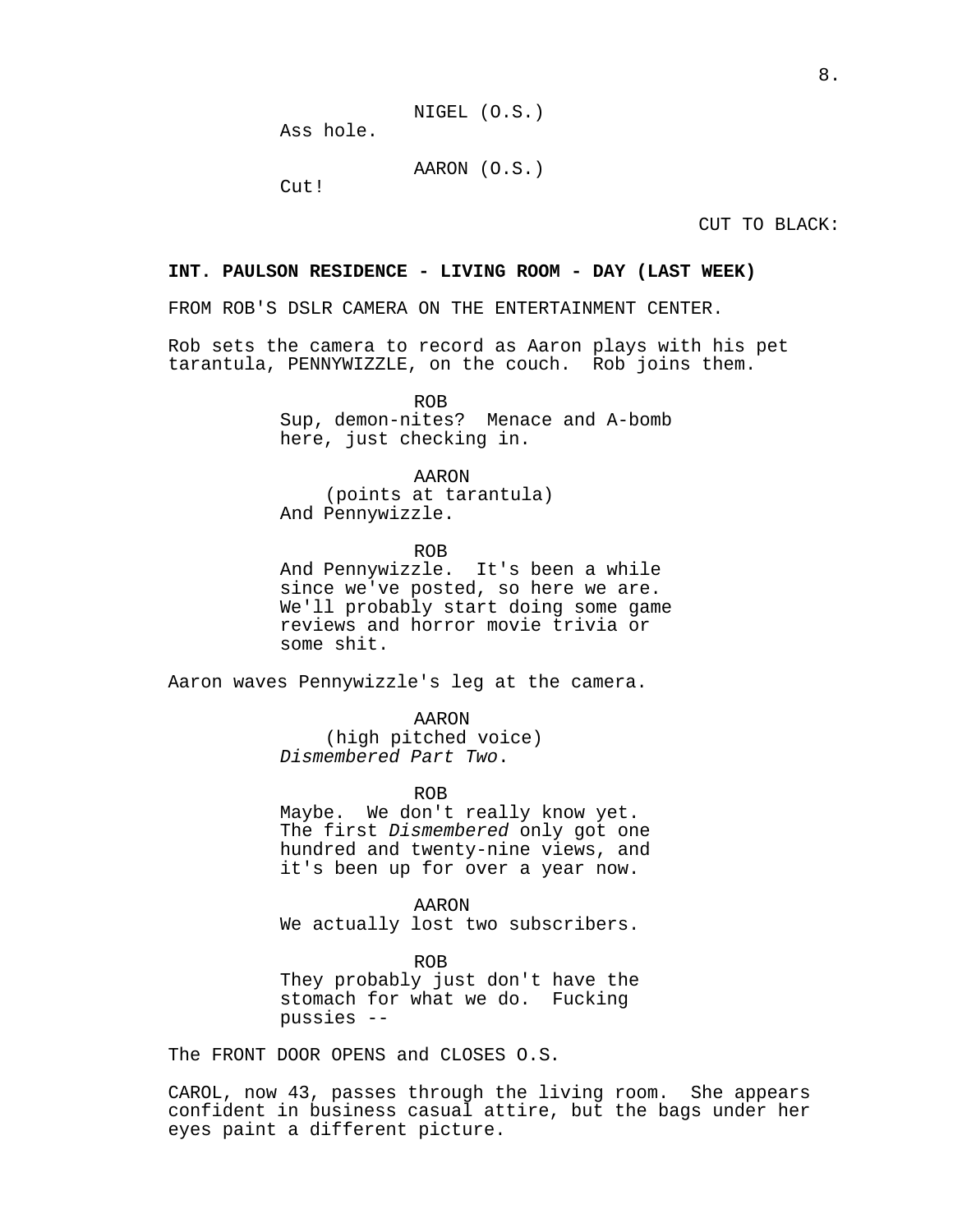Hi, boys. ROB Hey, Mrs. P. CAROL What'cha doing? AARON Making a video for our adoring fans. CAROL Marvelous. Am I gonna find rubber body parts in my fridge again? AARON (laughing) No -- we're doing a vlog. Just me and Rob talking. And Pennywizzle. (high pitched voice) Hi Mom.

CAROL

Aaron waves at Carol with one of Pennywizzle's legs.

CAROL (shrinking back) No. Aaron, cage.

Aaron laughs hysterically.

CAROL.

Now!

She wanders to the kitchen, shivering from a "buggy" feeling. Aaron takes his pet upstairs.

> AARON Come on, Pennywizzle. Let's go somewhere we can be appreciated.

Rob hops up and heads to the camera; he turns it off.

CUT TO BLACK:

SUPER OVER BLACK: **CREEPERS**

### **EXT. BRIDGE WOOD HIGH SCHOOL - DAY (TODAY)**

FROM AARON'S iPHONE CAMERA.

Aaron gets out of Rob's black spray painted pickup parked on the street. Rob walks ahead on the sidewalk that leads to school. He glances at houses across the street.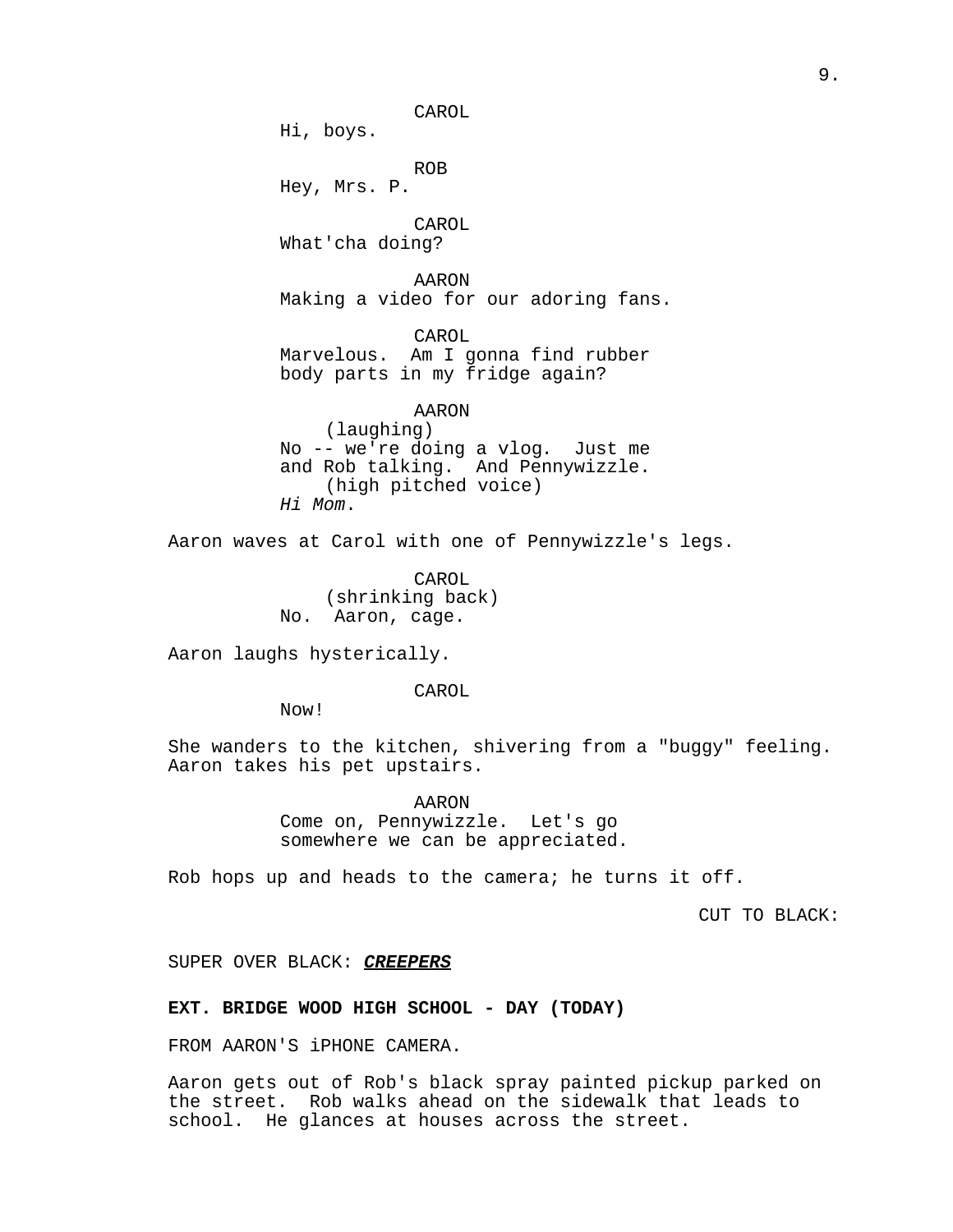# ROB This is bullshit.

Rob points at a house.

We turn to see cute jack-o'-lanterns and cartoon-ish cutouts.

ROB Everyone's doing all this cute shit now. There's no horror. No fear. No screaming babysitters running up and down the street from deranged psychopaths.

We continue walking a few paces, then Rob shakes his head, drops his backpack off his shoulders and runs across the street. He picks up a jack-o'-lantern and punts it into the next neighbor's yard. Aaron laughs. Rob grins mischievously and jogs back to us.

The boys turn into the parking lot and head toward the school. A few jocks approach and enter Aaron's frame:

- DESMOND (18), the quarterback, buff, popular, and charming.

- ZACK (18), aggressive bully, on and off the football field.

- JOEL (19), a second-year senior, gearing up for a third.

Joel pulls up a picture on his phone; his companions huddle around to see it, directly in front of Rob, who stops dead and gestures back at Aaron as if to say, "W.T.F.?"

> JOEL Dude. You need to fuckin' hit that.

ZACK I fully intend to -- (seeing Rob) -- What?

ROB What? You're the ones who stopped.

JOEL So, go around, dog fucker.

Desmond spots the iPhone.

DESMOND Hey, you fucking filming this shit?

Rob's jaw tightens. His fists clench ...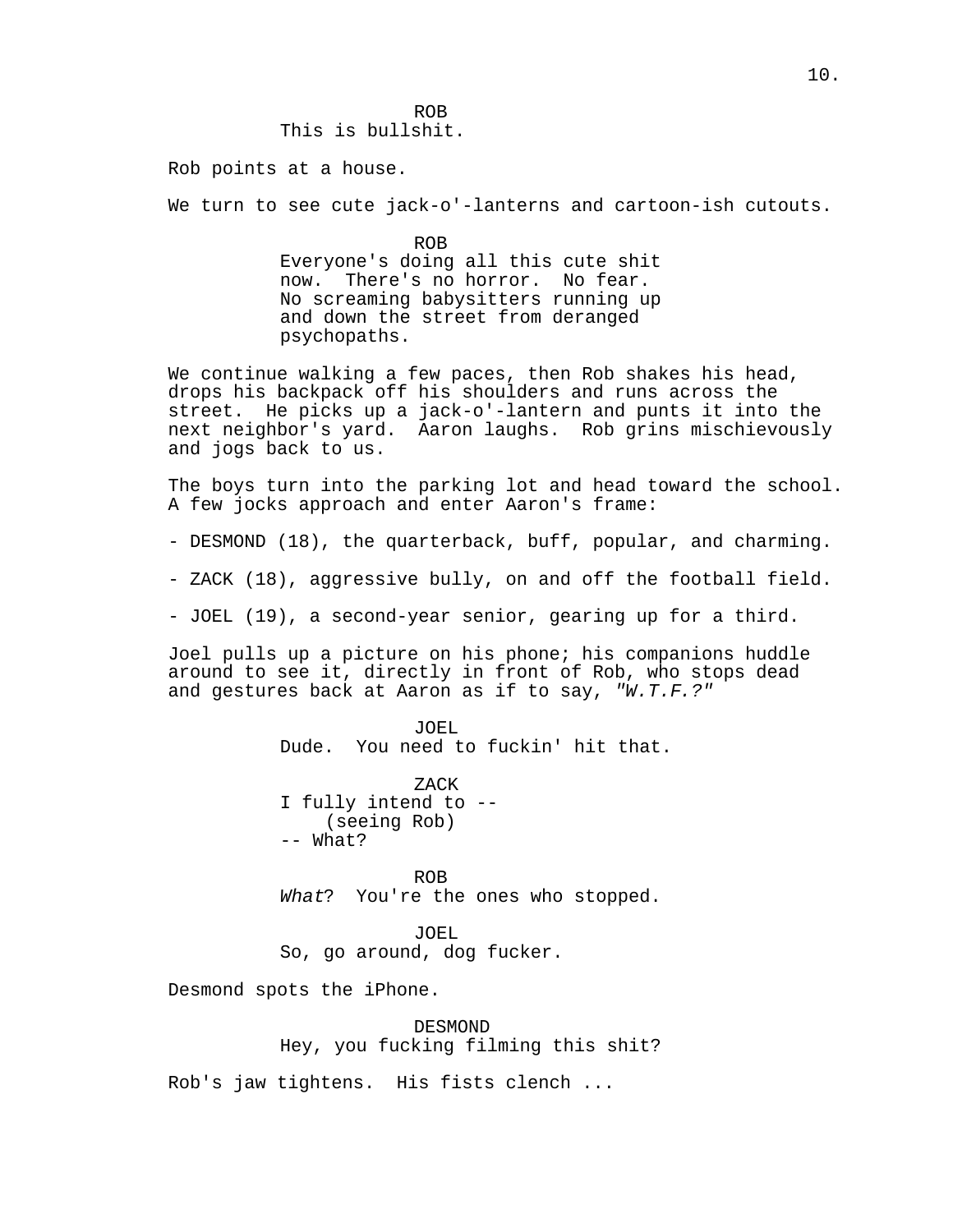DESMOND I asked you a question, dog fucker!

Desmond shoulder checks Rob and snatches Aaron's phone.

AARON (voice cracking) Hey -- give it back.

ZACK (high pitched) Give it back.

The bullies laugh.

DESMOND You ready for the money shot, bro?

Desmond lowers the phone into his pants and rubs himself with it. He pulls it out and hands it back toward Aaron -he drops the phone before Aaron can collect it.

> DESMOND Aww, my bad, son. My dick's still slippery from your mamma's tears.

The bullies carry on toward the school.

AARON (under his breath) Fucking ass holes. I'm so sick of

this shit.

He picks up the phone and scans the screen for damage. Rob takes a peek.

> ROB Don't worry. It'll come around.

> > AARON

I doubt it.

ROB It will. Promise.

Rob watches the bullies disappear from sight.

# **INT. BRIDGE WOOD HIGH SCHOOL - SPANISH CLASS - DAY**

FROM AARON'S iPHONE CAMERA.

Rob and Aaron sit in the back of the classroom during "passing period." Students gradually funnel in and take their seats.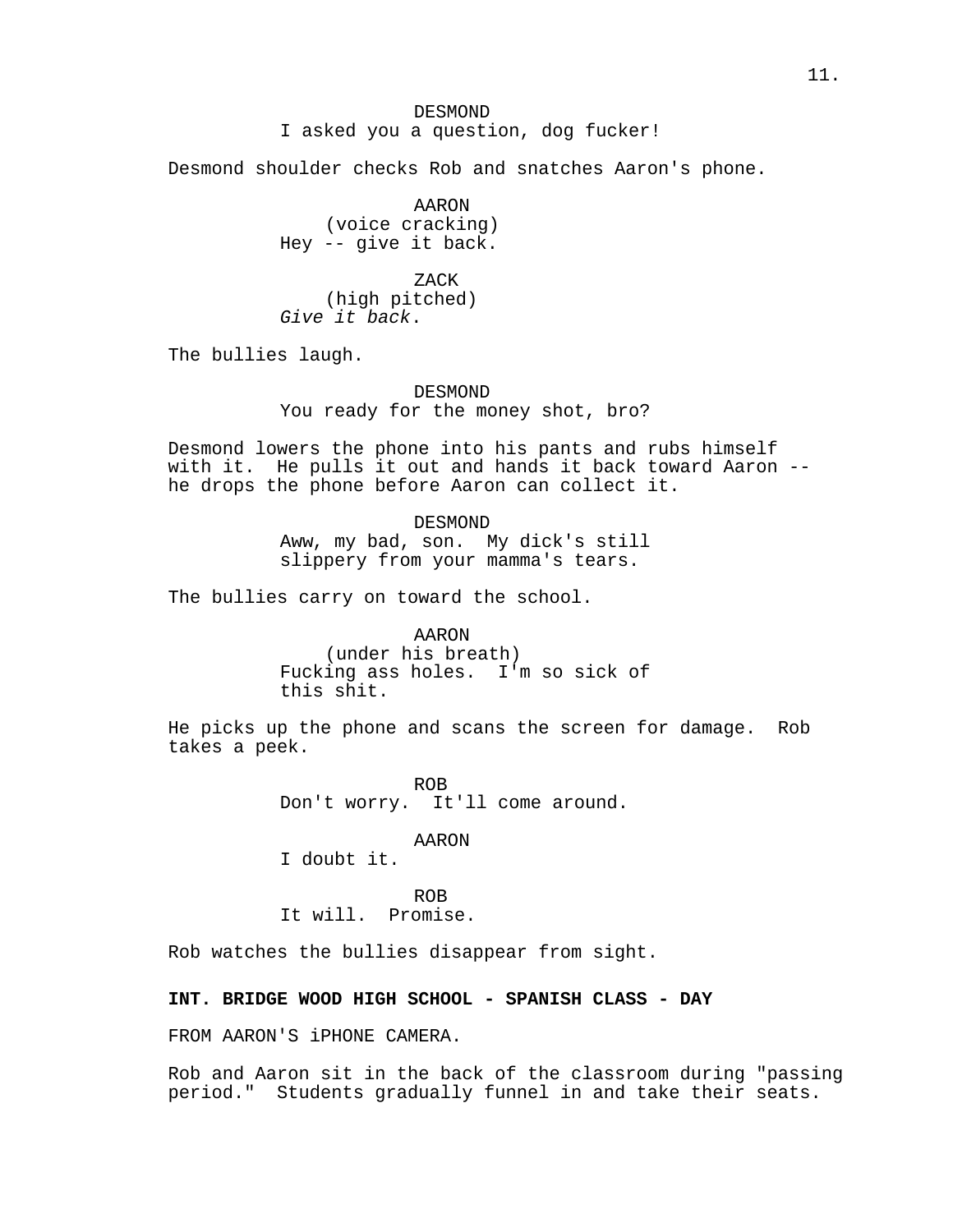Aaron records a sketchbook on his desk -- a hand-sketched Anime character. He swings our view to Rob.

> AARON (O.S.) What are you doing for your birthday?

> > ROB

I dunno. My mom's gonna be at her boyfriend's all weekend, and Tom's doing overtime. Wanna blow shit up? We could take the drone out.

AARON (O.S.) I'll ask my mom --

DESMOND (O.S.)

-- All set.

Aaron spins our view to see Desmond and Zack, who enter and sit beside NICOLE MILLER (18), the popular head cheerleader with a running cat theme -- stickers, decals, socks, etc.

> ZACK It's gonna be like that party in Project X, but for Halloween.

Desmond playfully shoves Zack.

DESMOND

Fuck no! ... A'ight, kinda. All the hype, but no cops or explosions.

ZACK

My cousin's gonna D.J. And my other cousin's bringing a ton of alcohol.

Aaron catches a reaction shot from Rob. Nigel leans in beside him, intently eavesdropping on the "in-crowd." Back to them:

> DESMOND You gonna hook us up with some dry ice from work, or what?

> > ZACK

How much?

DESMOND You tell me. I want that patio to look like some Silent Hill shit.

ZACK

Word.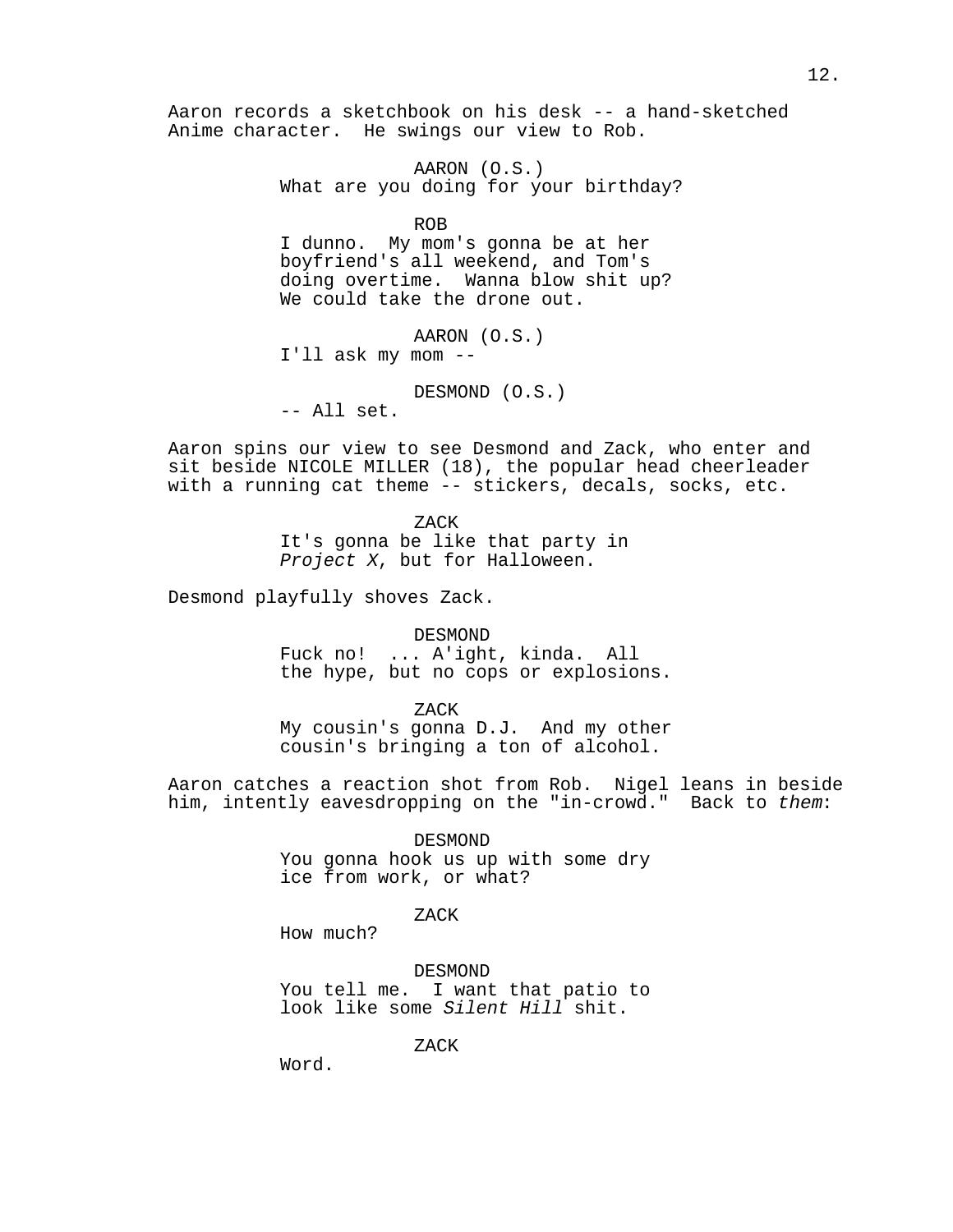(to Nicole) So, you down?

NICOLE Halloween's on a Monday, goober. My mom'll have me on lock down by seven.

DESMOND Nah-nah-nah. It's going down tomorrow.

#### NICOLE

Oh ... okay.

NIGEL (O.S.) We have play rehearsal on Saturdays.

The in-crowd turns to Nigel, as do we. Nigel shrinks back into his Jerga Baja drug rug hoodie.

> NIGEL ... In case you forgot ...

The bullies scoff. We volley between them and Nigel.

ZACK Who the fuck are you, talkin' to us like you know us?

NICOLE He's just some stalker from the play.

NIGEL I work the lights ...

NICOLE

Whatever. Listen. I go to play practice when I want to go to play practice, and since I live for Halloween, I won't be going to play practice. Okay, Niles?

NIGEL

It's Nigel ...

NICOLE

It's nobody, so just stop, okay? Oh -and, don't listen to our conversations anymore because you're not part of them. Please and thank you?

Nicole waves Nigel off; the bullies laugh. Zack's eye catches the phone; Aaron quickly hides it under his desk.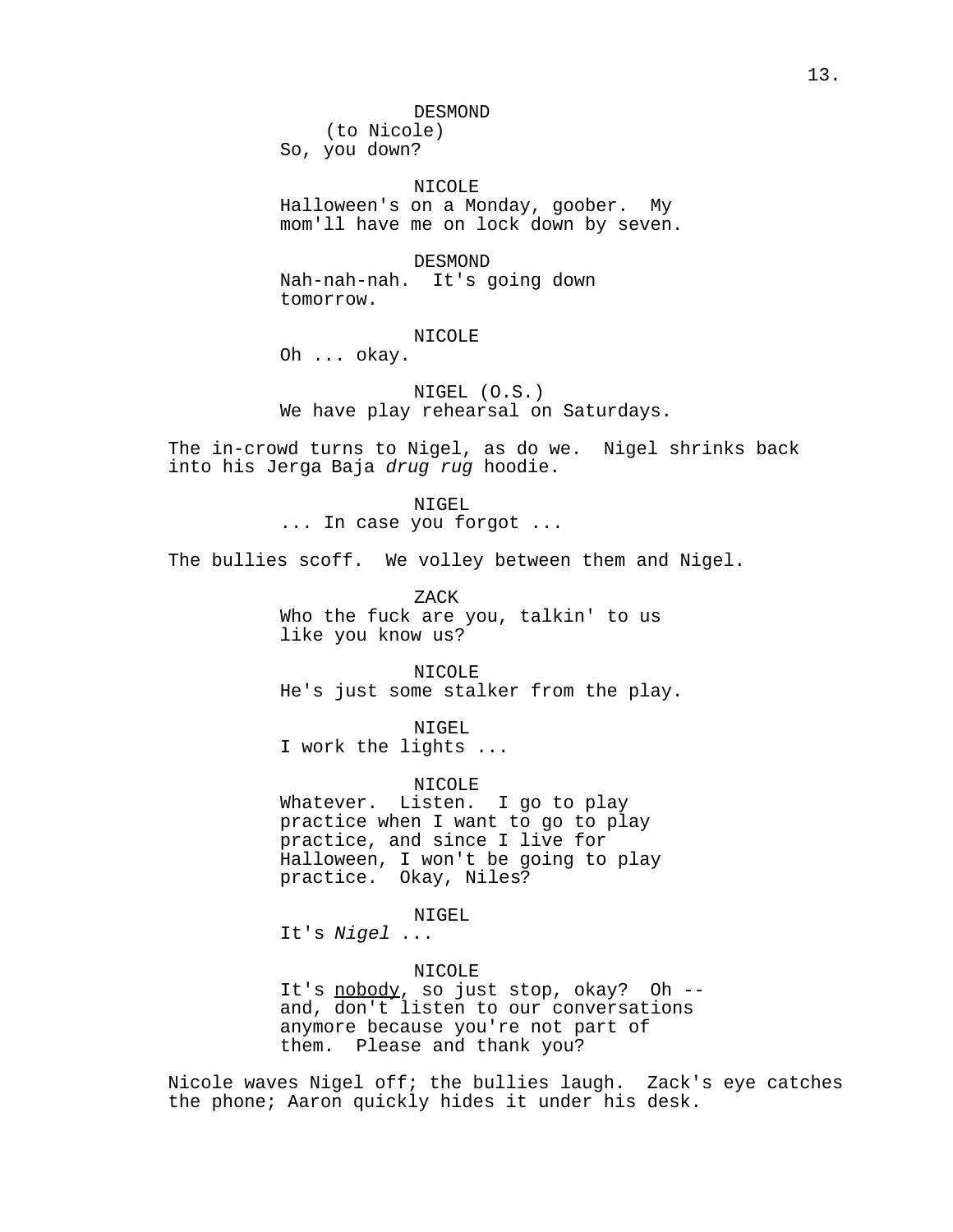ZACK (O.S.) You fucking filming again?

AARON (O.S.)

No.

The BELL RINGS.

#### **EXT. BRIDGE WOOD HIGH SCHOOL - DAY**

Aaron records Rob as he paces anxiously on the sidewalk.

ROB It's such bullshit! That's even worse than the last one!

We see a house across the street full of pumpkins with happy faces painted on them, and happy-looking Casper-like ghosts.

> ROB This isn't Halloween! They're trying to make it Thanksgiving or some shit!

AARON Might as well. Walmart already put their fake-ass Christmas trees out.

ROB

No!

Rob invades the frame.

ROB

It's Halloween! Tricks-and-motherfucking-treats! It's supposed to be scary and interactive. When we were kids, we had to trick-or-treat to get our candy.

AARON (O.S.) Or scare it out of other kids.

### ROB

(smirk) Now, what kind of ass holes would do that? No, it's done now. It's over. Now they're doing trick-or-trunk.

AARON (O.S.)

Trunk-or-treat.

#### ROB

Yeah. Fuck that shit! Kids are too fucking coddled now. Someone needs to take Halloween back to its roots.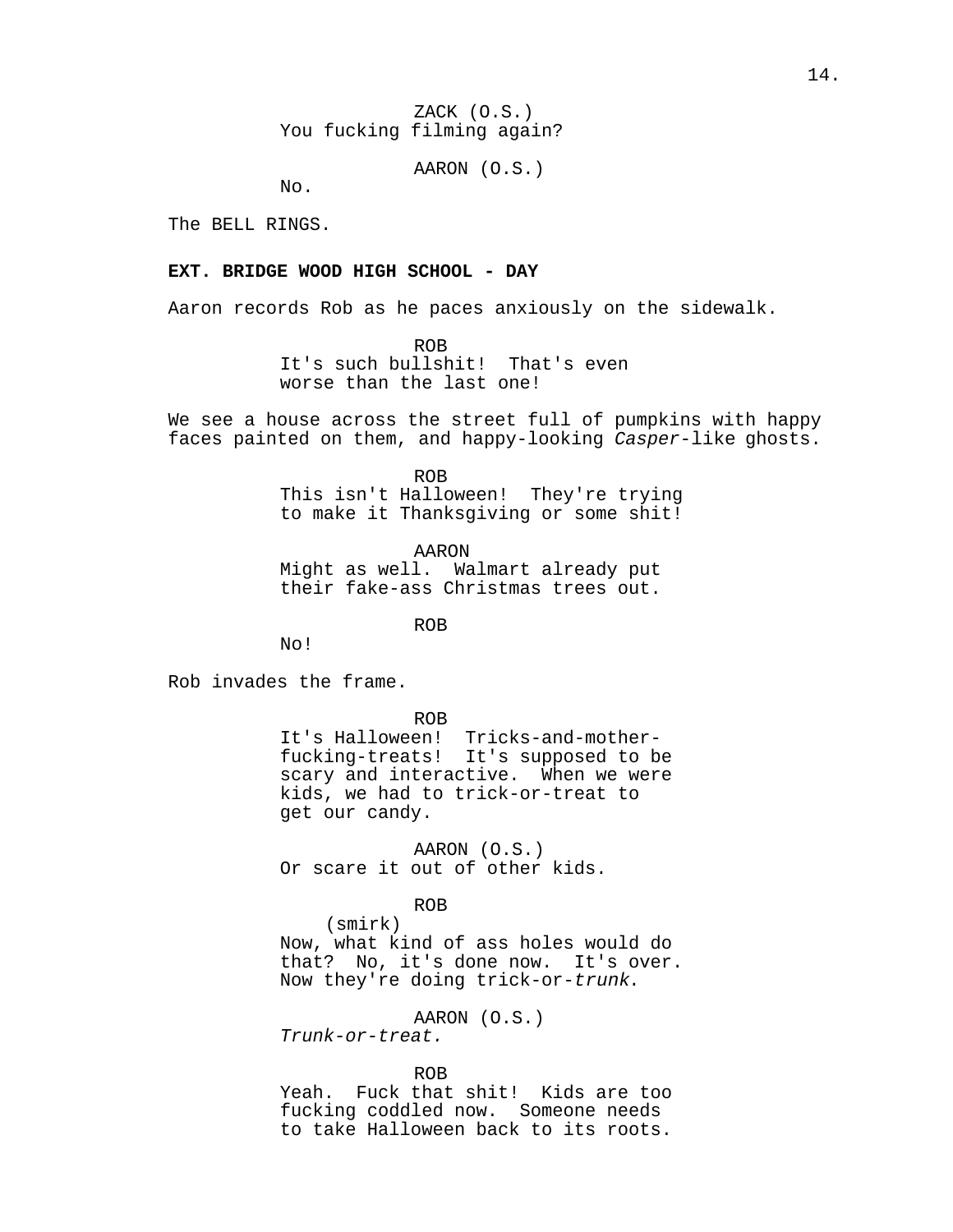Rob aims his finger like a gun at the house, squints, and pulls the trigger, "shooting" at each decoration.

A GRANNY (50s) and SCHOOL GIRL (10) approach while walking their dog. Our view turns to them.

> AARON (O.S.) (to Granny) Hey. Can I ask you guys a question?

> > GRANNY

Hello. Sure.

AARON (O.S.) Do you celebrate Halloween?

GRANNY

Oh, not really, anymore. I used to give out candy, but not for a while.

ROB

Why not?

GRANNY No kids. We'd get two, maybe three trick-or-treaters all night.

AARON (O.S.) (to Girl) What about you? Are you going trickor-treating?

SCHOOL GIRL Not this year. I'm doing a cleans.

Behind them, Rob angrily mouths, "what the fuck?"

AARON (O.S.) You're doing ... a cleans?

Granny laughs as they walk away.

GRANNY They grow up so fast, huh?

Rob watches them depart, nonplussed.

ROB Can you believe that shit?

AARON (O.S.) She probably gave out toothbrushes for Halloween. That's why she stopped getting kids.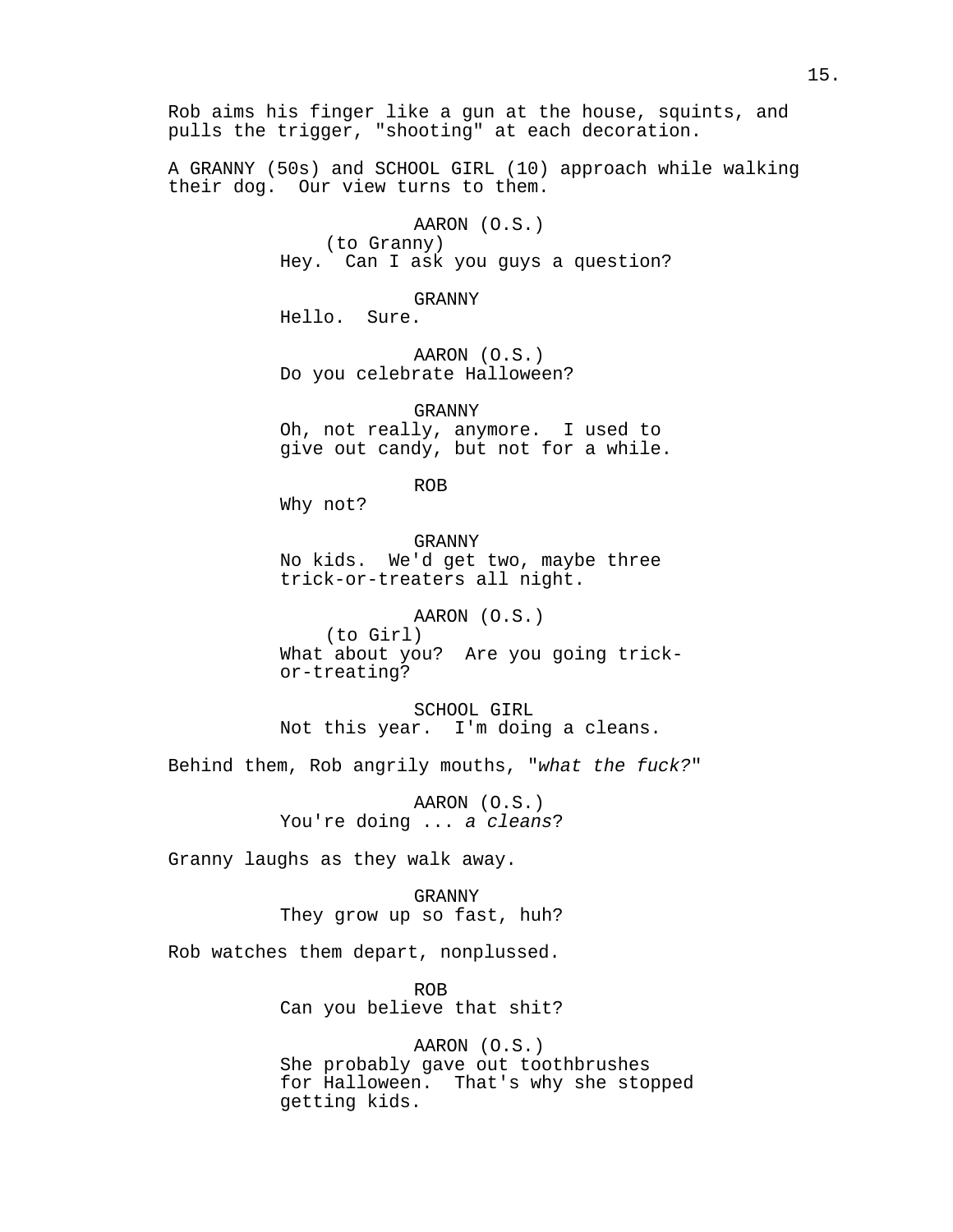ROB I wish I knew where they lived. I'd show 'em what's up. Seriously -- a cleans? Druids used to sacrifice their children on Samhain, but this little bitch is going on a cleans? AARON (O.S.) We'll just have to make it scary again ourselves. Rob smirks, as if to say, "now you're catching on." ROB ... Maybe we do ... Our view turns to the approaching Nigel. AARON (O.S.) Yo, Nigel. Besides your mom, what scares you? NIGEL Besides my mom, nothing scares me. AARON (O.S.) Good. Come over and vlog with us. NIGEL (to Aaron) ... Is your spider dead? AARON (O.S.) (laughing) Yeah, that's what I thought, pusswah. ROB Are you going to that party at Desmond's tomorrow? NIGEL. No. In case you missed our little chat, or the string of death threats that followed, I wasn't quite invited. ROB That's not stopping us. AARON (O.S.) We're going?

> ROB Fuck yeah. We're crashing that shit. Look at the facts. (MORE)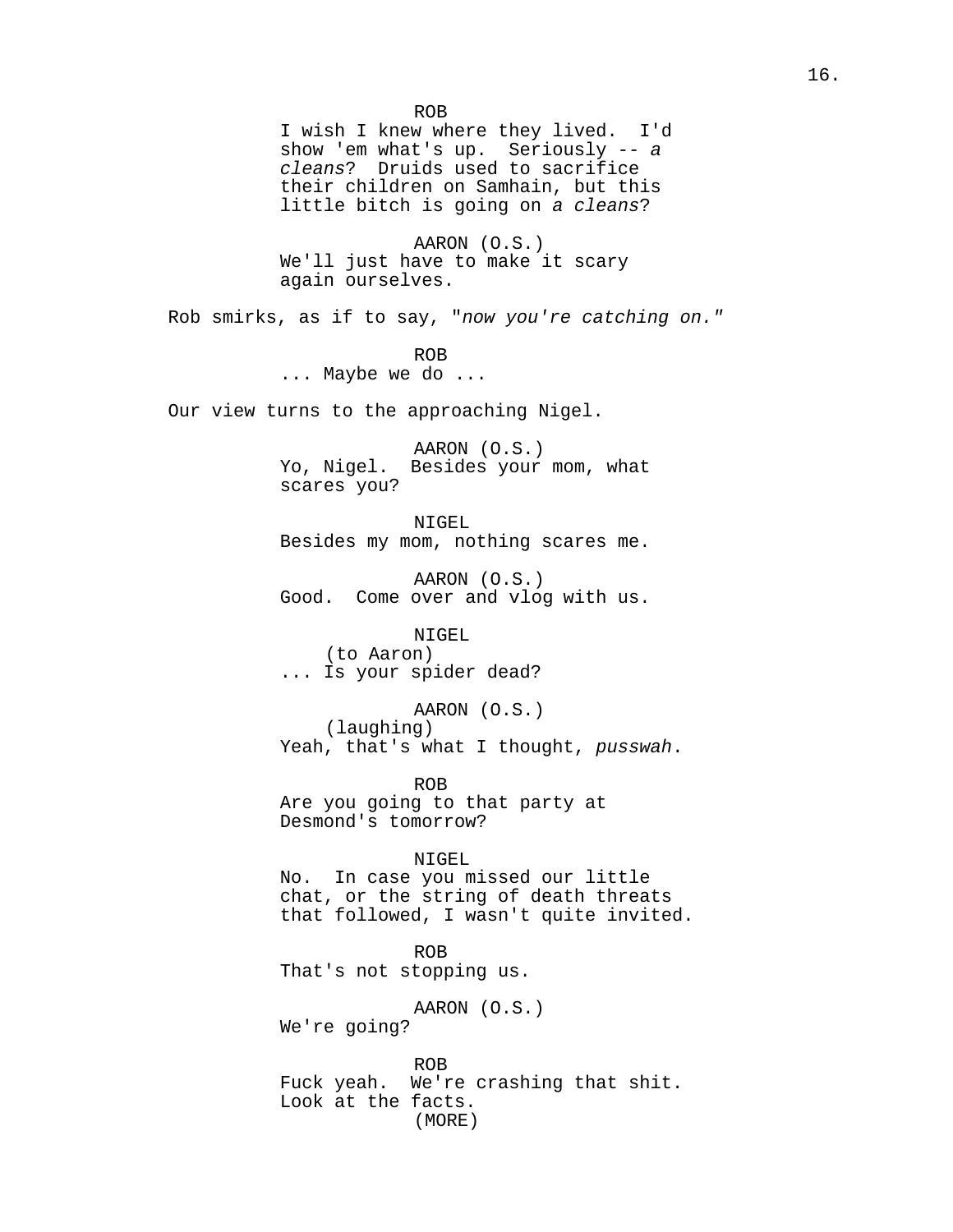ROB (CONT'D) It'll be my birthday at midnight, it's a costume party, and who the fuck's gonna know?

NIGEL Yeah, okay ... maybe I'll show up. If I'm not busy.

ROB (jacking off motion) If I'm not busy.

Nigel glowers and walks on.

NIGEL If you're gonna be a dick, I'm not gonna bring my card tricks.

AARON (O.S.) Dude, don't bring your card tricks.

Rob heads to his truck.

#### **INT. PAULSON RESIDENCE - AARON'S BEDROOM - NIGHT**

FROM AARON'S WEBCAM.

Organized chaos: Dim light, with Anime silk wall hangings and a few horror movie posters.

Aaron, in pajamas, sits at his desk and records. He waves.

#### AARON

Hey. I just wanted to show you my latest sketch before bed.

He displays his sketchbook -- an Anime interpretation of a girl in a cheerleader uniform -- and it's not bad.

#### AARON

It's the best one so far, right? I want to color it. Give her strawberry blonde hair like yours.

His smile fades. His eyes droop.

### AARON

Chances are, you'll never even see it. Or any of these videos. I'm not even on your radar, so ... why even make any, right?

He taps his pencil on the sketchbook.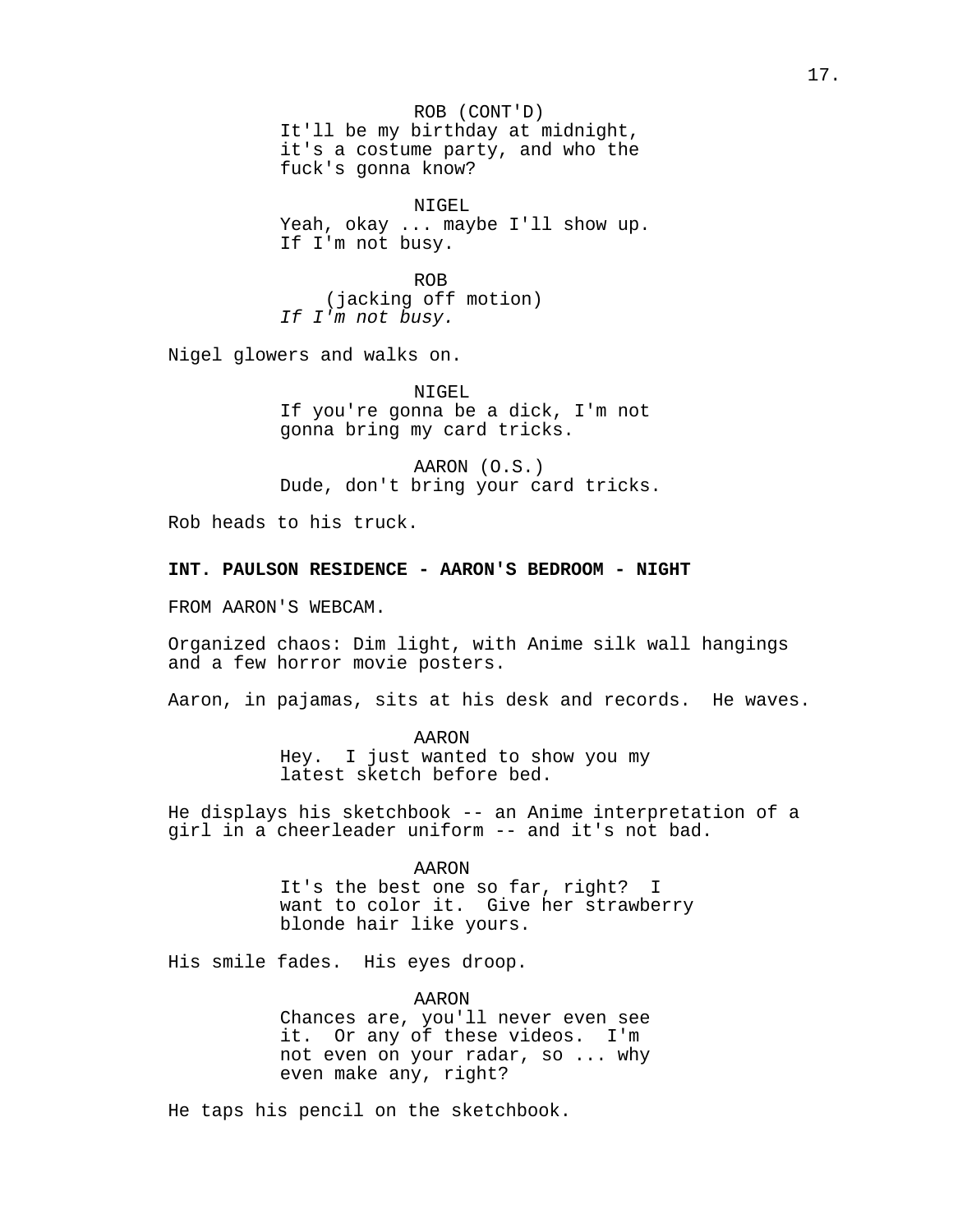### AARON

It's like -- have you ever wanted someone so bad that it's all you could think about? But you know you don't have a shot, so you keep it to yourself and just end up feeling like a creeper all the time?

He shuts the sketchbook.

AARON Probably not. You can have anyone you want... (sigh) This is pathetic.

A KNOCK at the door.

Aaron turns off his monitor.

Carol pokes her head in, also dressed for bed.

CAROL Hey. Go to bed.

Aaron snickers.

# AARON

You first.

CAROL Twist my arm. Good night, Air.

# AARON

Good night.

She starts to close the door and pops back in.

CAROL Oh -- how was the math test?

AARON

C-plus.

# CAROL

Aaron.

AARON Hey, it's better than a  $C$ .

CAROL We want A's. A's.

She enters the room and pokes his head with her fingers as if literally drilling them in.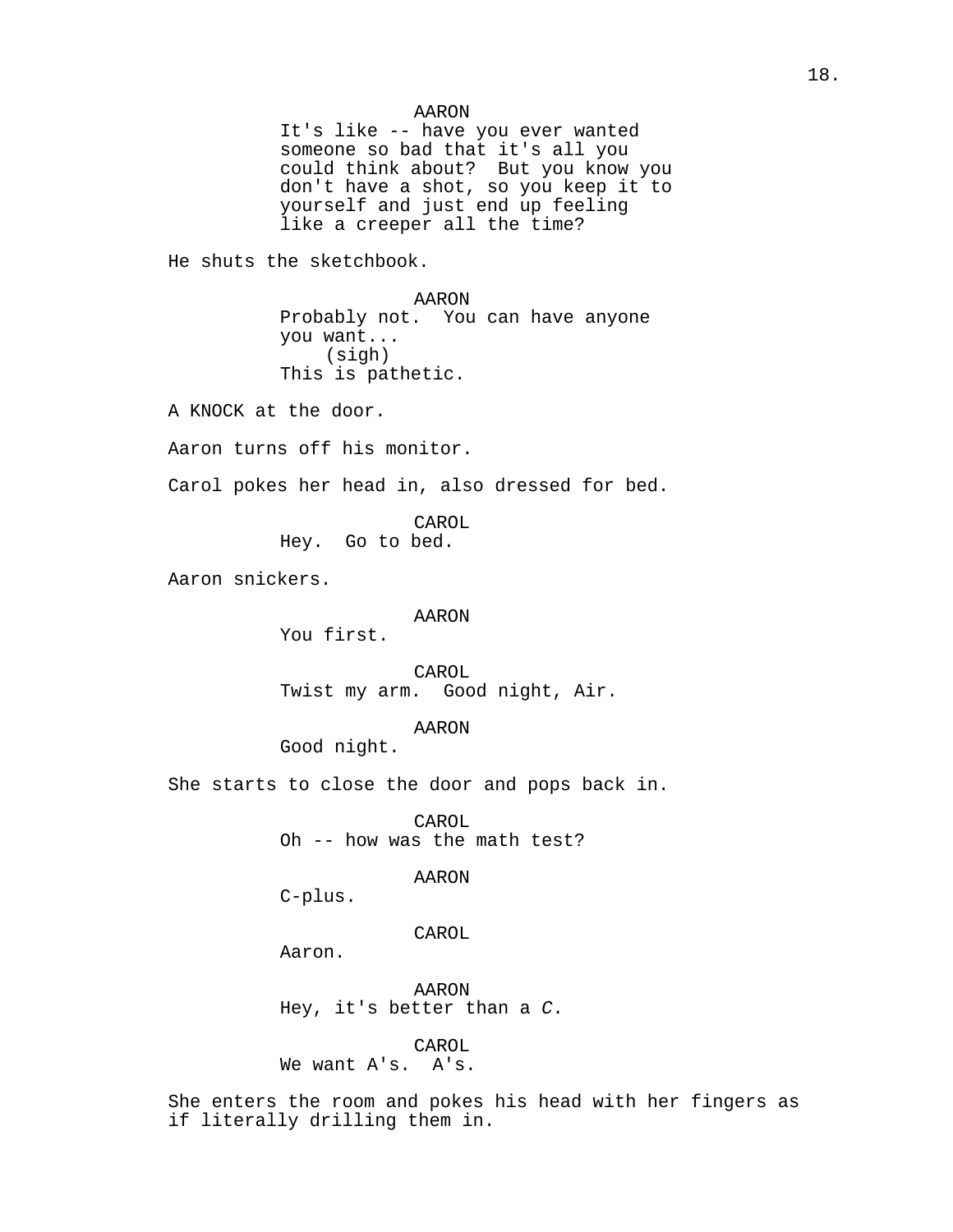CAROL

A's!

AARON (laughing) Mom! Okay, okay -- A's!

Aaron playfully swats her fingers away. Carol kisses him on the forehead and heads out.

CAROL

G'night.

Carol shuts the door.

Aaron looks into the web cam and rubs his sleepy eyes.

AARON

You have no idea how hard it is to pretend like everything's perfect all the time. To put on a mask and hide everything we put up with at school just to not freak anybody out when we get home.

He packs his sketchbook in his backpack.

### AARON

It's exhausting, and I hope you never have to experience it. I guess I just always assumed you never would. You're already perfect in my eyes. Anyway, I hope you're having the sweetest of dreams right now. Good night, Karen.

Aaron waves and shuts off the web cam.

### **INT. ROB'S HOUSE - DEN - DAY**

FROM ROB'S LAPTOP CAMERA ON THE BOOKSHELF.

Rob opens a UPS package with his switchblade. A white plastic shopping bag sits on the couch beside him, and a camera drone sits idly on the coffee table.

> ROB Shout out to Fright-Tanic studios, by the way. This is the third prop I've gotten from them, and they're always top notch.

He unpacks bubble wrap and packing peanuts to find a colorful jack-in-the-box with horrific clowns painted on the side.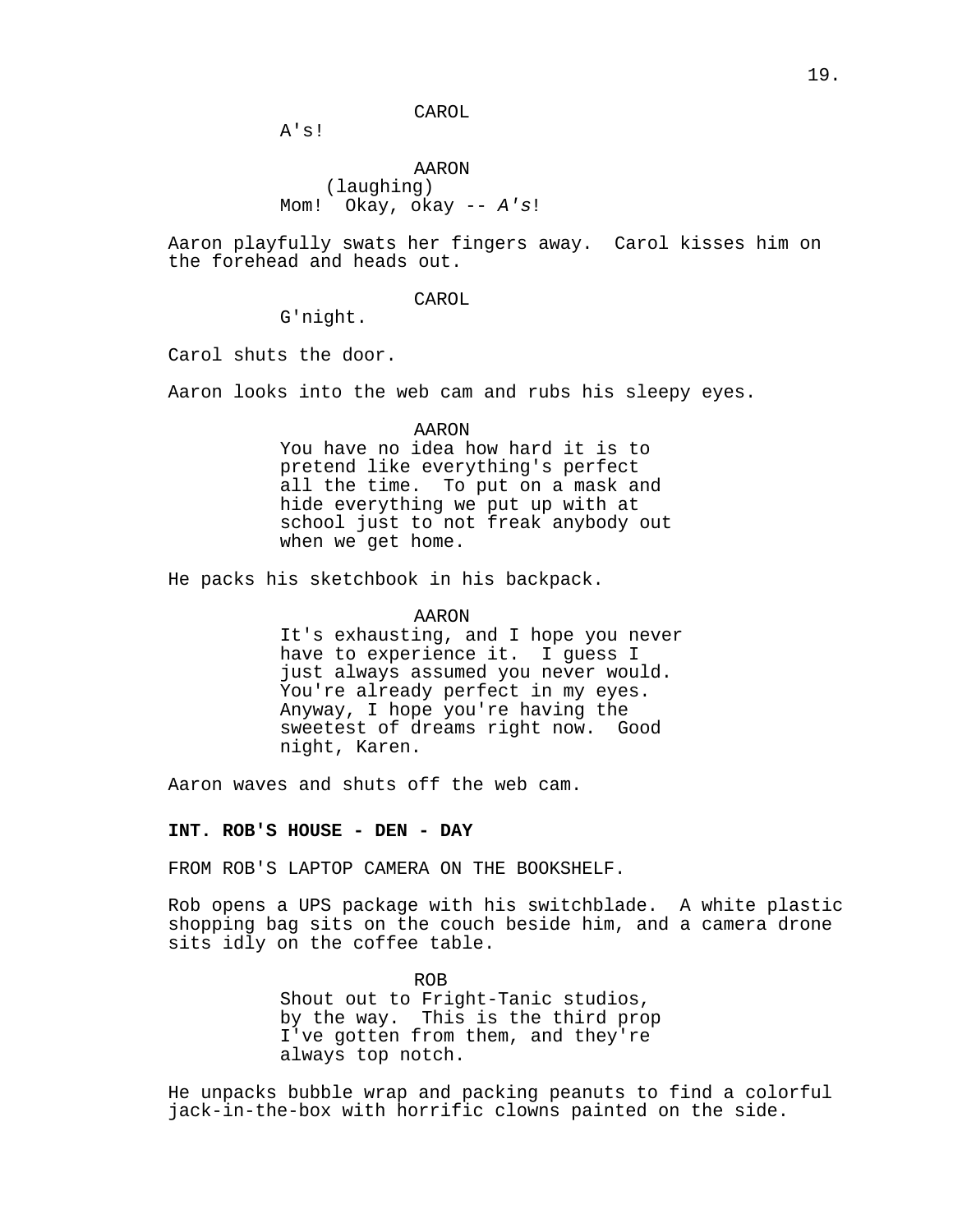ROB Fuck yeah. Three for three. He throws the packaging aside and sets the toy on the table. He turns the crank, causing a DISSONANT TUNE to play. ROB It's great having neglectful parents that buy you off so they can sleep at night. Then you can buy cool shit like this. I highly recommend it. The jack-in-the-box pops. An evil, blood-splattered clown coils out and laughs. Rob smiles, mischievously. Aaron enters the room on his cell and drops his backpack. AARON (on the phone) I will. Oh, hey -- can I stay over tonight? It's Rob's birthday at midnight ... (to Rob) She says happy birthday. ROB Thanks, Mrs. P. AARON (on the phone) He said thanks ... I'll ask. (to Rob) She wants to know if you want to come over for dinner tomorrow. ROB Sure. AARON (on the phone) He said yeah ... no, just him. His brother works, his dad's overseas, and his mom ... ROB (amused) She's with her drug dealer. AARON She's at her boyfriend's house ...

Okay. Hey, you should make lasagna. ... So? Ugh. Fine. (to Rob) She wants to know what you like.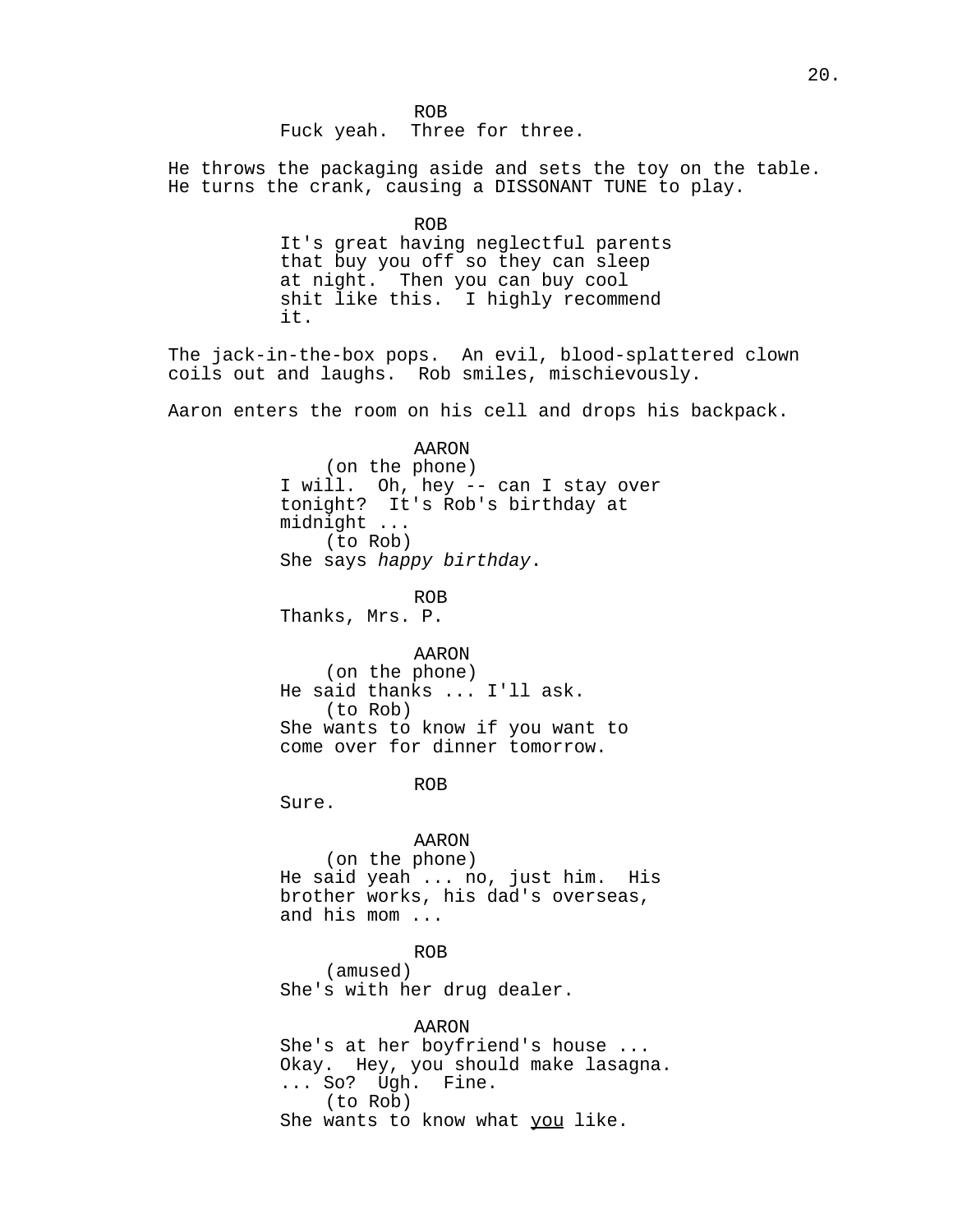21.

ROB (laughing)

Lasagna's fine.

AARON (on the phone) See? He wants it too ... okay. 'kay. Bye.

Aaron hangs up as his jaw drops.

# AARON

It came.

Aaron picks up the jack-in-the-box and examines it.

ROB

Yeah. I got some other shit, too.

Rob digs into the plastic bag beside him and produces two mini video cameras that look like shirt buttons when worn, followed by two identical "evil clown" masks.

> AARON Noice. What is -- (taking a camera) -- Is this a camera?

ROB (nodding) The prank just went Super Saiyan.

# AARON

Sick!

# **INT. ROB'S HOUSE - DEN - LATER**

FROM ROB'S HIDDEN "BUTTON CAM."

Rob and Aaron, dressed in black cloaks with black gloves, stare at themselves in a very large mirror.

> ROB Fun fact, there was a huge evil clown epidemic in twenty-sixteen.

AARON In the U.S., and Canada.

ROB Yeah. Clowns were popping up all over the place. Forests, schools --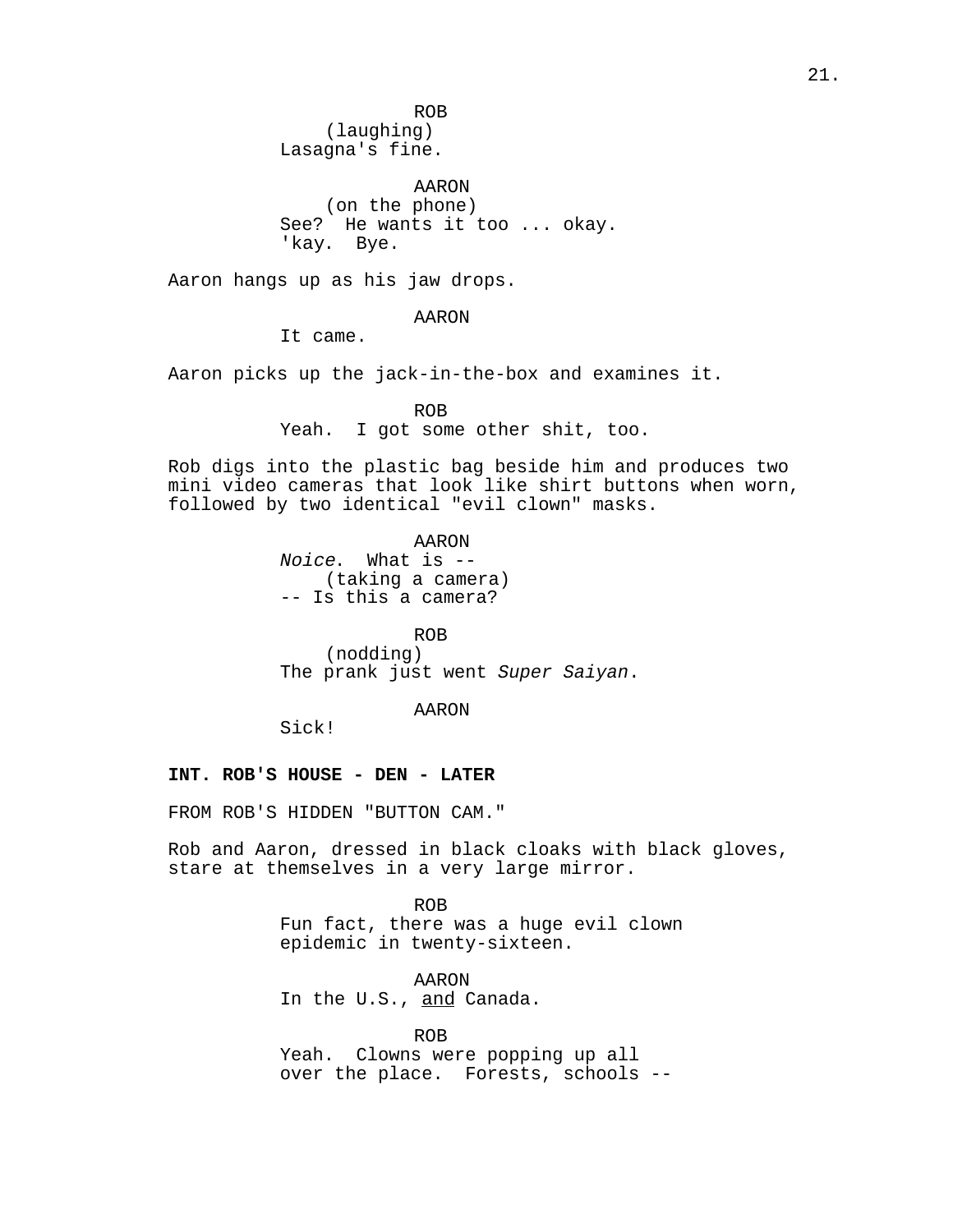AARON -- Abby Howard said her little brother saw one at their cabin.

ROB

Good. But then, it just suddenly stopped. Nobody knows why, or why it even started in the first place. Well, we're about to pick up where they left off and take it to the next level.

AARON We're bringing it back.

ROB

Fuck yeah. We're putting the fear back into Halloween, starting with that party full of ass holes tonight.

AARON

We're gonna turn their fog machine into a mega dry ice bomb and blow up their entire liquor supply.

Aaron holds a hand-held voice changer to his mouth, activates it, and laughs a deep, exaggerated maniacal laugh.

ROB

And that's just for starters. When they start pointing fingers, they'll either start blaming each other, or they'll try to blame us, but they'll never see us at the same place at the same time. We're ghosts.

AARON

We're everywhere and nowhere, mother fuckers. Under your bed, in your closet --

ROB -- In your mother-fucking nightmares.

The boys slide their wicked clown masks on. They turn toward one another.

FROM ROB'S WEBCAM ON THE DESK.

Rob and Aaron face one another and make miming gestures; like a mirrored image, they are one.

### **EXT. DESMOND'S HOUSE - NIGHT**

FROM ROB'S CAMERA DRONE.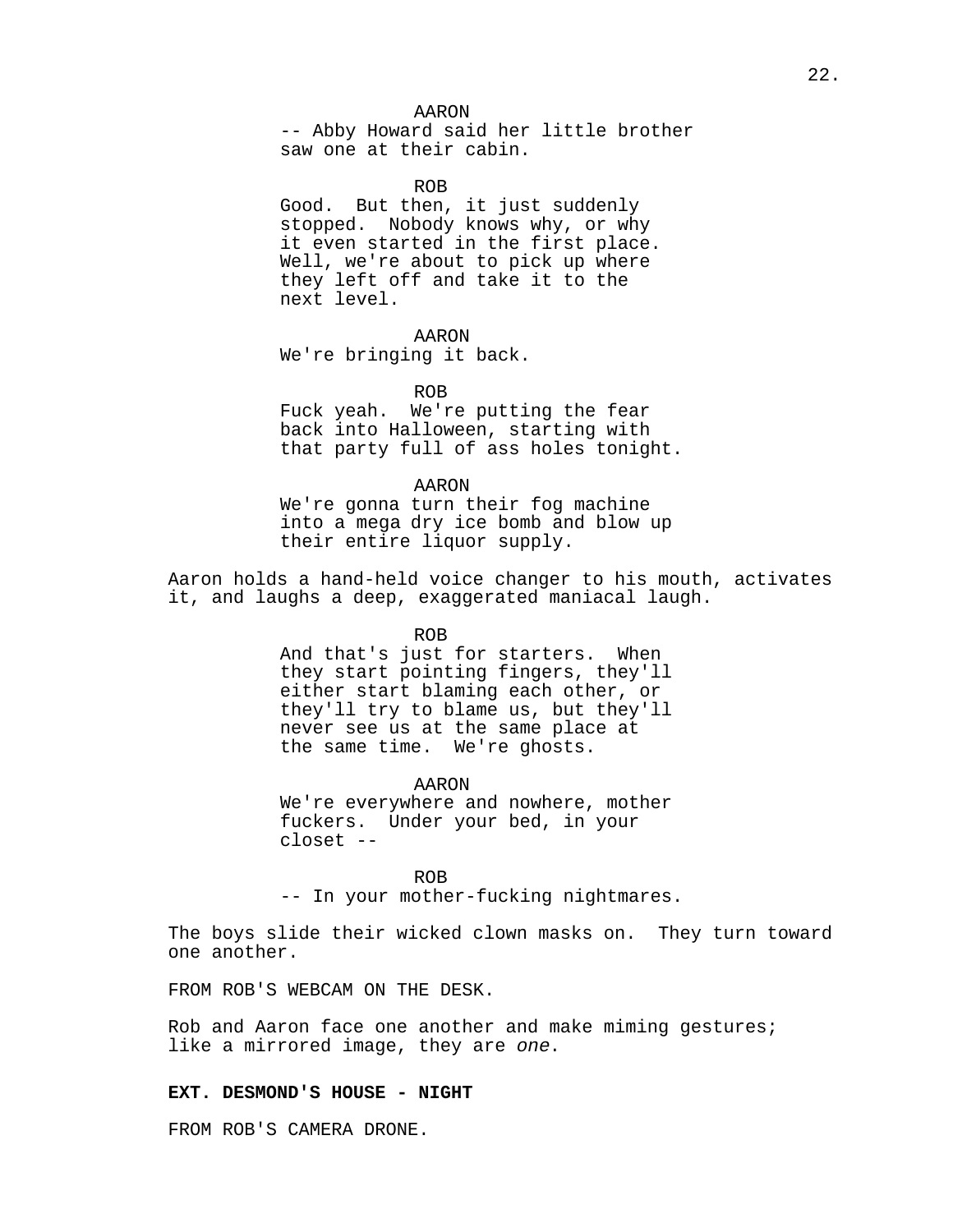We elevate into the air, glide over the trees and see a group of teens drinking in the backyard beside a Tiki bar. We double back without anyone seeing us.

The drone lands in front of Rob and Aaron -- two identical clowns -- who hide in the shadows near Rob's truck.

> ROB (landing drone) Good to go.

as a few teens smoke and laugh on the porch.

## **EXT. DESMOND'S HOUSE - MOMENTS LATER**

ALTERNATE BETWEEN ROB AND AARON'S BUTTON CAMS.

Rob and Aaron move toward Desomond's and curl around the side of the house. They enter a tall fence gate to --

## **THE BACKYARD.**

Rob peeks into the yard, then returns to the shadows. The creepers lift their masks.

ROB

Ass holes! The fog machine is in the house, the bar is on the patio.

AARON So, now what?

ROB We improvise. Rig it up inside.

AARON Inside? We were just gonna blow up their liquor supply. No one gets hurt. That's the mission.

Rob sighs.

ROB

All right, fine. I'll get the dry ice to the kitchen, you drag it out to the Tiki bar from there. If you don't see me in ten minutes, something's wrong. Just carry out the mission and meet back at the truck. Okay?

AARON

Sure ...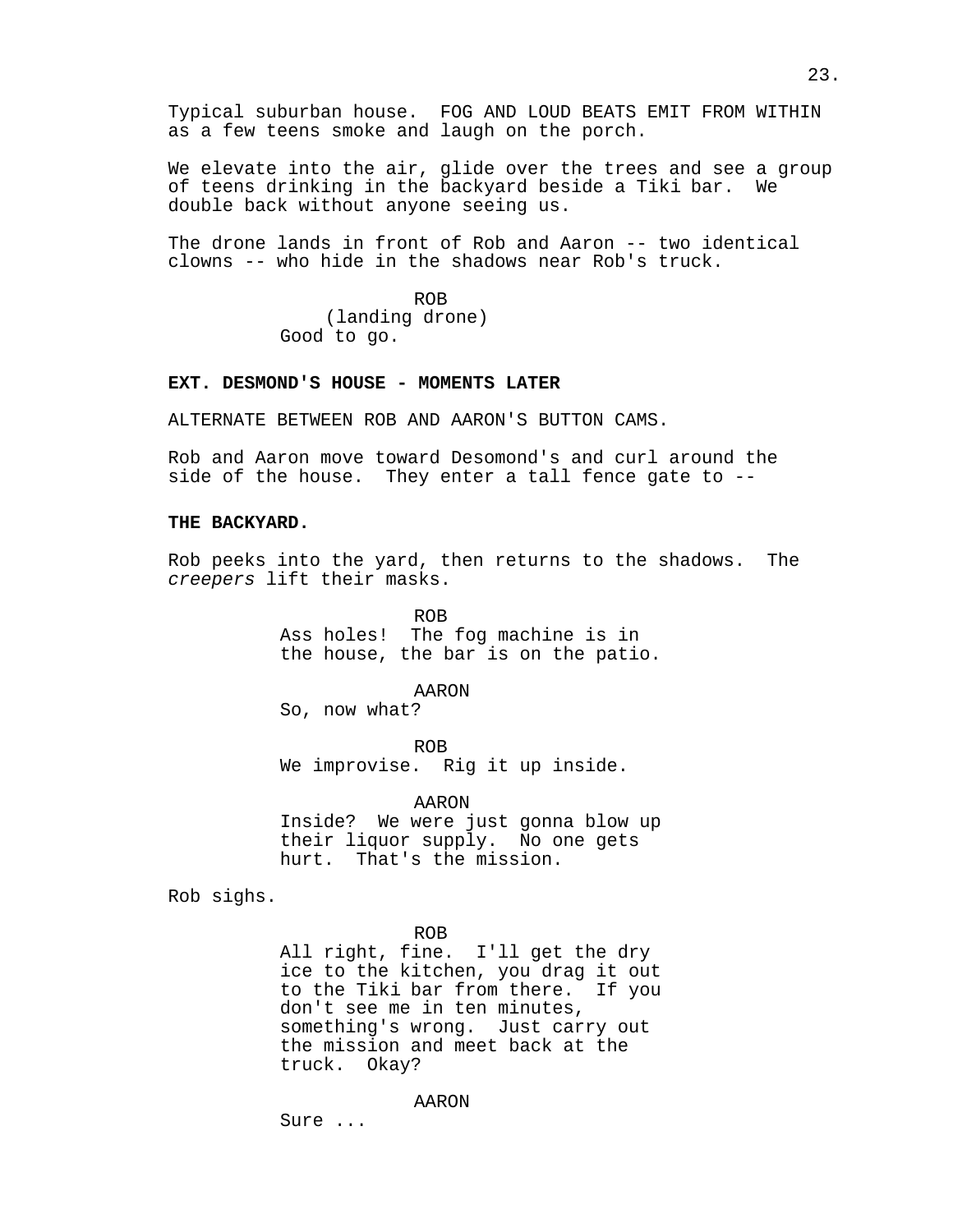ROB

Killer. Now, let's have some fun.

The boys replace their masks and depart. Aaron heads toward a group of teens by the portable Tiki bar. He weaves between them, among them -- they pay no notice.

FROM ROB'S BUTTON CAM.

Rob angles into --

**INT. DESMOND'S HOUSE - KITCHEN - NIGHT**

The kitchen is full of mingling teens who laugh and drink. Rob moves into --

### **THE LIVING ROOM**

-- Where the dry ice fog machine spouts its signature atmosphere, and a few classmates dance near the DJ booth.

Joel and Zack, dressed as Trojans, point and laugh near a punch table. Rob sneaks up for a closer look.

The DOORBELL RINGS. A RANDOM TEEN heads to the front door.

Joel flips his empty cup into the air and catches it.

JOEL Desmond should tap that other keg.

ZACK

It's gonna be a while. Last I saw, he was trying to tap Nicole, and the initiation did not take.

JOEL Oh fuck. Not again!

Joel laughs and does a double take over his shoulder; he spots Rob.

JOEL

Cory?

Rob shakes his head.

JOEL

Rudy.

Rob shakes his head.

ZACK Who the fuck is this clown?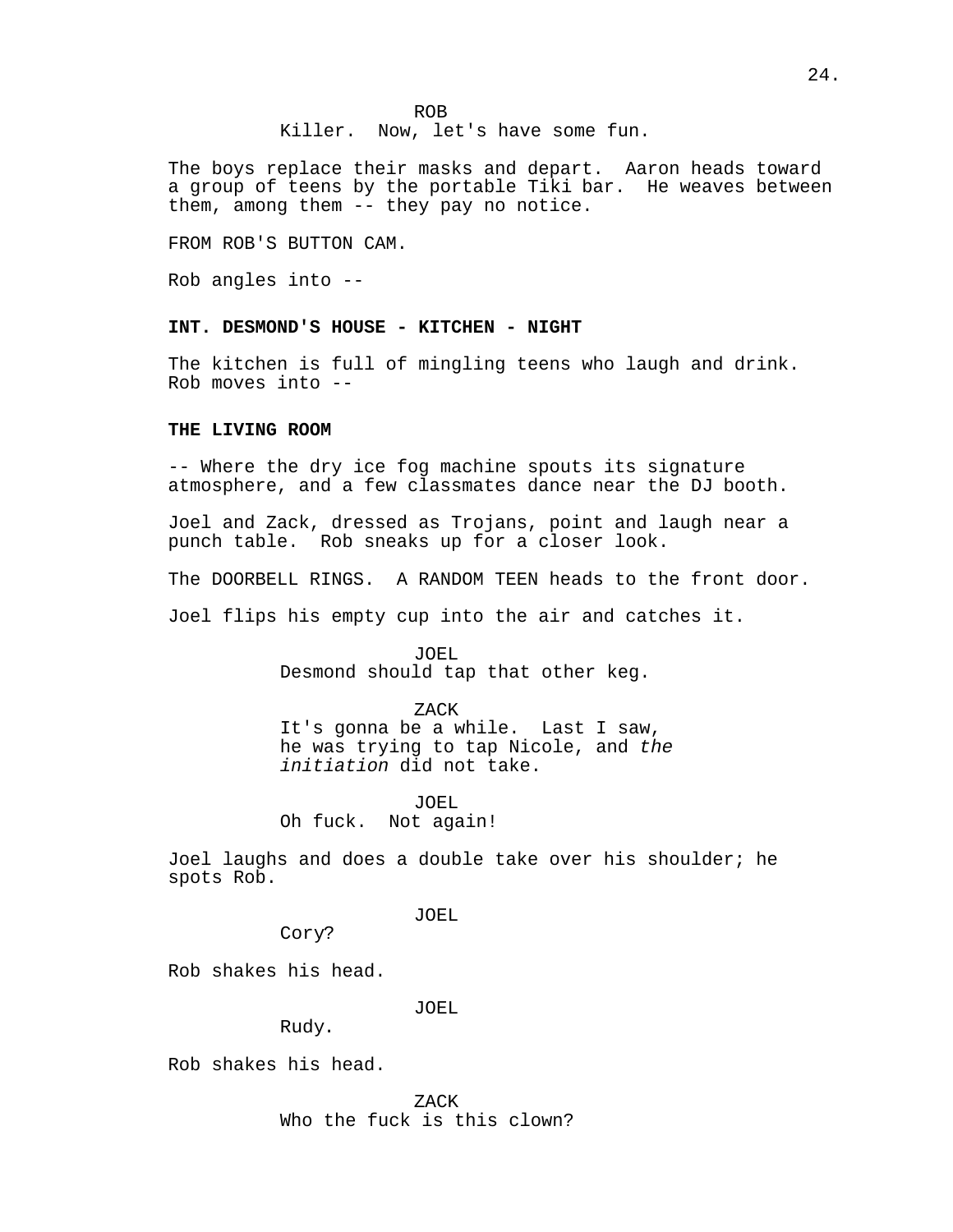JOEL Not one of ours. We're all Trojans.

ZACK Yo, who's under there?

Rob remains motionless.

ZACK Dude, I ain't playin'.

Zack reaches for Rob's mask -- he dodges. Zack grabs Rob, who struggles to escape ... Random Teen leans over Zack's shoulder.

> RANDOM TEEN Hey, Zack. There's some nerd at the door. Should we let him in?

Zack turns toward the door. Rob breaks free and disappears into the crowd.

> ROB (O.S.) (to himself) Fuck, fuck, fuck ...

He hurries up the stairs, passing other teens as he goes.

## **INT. DESMOND'S HOUSE - 2ND FLOOR - CONTINUOUS**

FROM ROB'S BUTTON CAM.

Rob makes it to the bathroom -- the door is open a crack. He pushes it open to see Nicole  $-$ - as a sexy Cheshire Cat  $-$ on her knees vomiting into the toilet. She weakly clutches her cellular as Desmond, dressed as a Trojan, holds her hair back.

#### DESMOND

Fuck off, man!

He picks a bar of soap off of the bathtub caddie and launches it at Rob, who slams the door before it can hit him.

#### **EXT. DESMOND'S HOUSE - BACKYARD - NIGHT**

FROM AARON'S BUTTON CAM.

Aaron approaches a pair of STONERS and stops.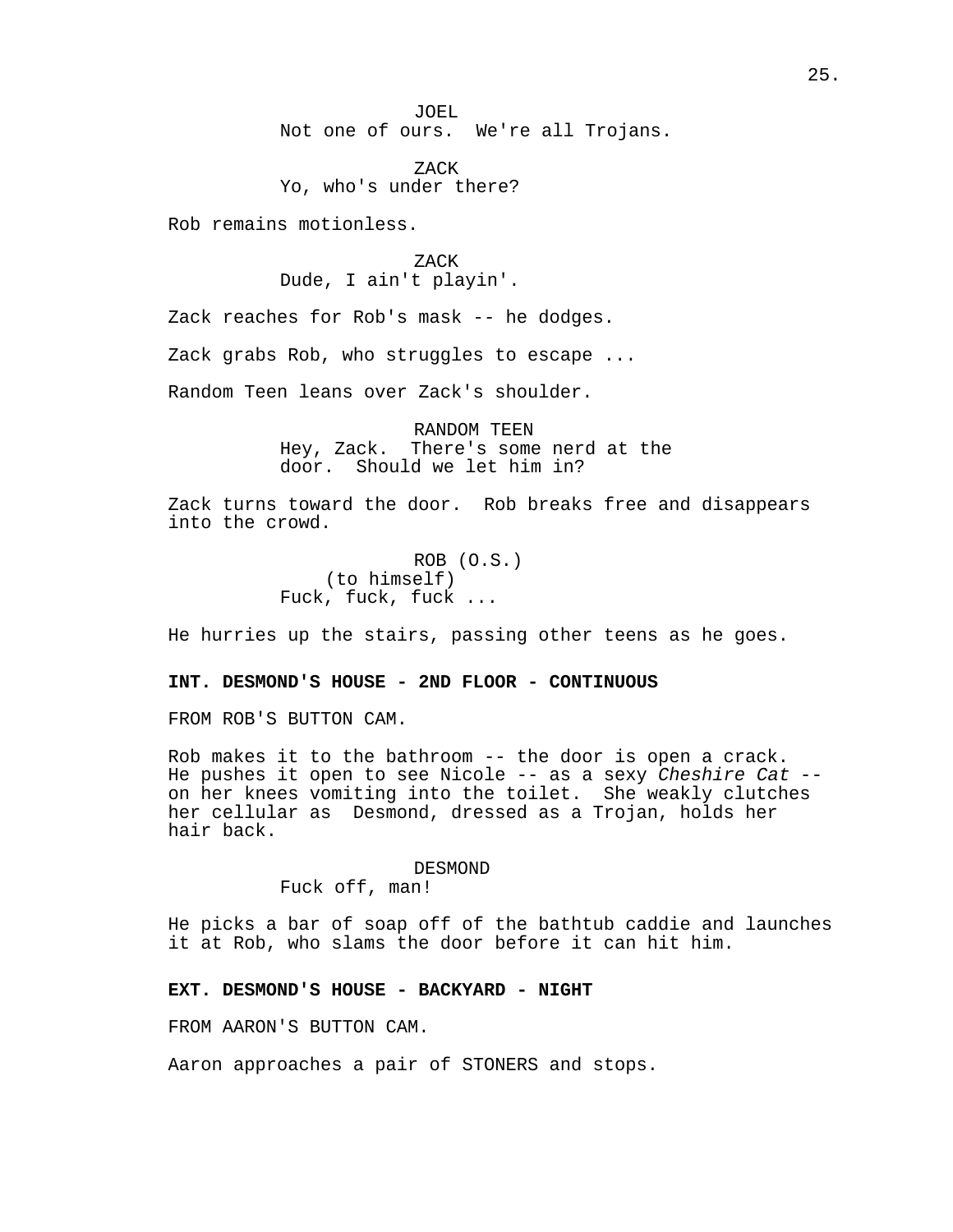# STONER #1

-- But what I'm saying is, why even make Emperor Snoke seem like he's gonna have this epic backstory if they're just gonna kill him before --

They spot Aaron.

STONER #2 ... Can we help you?

Aaron stares on.

STONER #1

... Okay ...

### STONER #2

I mean, I get what you're saying, but honestly, nobody gave a shit that we didn't know anything about Palpatine before the prequel trilogy --

STONER #1 -- Dude, I'm sorry, but -- this clown's really freaking me out.

STONER #2 It's just some kid --

STONER #1 -- I know, I know. I just hate clowns.

The Stoners stare at us for a moment, then look at one another, shrug, and walk away toward the tree house.

Aaron chuckles to himself under the mask.

AARON (O.S.) (laughing, to himself) That's right. Bitches.

Aaron turns and heads into --

# **INT. DESMOND'S HOUSE - KITCHEN - MOMENTS LATER**

Aaron follows the crowd to --

### **THE LIVING ROOM**

-- Where he sees a crowd of Trojans and other teens gathered around Nigel, dressed as a masked magician (top hat, cape, and wand). Zack waves Nigel's white, featureless mask.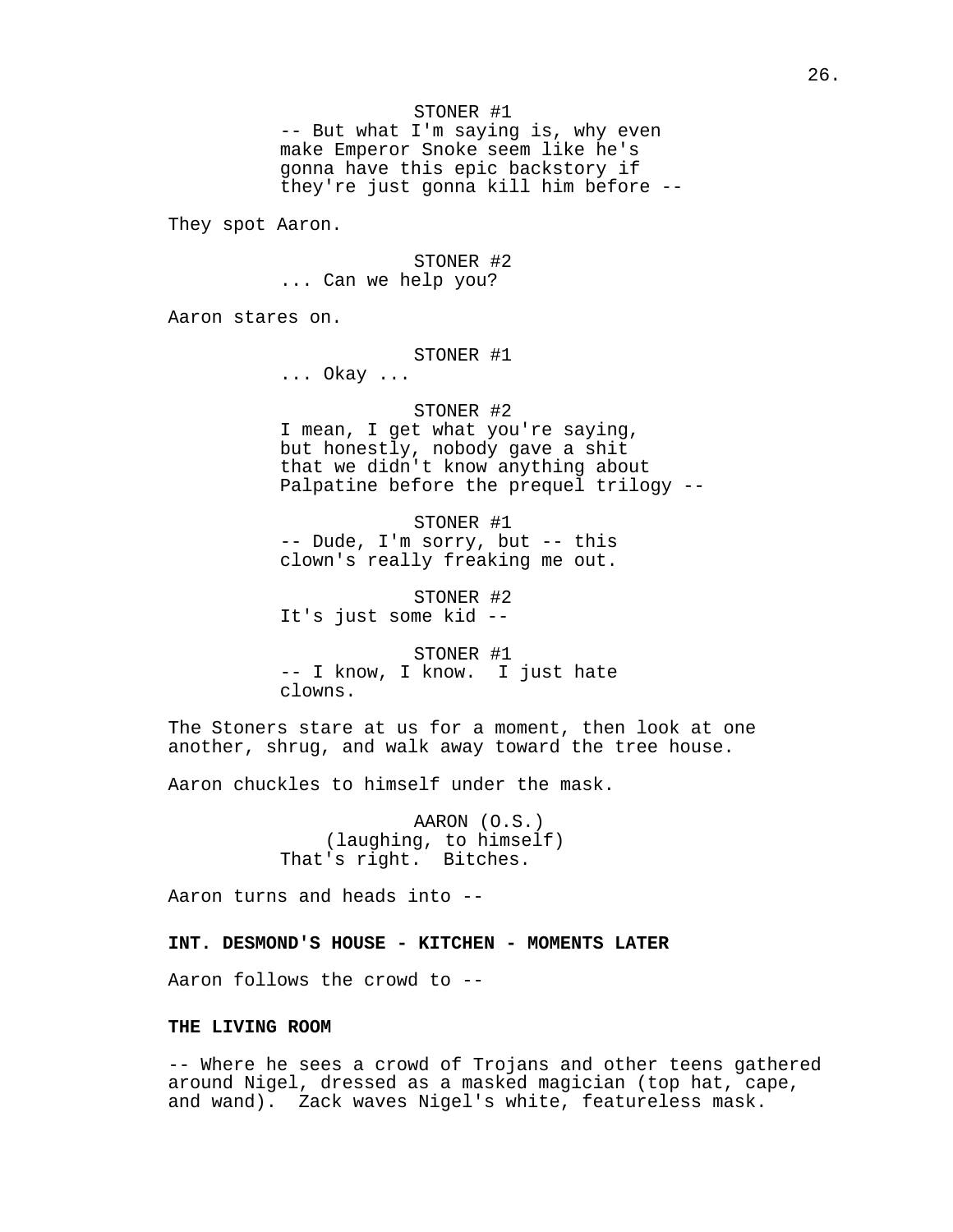ZACK You seriously thought we wouldn't recognize you? I mean, look at you!

Joel snatches the mask and wand.

JOEL Thinkin' he's a fuckin' master of disguise. With this nappy-ass hair?

The teens laugh. Zack pretends to jack off with the wand.

AARON (O.S.) (to himself) Nigel.

ZACK And, what the fuck is this?

Zack pulls a deck of playing cards out of Nigel's breast pocket. He takes them out of the pack.

NIGEL

Cards ...

ZACK Dude, these aren't even real cards.

NIGEL They're for a trick ...

JOEL This fool was gonna do tricks!

The crowd laughs.

AARON (O.S.) (to himself) I fucking told you, dude ...

Zack shuffles a "fifty-two card pickup" in Nigel's face.

ZACK I say we give him a make-over and make this little drama fag disappear.

The crowd roars.

KAREN (O.S.) Zack, don't be a dick. AARON (O.S.) (to himself) Fuck. Karen.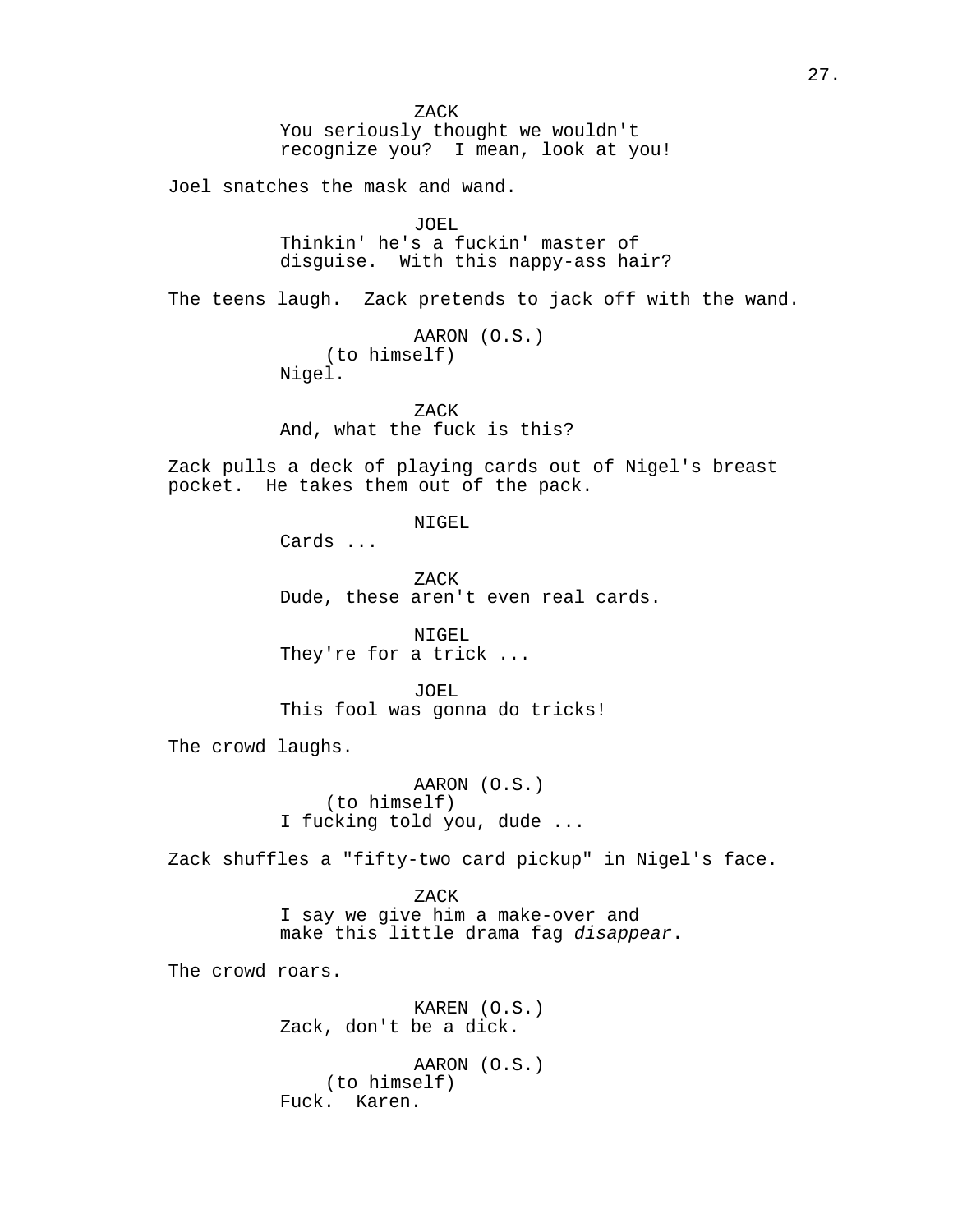We turn toward the dry ice fog machine, then to Nigel, and then we hurry to the machine. There's an ice chest behind it; Aaron opens it to reveal several pounds of dry ice.

Aaron snatches the chest and drags it toward the kitchen. We glance back -- Random Teen hands Joel a Sharpie.

### **INT. DESMOND'S HOUSE - 2ND FLOOR - NIGHT**

FROM ROB'S BUTTON CAM.

Rob's hand tries a bedroom doorknob -- locked.

ROB (O.S.)

Ha.

His hand disappears in his pocket and produces a homemade paper clip lock pick and inserts it into the lock.

He pays a quick glance to the bathroom, then the stairs - the coast is clear. Rob wiggles the paper clip for a few seconds -- the lock pops effortlessly.

He pushes the door open for a peek and flicks on the light. Parent's room. Modern, chic, and spotless. He closes the door, then tries another one: locked. He picks it with ease.

Rob pushes the door open and peeks in -- Desmond's room. Sports trophies and posters. Piles of laundry. A lava lamp.

The BATHROOM DOORKNOB SOUEAKS. Rob turns to watch it twist. Desmond's voice is heard muffled on the other side.

### **INT. DESMOND'S HOUSE - DESMOND'S BEDROOM - CONTINUOUS**

Rob enters and gently shuts/locks the door.

The doorknob twists. We hear a KEY SLIDE INTO THE LOCK ...

ROB (O.S.) (under his breath) Fuck.

Rob hurries to the hinged door closet and hides inside, leaving the door open a crack.

Desmond helps Nicole stumble into the room. Her phone slips from her fingers and hits the carpet. Desmond lays Nicole on the bed. He tosses her "cat" mask beside her.

> DESMOND It's cool. We can just chill for a while.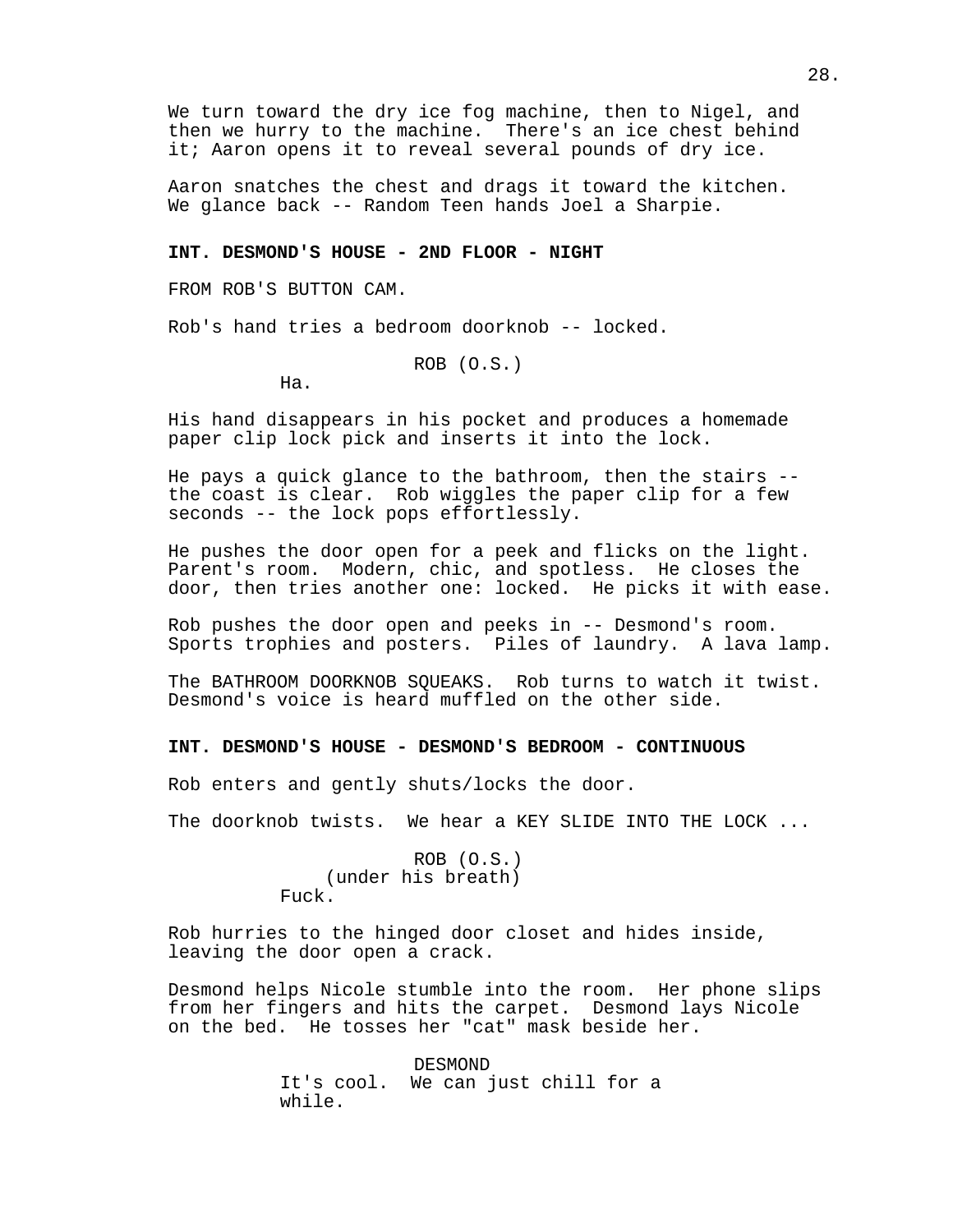Desmond kisses her on the forehead.

# **EXT. DESMOND'S HOUSE - BACKYARD - NIGHT**

FROM AARON'S BUTTON CAM.

Aaron drags the ice chest to the Tiki bar. He empties a large plastic trash bin and sifts through 2-liter bottles.

**INT. DESMOND'S HOUSE - DESMOND'S BEDROOM - NIGHT**

FROM ROB'S BUTTON CAM IN THE CLOSET.

Rob pulls out his cell phone and sets it to record. He eases it out of the door ...

FROM ROB'S CELL PHONE CAMERA.

Desmond and Nicole make out on the bed.

Someone KNOCKS at the bedroom door.

Zack peeks in.

ZACK Hey, bro -- oh, my bad.

DESMOND What's up, man.

### ZACK

Yo, that Niles kid tried to crash. We're having a little fun with him if you wanna come down ... when you're, uh ... available.

NICOLE

Zaccckkkyyyy.

ZACK

S'up, Nicole.

NICOLE

Come'ere.

Desmond shrugs at Zack, who then approaches the bed.

NICOLE I like your costume.

She caresses his loincloth. Zack gapes and looks uncomfortably at Desmond.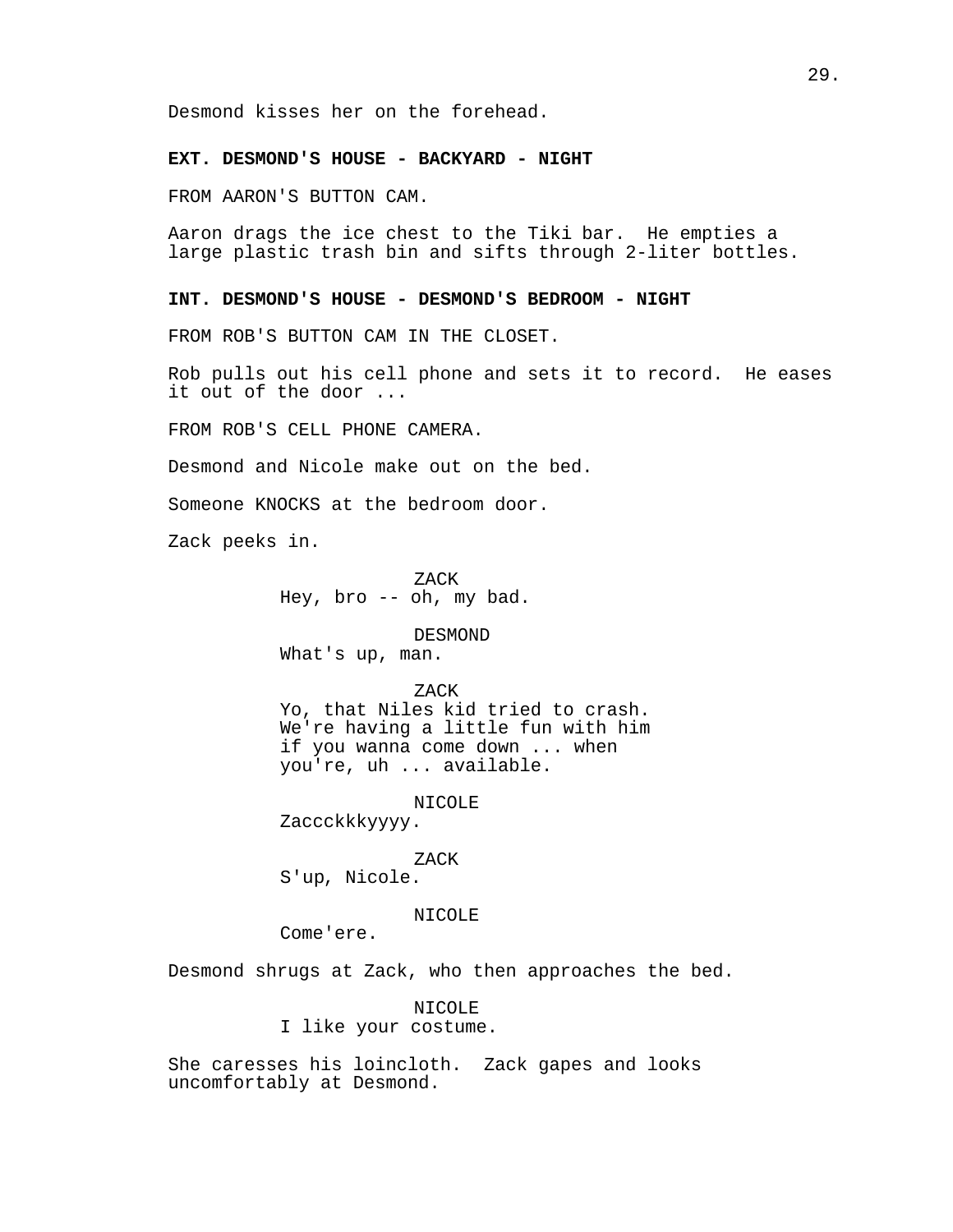ZACK This ... cool?

DESMOND Whatever, bro. It's a party.

They laugh.

ROB (O.S.) (to himself) No fucking way!

ROB ZOOMS IN.

Desmond stands beside Zack and obstructs Nicole's actions, but she's obviously alternating between fellating them both.

Desmond pulls Nicole's panties off. He does a double take.

NICOLE Sorry ... I thought it would be over by now. You still can, if you want.

Zack and Desmond exchange a hesitant glance.

DESMOND Yeah ... maybe not tonight, though. This is good right here.

Nicole resumes her clumsy suction seduction.

#### **EXT. DESMOND'S HOUSE - BACKYARD - NIGHT**

FROM AARON'S BUTTON CAM.

Aaron emerges from behind the Tiki bar and conceals his bomb with empty boxes. He snatches a bottle of Wild Turkey.

Aaron hurries through the yard en route to the fence gate. CHEERS AND LAUGHTER are heard within the house as we pass.

### **INT. DESMOND'S HOUSE - DESMOND'S BEDROOM - NIGHT**

FROM ROB'S CELL PHONE CAMERA.

Nicole continues to pleasure Desmond and Zack.

And then ...

... And then ...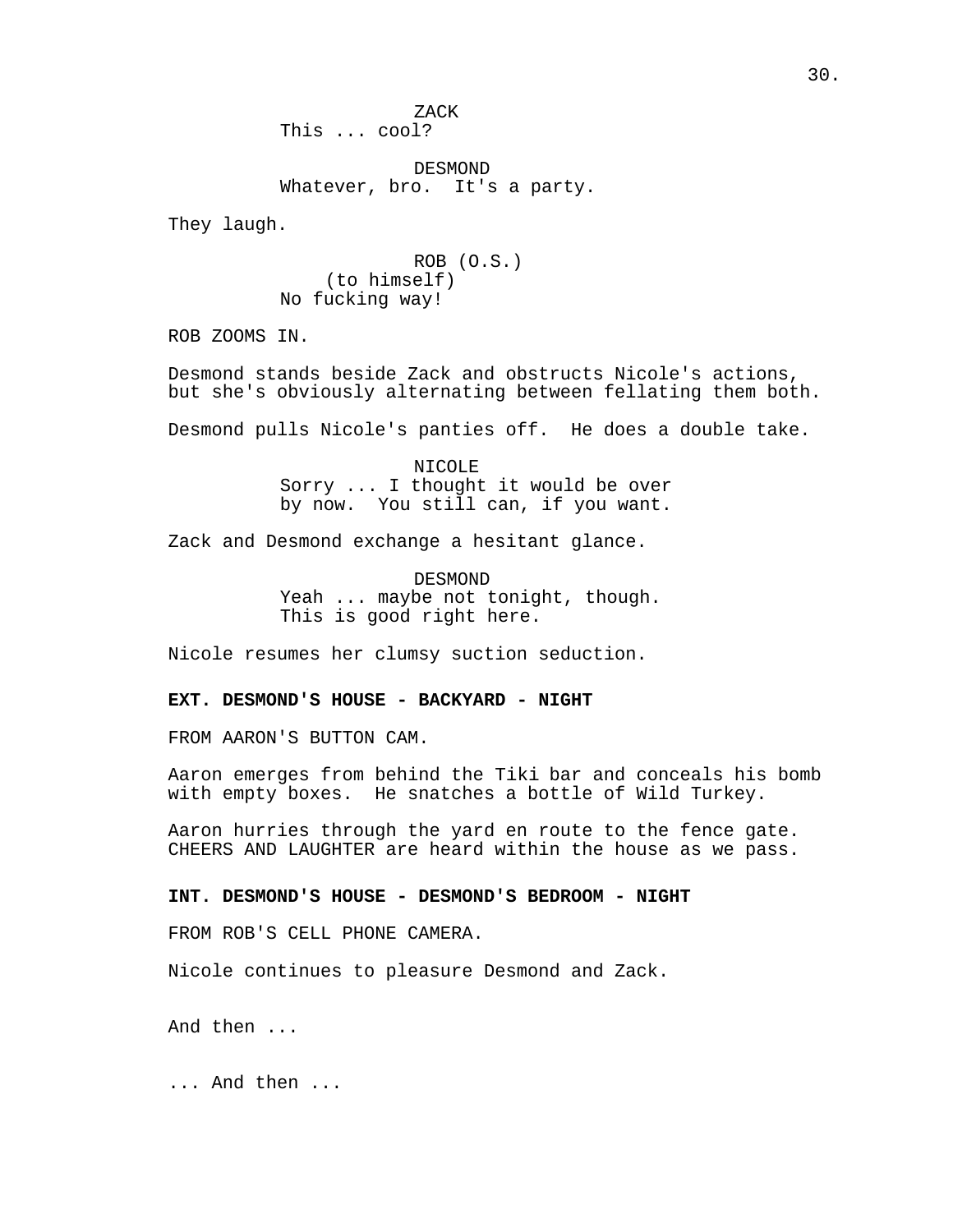**BOOM!!!**

The house shakes from the explosion outside.

DESMOND

The fuck?!

Nicole laughs.

ZACK

Des ...

DESMOND I don't know, bro.

Desmond quickly redresses and heads out to the hallway.

NICOLE Noooo. Don't go.

Zack redresses, too, and hurries after him. Nicole reaches out as though she could will him back with the force. She giggles and settles into the bed.

Nicole lays quietly for a moment -- is she asleep?

## **EXT. DESMOND'S HOUSE - BACKYARD - NIGHT**

FROM AARON'S BUTTON CAM.

Aaron peeks around the corner of the house to see party guests funnel out to the backyard. The bar is destroyed, shards of glass are everywhere, and the guests wear faces of surprise.

> JOEL What the fuck was that?

Desmond pushes past the crowd and approaches what's left of the Tiki Bar. He picks up a shard of dry ice. Zack joins him a second later.

DESMOND

Fuck!

He grabs Zack by the cape.

DESMOND How did you contain the dry ice?!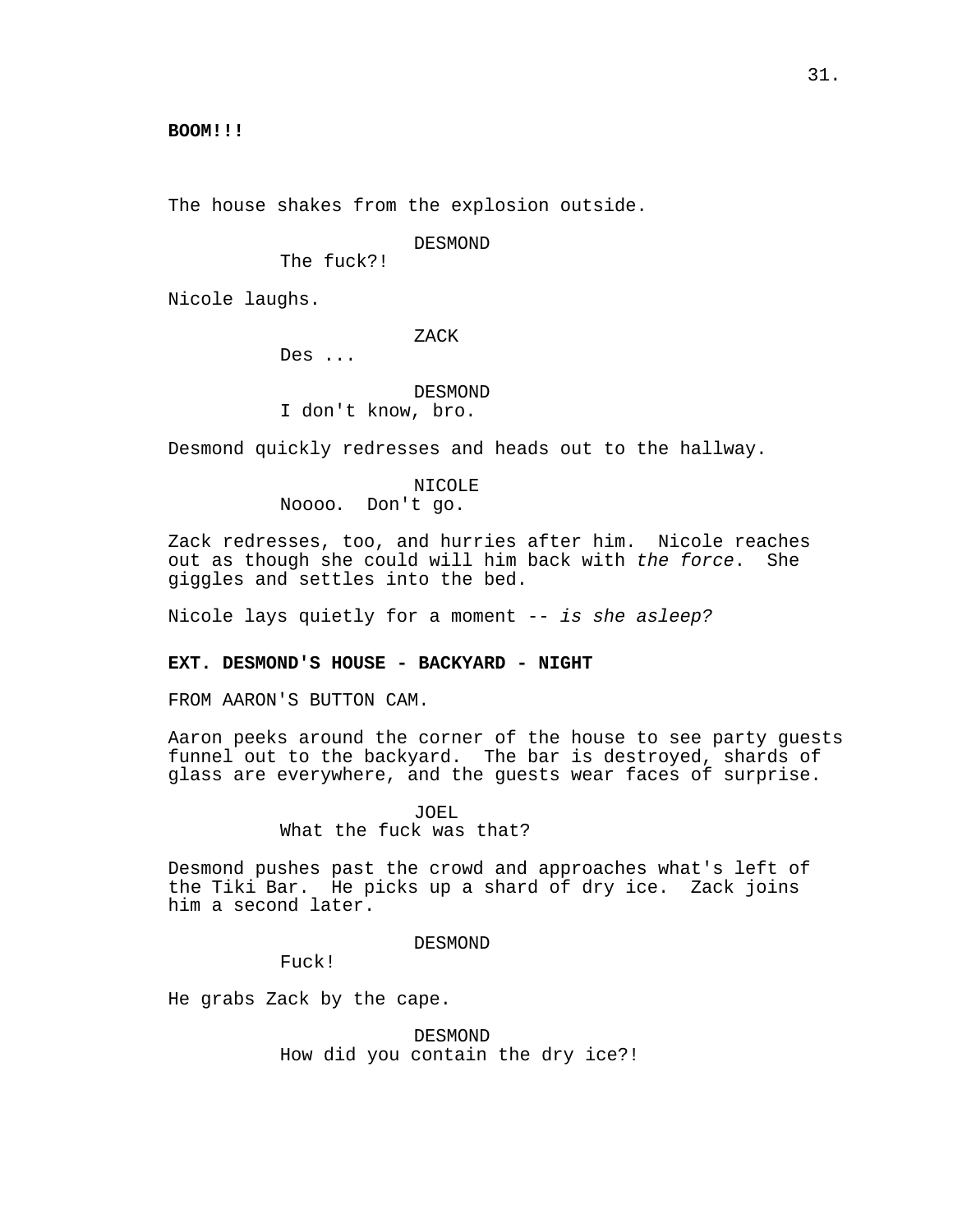ZACK (pulling himself free) I didn't fuckin' do this. It was in the house, ventilated --

DESMOND -- Then explain this shit!

The Stoners approach.

STONER #1 I saw that clown dragging something out here a little while ago.

DESMOND Clown? What fucking clown?

Joel and Zack exchange a glance of recognition.

Desmond works through the crowd, unmasking all clowns.

SIRENS can be heard in the distance.

ZACK

That for us?

DESMOND You fuckin' think?

**INT. DESMOND'S HOUSE - DESMOND'S BEDROOM - CONTINUOUS**

FROM ROB'S CELL PHONE CAMERA.

The partially-undressed Nicole remains motionless on the bed. Rob quietly sneaks out of the closet and approaches her. His cell phone looks her up and down.

The SIRENS GET CLOSER ...

### **EXT. DESMOND'S HOUSE - BACKYARD - NIGHT**

FROM AARON'S BUTTON CAM.

Fuck.

A few party-goers clean up the bomb debris.

JOEL Shut it down, man. They gotta go.

DESMOND

(he wipes his brow) Party's over, guys. Everybody out.

Joel ushers everyone toward the house and fence exit.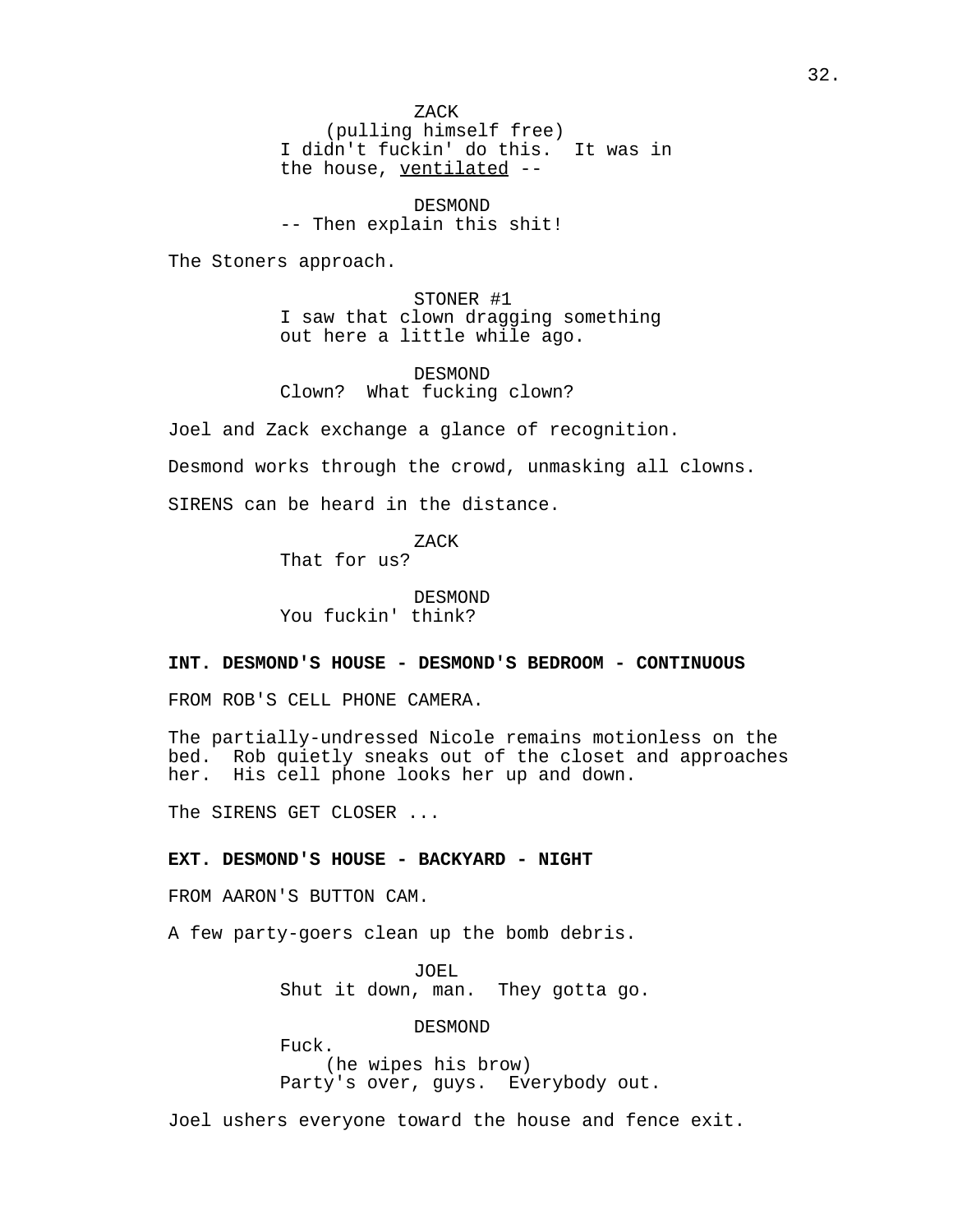AARON (O.S.) (to himself) Ah, no. Shit!

Aaron pulls out his phone and dials Rob's number. He bolts through the fence gate and down the street.

### **INT. DESMOND'S HOUSE - DESMOND'S BEDROOM - CONTINUOUS**

FROM ROB'S CELL PHONE CAMERA.

Rob reaches a hand out, bound for Nicole's thigh ...

SWITCH TO ROB'S BUTTON CAM.

Rob's cell phone VIBRATES.

He retracts his hand, and sees a display on his phone that reads "AARON CALLING".

Nicole wakes up and sees us.

NICOLE

Des?

She quickly covers herself and grabs her panties.

NICOLE Who's under there? (yelling) Des!

Rob snatches her cat mask and races out the bedroom door to --

## **THE HALLWAY**

-- Where he laughs, triumphantly, swaps masks and escapes through the front door, just another masked face in the crowd.

### **EXT. DESMOND'S HOUSE - NIGHT**

FROM AARON'S BUTTON CAM.

Aaron hides behind a shiny Jeep Renegade and works the drone's controls while cars escape in a hurry all around him.

> AARON (O.S.) (to himself) Where the fuck are you, dude?

FROM THE CAMERA DRONE.

We move over the street toward the house as guests continue to disperse, including Nigel, who races off with a face full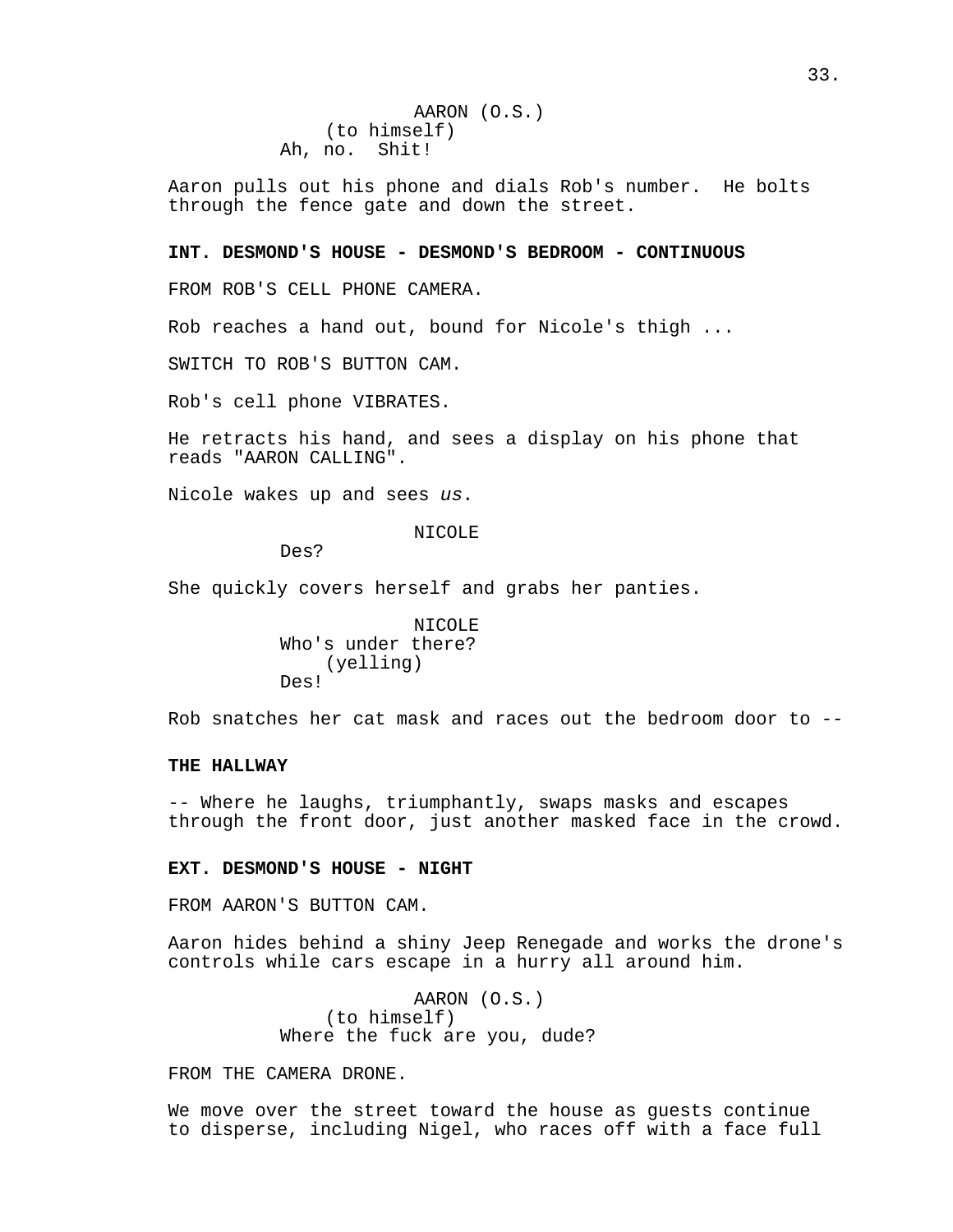of Sharpie hate-speech. Rob, in the cat mask, stands motionless among them. He stares into the lens, ominously.

The camera drone quickly returns to Aaron. He collects it.

ALTERNATE BETWEEN AARON AND ROB'S BUTTON CAMS.

Rob slowly crosses the street, the only quest not in a hurry.

AARON

... Menace?

ROB (laughing) Fuckin' ay, man. You missed out! Nicole. Fucking. Miller. I was upstairs --

He presents his cell phone -- Aaron nearly slaps it clean out of his hand.

> AARON Where the fuck were you? I just blew up a whole fucking backyard!

> > ROB

I heard -- shit, that was way lounder than I expected. Did you blow the keg? Ah! Still think you should have rigged it in the living room.

AARON

There were people in the living room. Like, all of them! They were all fucking with Nigel!

ROB

So?

AARON So?! Karen was there!

ROB

(sigh) Look, it doesn't matter. We wanted revenge -- (waving cell phone) -- And we got it. We're gonna ruin everyone who ever fucked us over.

AARON What are you talking about -- no, fuck it. We gotta go now --

The Jeep UNLOCKS and the headlights flash on.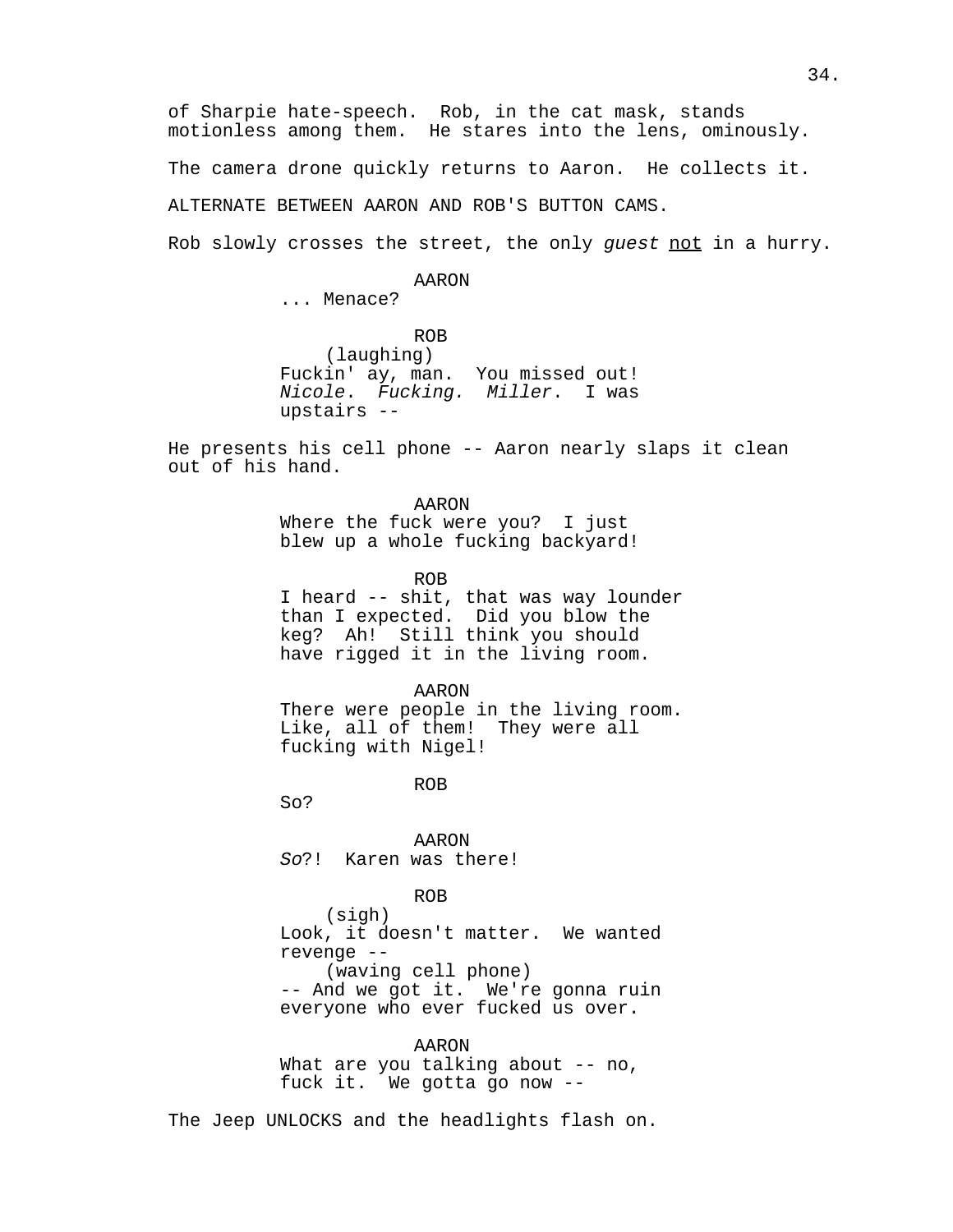# NICOLE (O.S.) Breezie! You gotta drive, 'kay?

We turn to see Nicole, who stumbles up with her keys.

NICOLE Hey, that's my mask. You were the one recording me! Fucking creeper.

AARON Let's just go --

NICOLE Who the fuck are you?

She rips at Rob's mask -- they struggle.

NICOLE

Help! (over her shoulder) Someone help!

Rob grabs Nicole and covers her mouth -- they struggle; Rob takes her down and quietly chokes her out. Nicole rips off the mask in the kerfuffle, but it's unclear whether or not she saw his face. She's out.

> AARON Fuck, dude. Is she ...

> > ROB

She's knocked out! I didn't know what to do. If Desmond came out ...

AARON Did she see you?

Rob stares at Nicole.

AARON Did she see you?!

ROB

I don't know!

AARON Fuck this shit. We gotta go! Now!

Aaron jogs toward Rob's truck down the street.

AARON (O.S.) (looking back) What are you doing?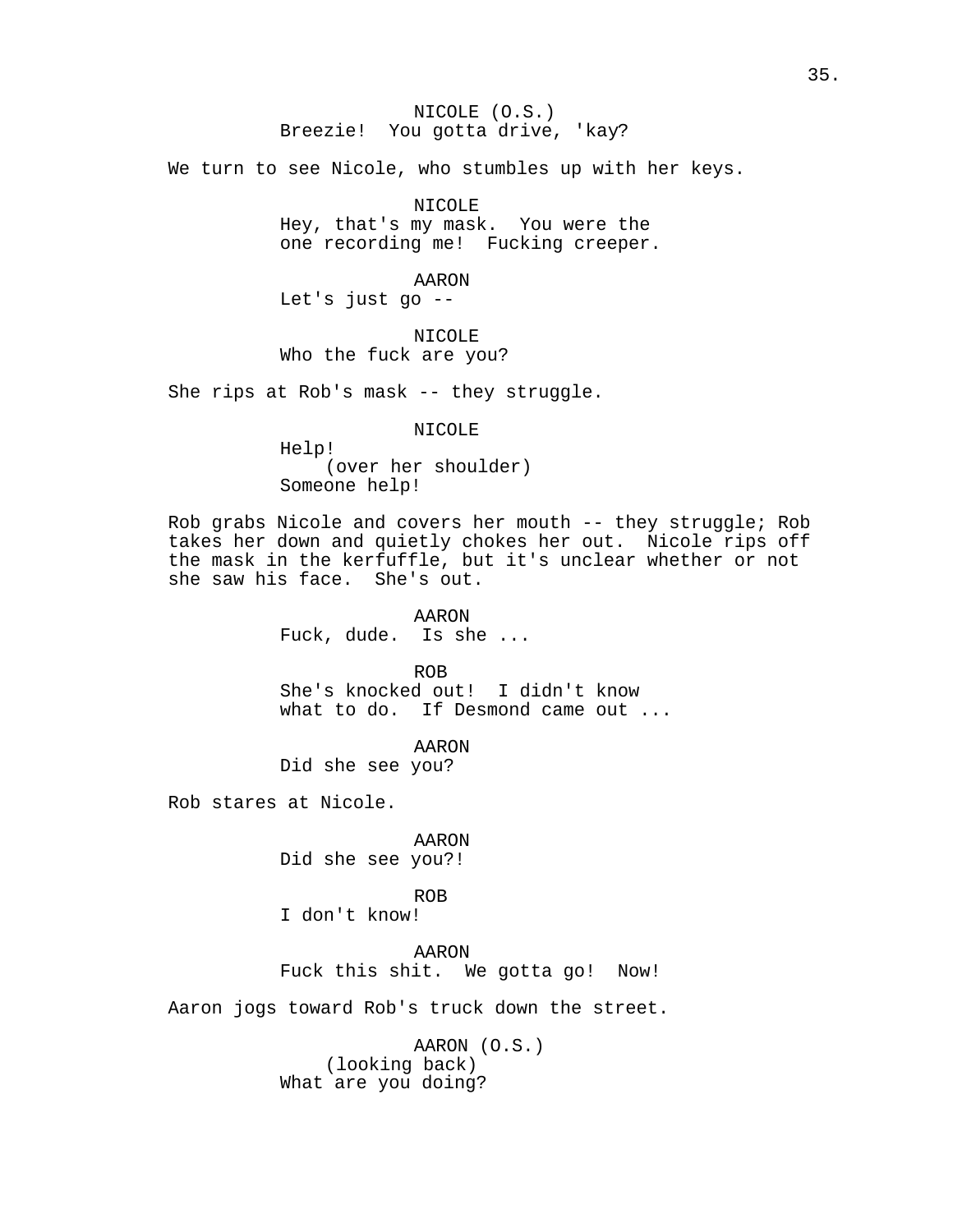Rob hoists Nicole over his shoulder into a fireman's carry and hurries to catch up to Aaron.

> ROB I think she saw me! She knows I recorded her. If she can identify us, we're fucking dead, assuming we don't get arrested first.

AARON We are so fucked. So, what now?

ROB I dunno -- just get in the truck!

AARON

Shit!

Aaron helps Rob load Nicole into the cab.

ROB Tie her up -- blindfold her.

AARON

With what?

ROB

Anything!

Aaron frantically searches the truck. He finds a package of zip ties in the glove box and fashions them into handcuffs.

Rob starts the truck -- it takes a few tries to turn over.

AARON

Come on!

ROB I'm trying! Shut the fuck up!

Aaron finds a black bandanna and a tube sock; he blindfolds Nicole and gags her.

Rob gets the truck started and pulls into the street with the lights off. In the rear view mirror, emergency vehicle lights can be seen on the horizon.

## **EXT. ROB'S HOUSE - NIGHT**

FROM AARON'S BUTTON CAM.

Aaron helps a bound, semiconscious Nicole out of the truck. Tears stream down her face from beneath the bandanna.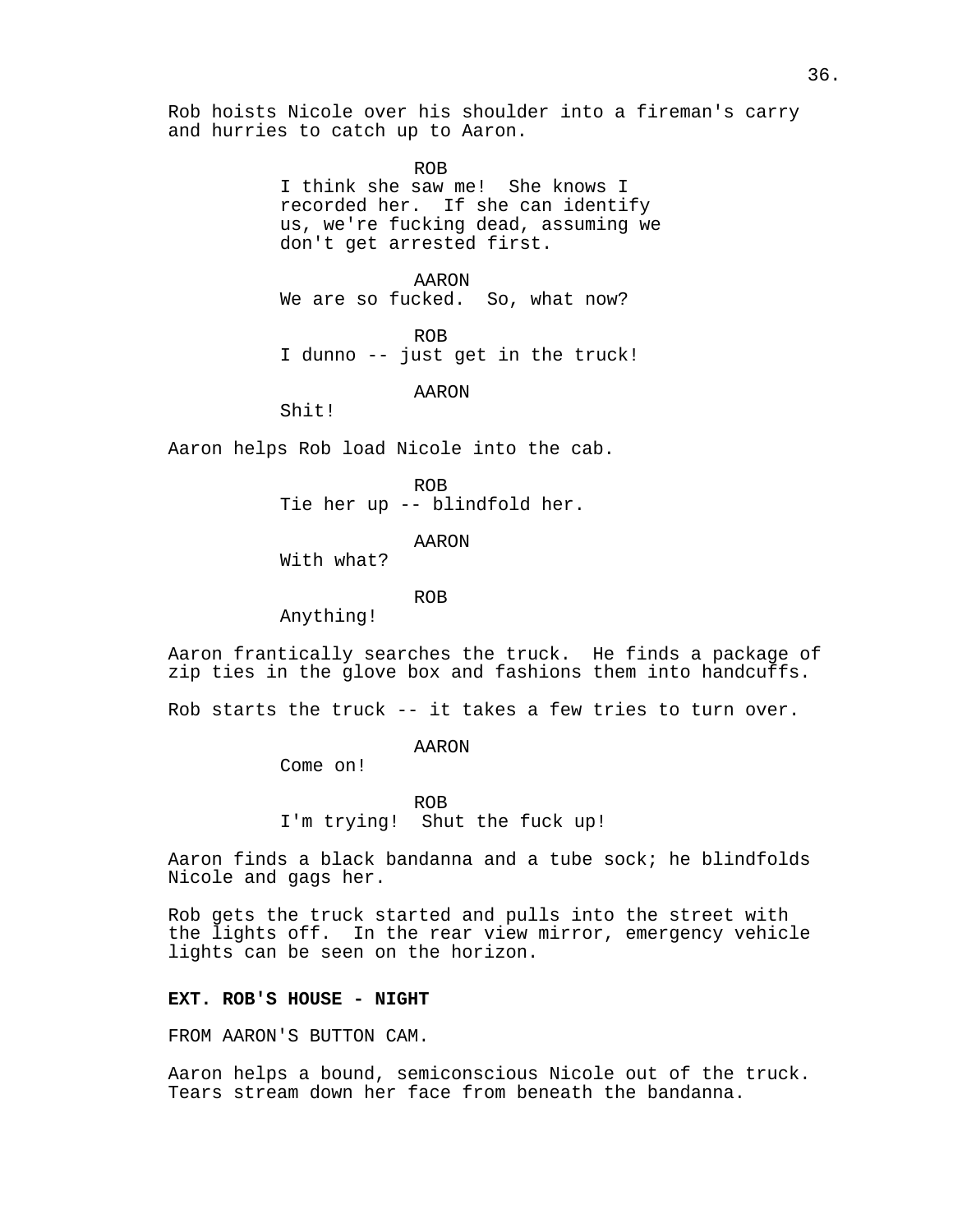Rob glances around for nosy neighbors and puts his hand-held voice changer to his lips.

> ROB (deeply altered) Stay silent and do what we say.

Nicole sobs, but nods reluctantly.

ROB (deeply altered) Go.

Nicole allows Aaron to lead her into the house.

**INT. ROB'S HOUSE - WORKSHOP - NIGHT**

FROM ROB'S BUTTON CAM.

Aaron, looking drained of all color, sits Nicole in a chair.

Rob searches a few drawers and cabinets, tossing different makeup materials (latex, foam, and costume accessories) aside. He snatches ear plugs and rope from one of the cabinets.

Rob ties Nicole to the chair.

ROB (O.S.) (with voice changer) You stay just like this until I get back. Understand? You move even an inch, and I'll cut off the only useful parts you have, and throw the rest away. Do you understand?

Nicole nods. Rob slips plugs into her ears.

Aaron leaves the room; Rob follows.

### **INT. ROB'S HOUSE - DEN - NIGHT**

ALTERNATE BETWEEN ROB'S AND AARON'S BUTTON CAMS.

Down the hallway, Rob locks the padlock on his workshop door and joins Aaron in the Den. They sit.

> AARON (O.S.) We have to let her go, man. This is kidnapping! This is even worse than the bomb! (sigh) It was only supposed to be a prank!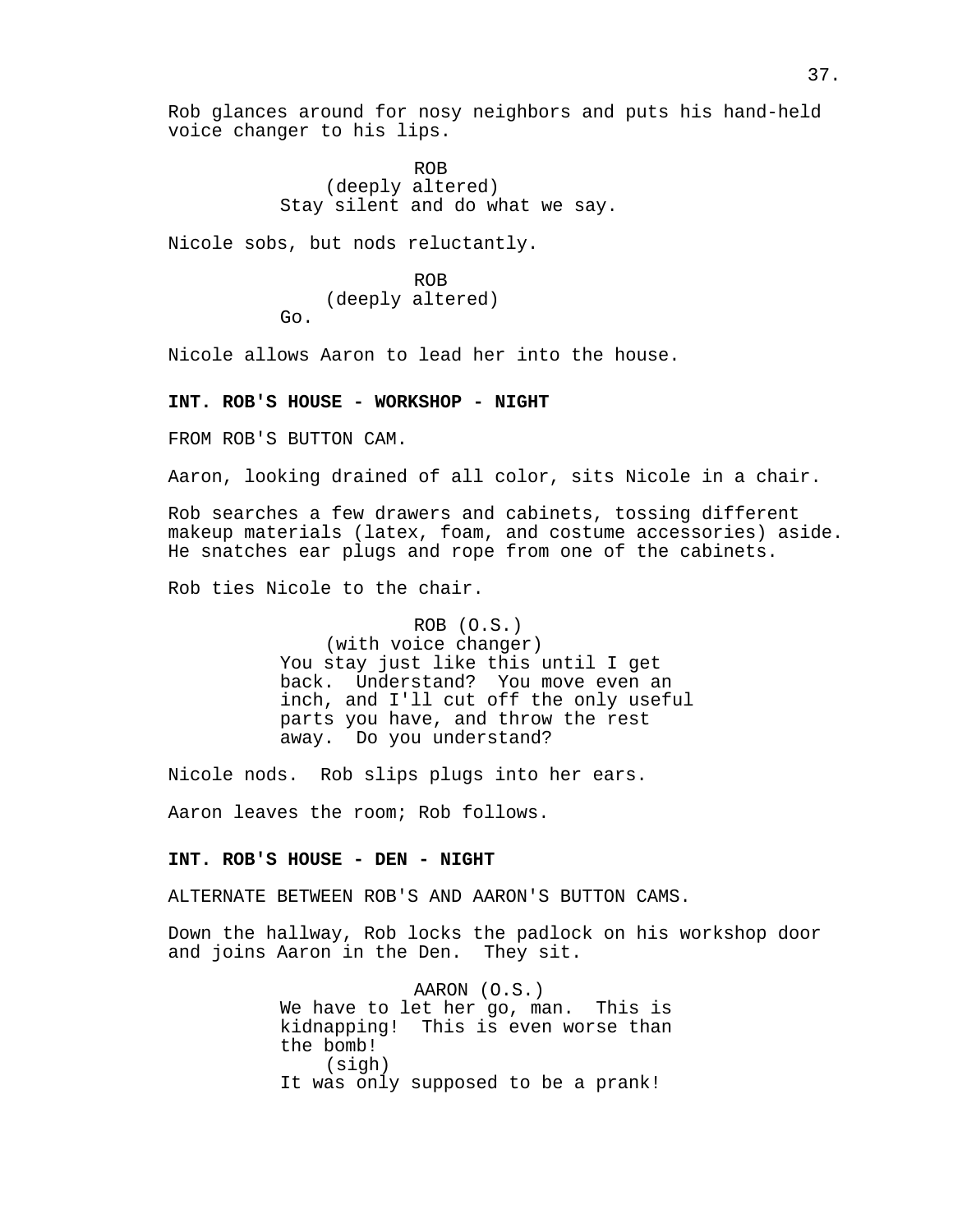ROB (O.S.) It's still a prank.

Rob calmly plops down beside him and takes a fun-sized Snickers bar from a bowl on the table. He savors every bite.

> AARON (O.S.) No, man. It's a felony now, so --

ROB -- No, we're good. It's a prank. Hear me out.

Aaron gapes -- what is he even talking about?

ROB

We wanted to make Halloween scary again, and we did, the minute we took Nicole. Kids will be terrified. Parents won't want to let their kids out of their sight. This is how urban legends start.

### AARON (O.S.)

They'll try us as adults. Let's just call the police and explain that this is all a big misunderstanding. We can say she passed out in the truck and we took her for her own protection --

ROB

-- Yeah? And the zip ties and death threats?

AARON (O.S.) We didn't do anything to her ...

### ROB

Listen! We keep her for a couple of days. Through Halloween. And then we let her go. It all works out, exactly like we wanted -- better! We've spread fear, the whole town goes bat shit, we punish everyone who's ever fucked with us, and then Nicole goes home to tell the tale.

AARON (O.S.) She saw you, dude.

ROB

We don't know that! She's so fucked up, she doesn't know what she saw!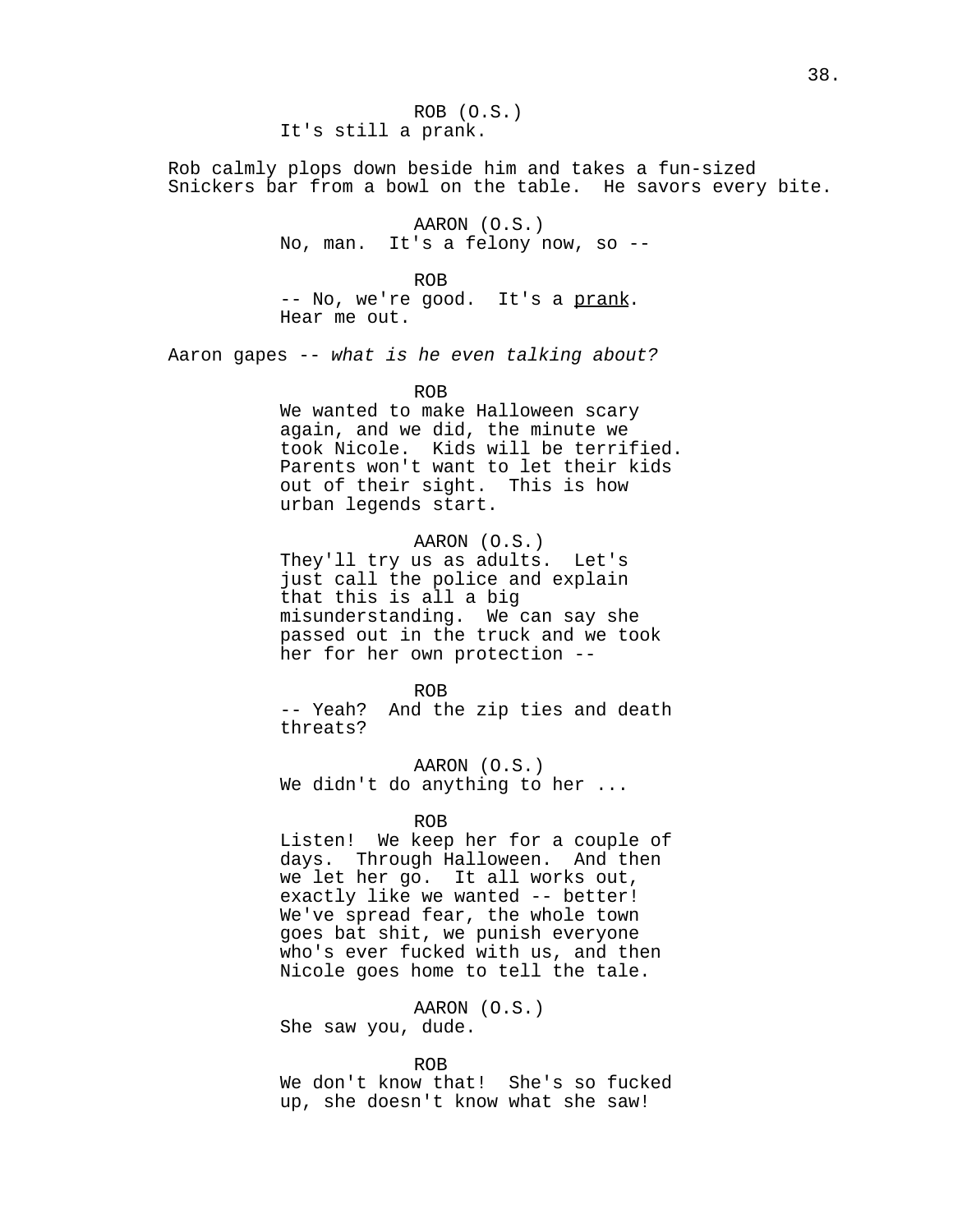ROB

Shit -- Tom.

TOM (20) enters the den, baggy clothes, a trucker's cap, and a week's worth of stubble.

TOM

'Sup?

ROB Hey.

AARON Hey, Tom.

Tom slides a cigarette between his lips, drops his backpack on the couch, and digs through it.

Rob casts Aaron an 'I got this' look and a reassuring wave.

Tom pulls out a small wrapped package and hands it to Rob.

TOM Happy birthday, imp.

Rob lightens up, even laughs.

ROB Do I even wanna know?

He tears it open.

ROB Night of the Dark.

TOM

The original.

ROB We watched this shit on VHS when we were kids ...

TOM Every single weekend.

ROB Yeah. Until we discovered porn.

The boys laugh.

ROB (bittersweet) Thanks, man.

He exchanges a half-handshake, half bro-hug with Tom.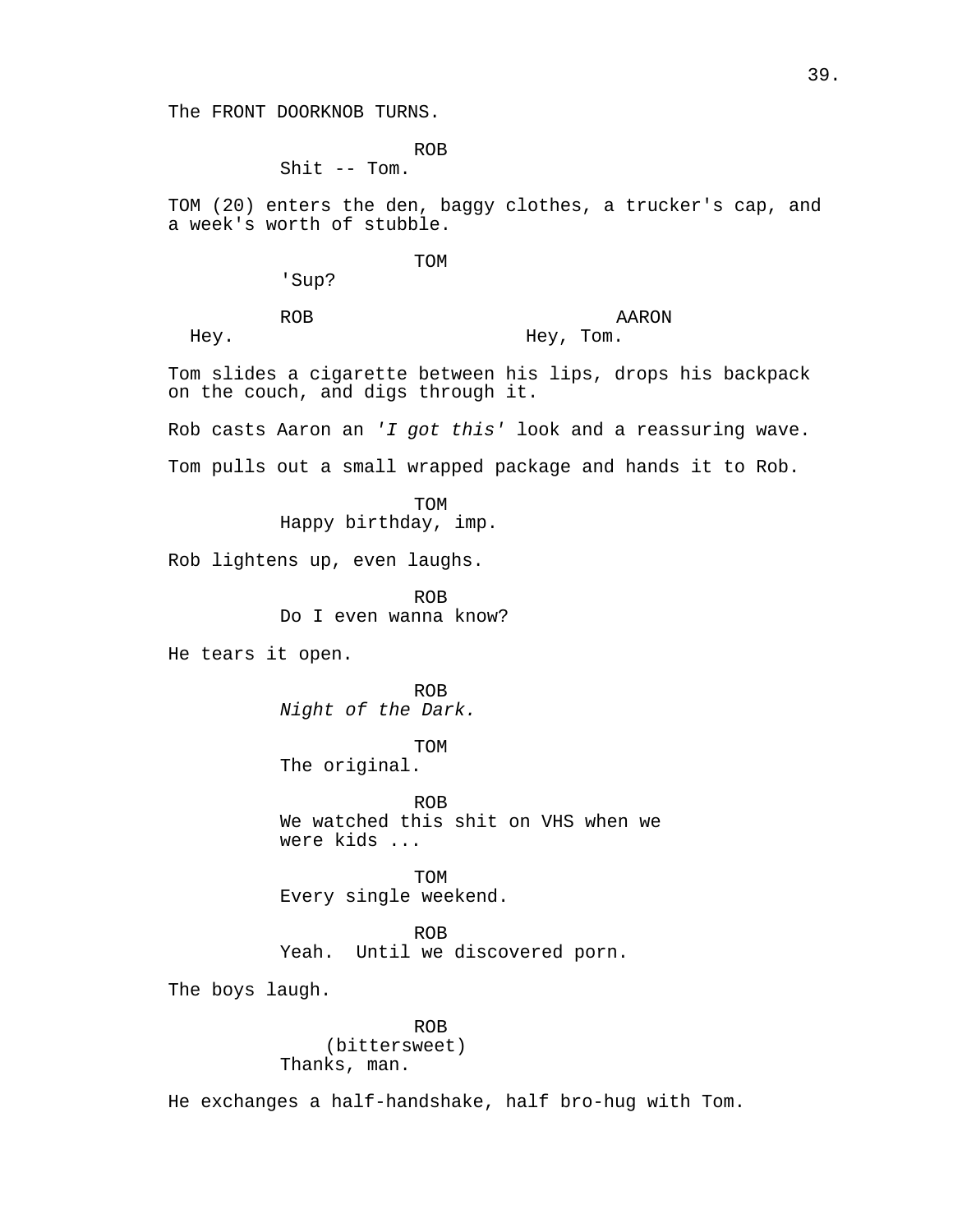TOM What are you faggots up to tonight? ROB (laughing) Fuck you. We were just, uh -- A THUMP comes from the workshop. Tom squints down the hall, then looks the creepers over. TOM You having a party, or what? AARON (O.S.) That's just -- uh -- we were building -- ROB (cool) -- Sorry, I was gonna call you ... Tom leans in, all ears. ROB Dad's here. Tom's eyes bulge. He sucks one last drag from his cigarette and drops it in a beer can. ROB Came to surprise me for my birthday. I guess he wants to stay for a couple of days. TOM (quietly) Fuck that. I'll be at Erica's. Tom picks up his backpack and heads to the door. TOM Let me know when the dickhead ships out. Be safe, huh? ROB Word. Rob follows Tom to the door and departs. Aaron breathes a sigh of relief.

Rob shuts the door behind him and rejoins Aaron. Rob suddenly looks exhausted beyond words.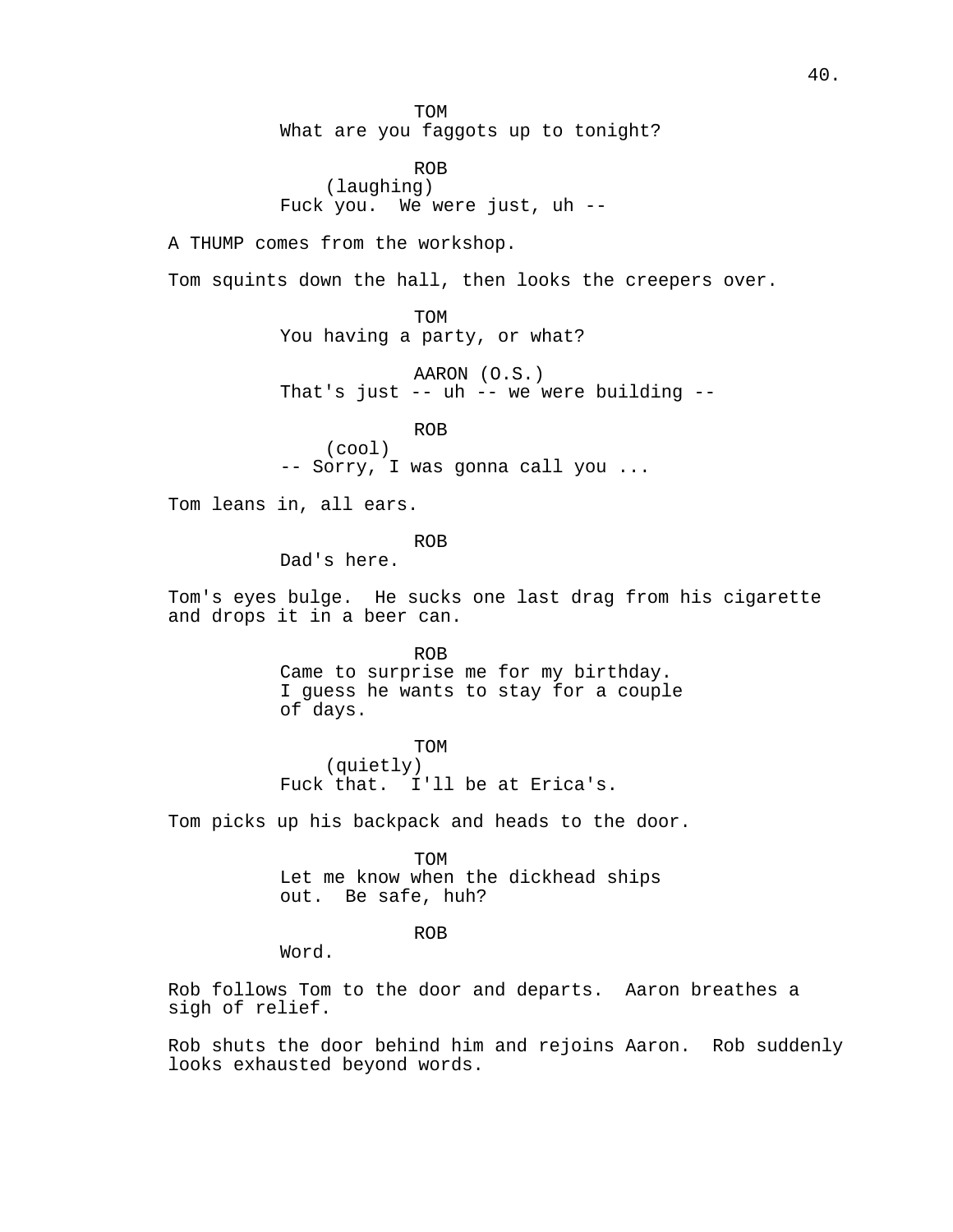### **INT. ROB'S HOUSE - ROB'S BEDROOM - DAY**

Girlie pinups on the walls -- mostly tattooed and/or goth.

FROM ROB'S GoPro CAMERA -- HE FILMS HIMSELF IN HIS MIRROR.

ROB

I saw the comments you left for Dismembered, but you ass holes know you couldn't possibly do any better.

Rob flashes a smug smirk and leans in.

ROB

And to prove that, we're doing something none of you pussies would ever have the balls to do. We're making a horror movie for real. It'll be banned in every country, but you'll see it one day. And everyone will remember our names, because we did it first. And after that, you mother fuckers will be making movies about us.

His cold eyes penetrate us through his reflection.

### **INT. ROB'S HOUSE - WORKSHOP - DAY**

ALTERNATE BETWEEN GoPro ON WORKBENCH AND ROB'S BUTTON CAM.

In rubber dish washing gloves, Rob sets the camera down a few feet away from Nicole and takes his voice changer with him. He touches Nicole gently on the leg and she jolts awake.

Nicole mumbles loudly through her vomit-crusted gag, which Rob removes, along with her earplugs.

> ROB (through voice changer) Shhh. I'll remove your gag so you can eat and drink, but if you scream, I will slit your throat right here and now. Understand?

Nicole nods.

Rob opens a bottle of water, and presses it to Nicole's lips. She drinks desperately, gasping, and then takes another swig. Rob caps the bottle and sets it aside.

> ROB (through voice changer) That's enough.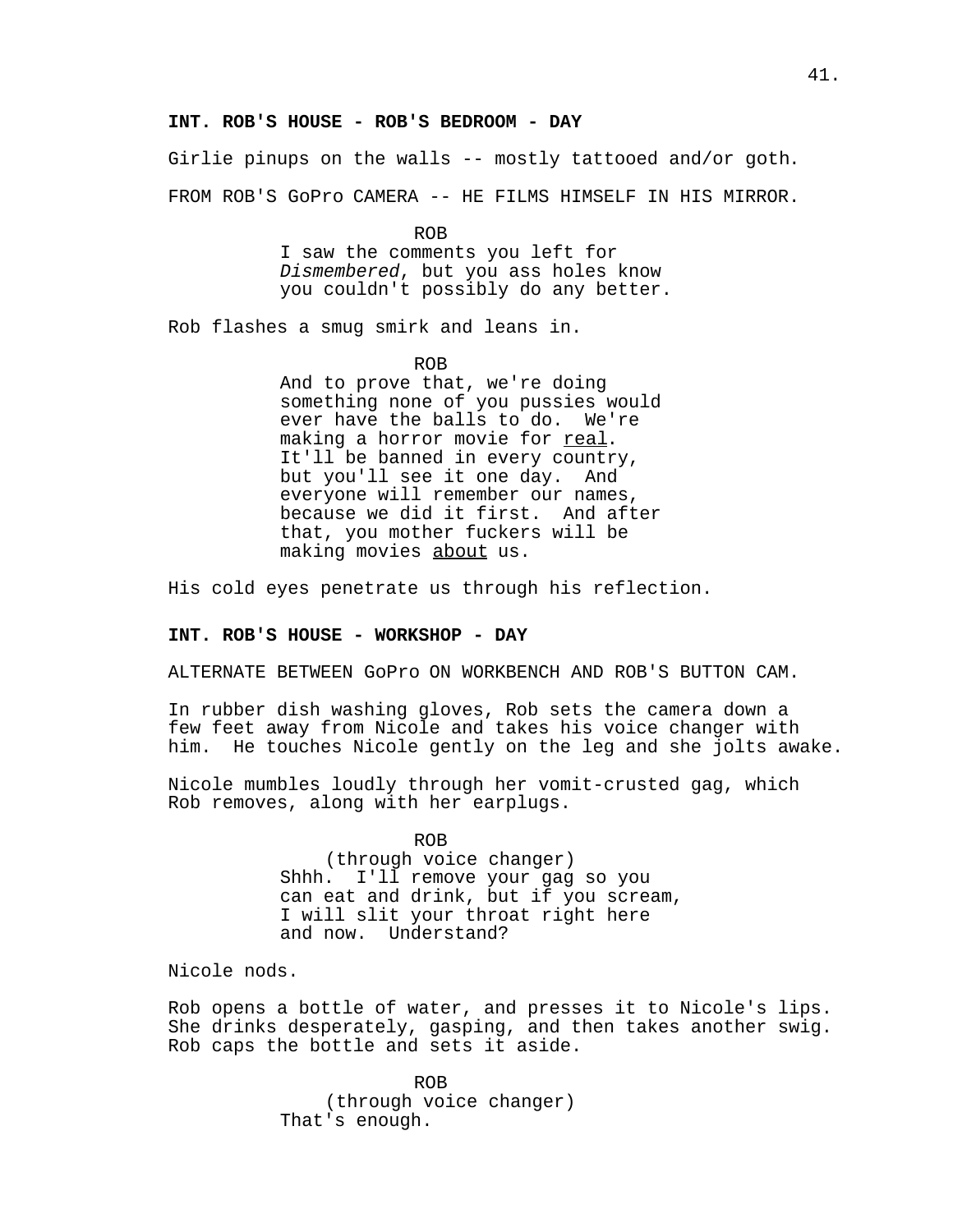### NICOLE

Why are you doing this?

ROB (through voice changer) Why not?

### NICOLE.

Please. Just let me go. I won't press charges. I don't even know who you are. I don't have to know --

ROB (through voice changer) -- But I know who you are, Nicole. And you deserve every fucking minute of this.

Nicole cries.

#### NICOLE

What do you want? Money? My family doesn't have much, but ... they can get it. Just let me go. It's not too late. You haven't done anything you can't come back from.

ROB

(through voice changer) So, you're a hostage negotiator now?

NICOLE. No. I'm just a kid. Just like you ... right?

Rob tenses, takes a step back out of her line of sight, in case she can see him somehow.

> NICOLE You were at the party. I know you were ... (stuttering) Do you go to Bridge Wood?

> ROB (through voice changer) You ask too many questions, bitch. Don't forget what curiosity did to the cat.

He pulls her costume cat tail dangling between her legs. She squirms -- it's very invasive.

He wraps his fingers around the gag and moves to replace it.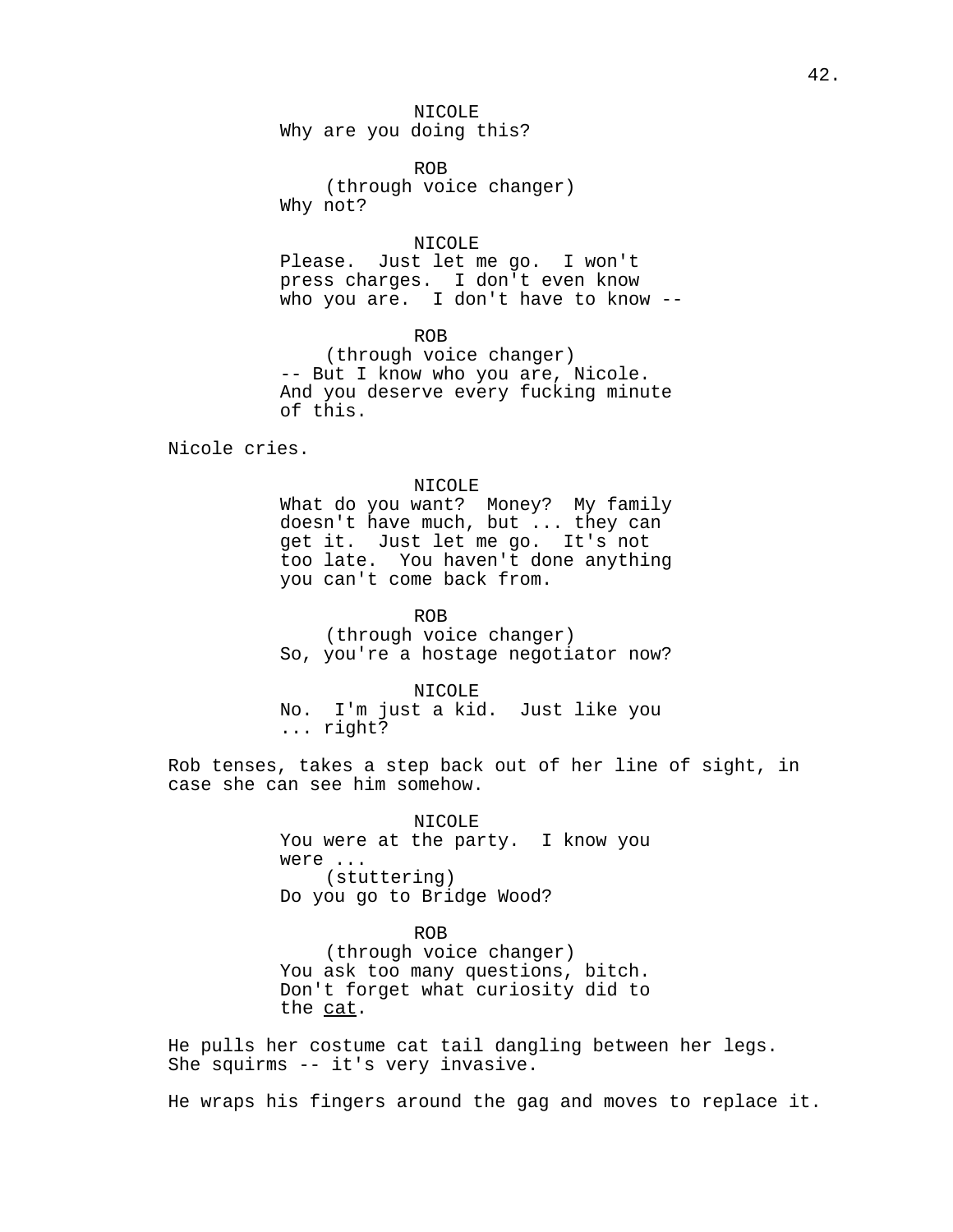NICOLE Wait -- can I go to the bathroom?

ROB (through voice changer) Nope.

He gags her and tightens the bandanna -- she winces.

ROB (through voice changer) But if I'm in a good mood, maybe I'll feed you later.

He replaces her earplugs. She pleads through her gag. Rob retrieves his GoPro from the workbench.

**INT. ROB'S HOUSE - DEN - DAY**

FROM ROB'S GoPro CAMERA.

Aaron lays on the couch asleep, drooling on his arm.

The TV is on in the  $B.G.:$  a news report.

ROB (O.S.) Hey. Get up, fucker!

Aaron twitches, sits up, and wipes his drool and sleepy eyes.

AARON

Huh?

ROB (O.S.) Check this shit. Look!

Rob angles our view to the TV.

ON THE TV

A Channel 5 News REPORTER reports a distance away from Desmond's house, which is swarming with police, paparazzi, nosy neighbors, and concerned citizens.

> ROB (O.S.) Nicole Miller is missing! Nobody at the party seems to know where she went, and it turns out a bomb went off in the backyard. Bat shit, right?

THE SHOT CUTS TO AN INTERVIEW WITH --

-- MRS. MILLER, a conservative woman who sits on her couch and pets a fluffy white cat, intercut with B-Roll footage.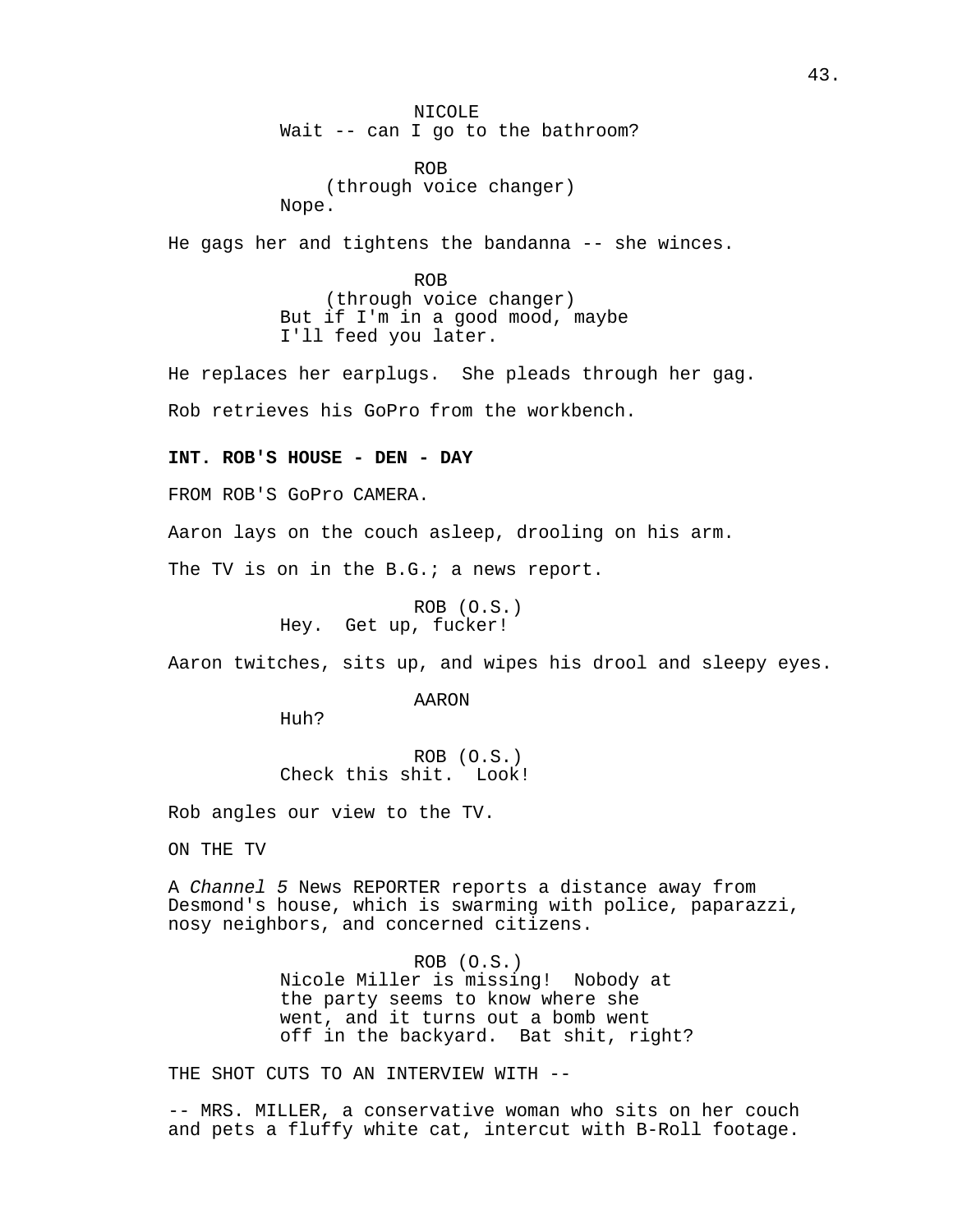MRS. MILLER If Nikki needed a ride, she would've called. But, for her to not call - that's not my Nikki.

THE SHOT CUTS TO AN INTERVIEW WITH --

-- BREEZIE (18), a bubbly teen interviewed in a living room.

BREEZIE They found her cell phone in Des's room, which is so crazy. Nikki doesn't let her phone out of her sight for a second. It's, like, part of her.

THE SHOT CUTS BACK TO THE INTERVIEW WITH --

-- Mrs. Miller, who gazes sadly into the camera.

MRS. MILLER If anyone knows where Nicole is, I urge you, please report it. I just want my Nikki back.

WE TURN BACK TO AARON --

-- Who watches on in disbelief.

AARON

Oh, fuck.

ROB (O.S.)

Right?

AARON We have to come clean.

ROB (O.S.)

Stop.

AARON Before this goes any further.

ROB (O.S.) A-bomb. This is exactly what we wanted. When she doesn't turn up, people are going to be scared.

AARON They're already scared. When she doesn't turn up, they'll start a man hunt.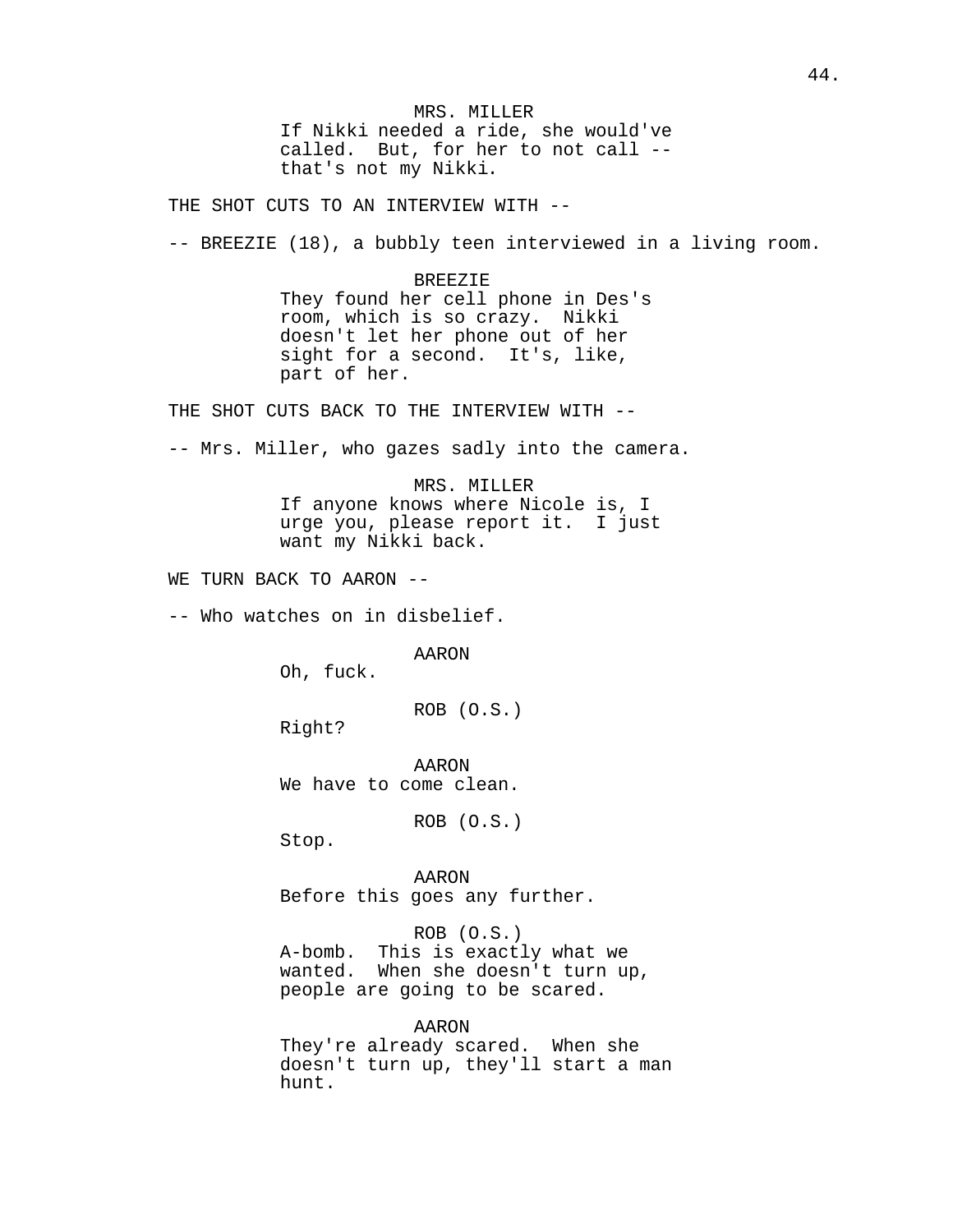ROB (O.S.) Nah, man. We just keep doing what we're doing and it'll all be over in a couple of days. Aaron's CELL PHONE RINGS. He answers, hesitantly. AARON (on the phone) Hey, mom ... yeah, I just heard ... no, we just chilled at Rob's all night. Played video games .... Rob laughs. He sets the GoPro down, with Aaron taking up half of the frame, and heads down the hall in the other half. AARON (on the phone) Yeah. At six? 'kay. 'kay, bye. Aaron hangs up. He watches TV with a concerned grimace. Rob's HOUSE PHONE RINGS. ROB (O.S.) Get that, would ya? Aaron answers. AARON (on the phone) Hello? No, this is -- (listening) -- Oh, hi. Yeah. Just a sec. (yelling) Rob! Rob comes back with a bucket full of water and a sponge, and a package of adult diapers. ROB Who is it? AARON It's your dad. ROB (snort) Fuck you.

He drops the bucket/diapers and takes the phone, but he freezes when he catches Aaron's sincere stare. Rob's eyes become grim, fearful -- the only time we ever see this face.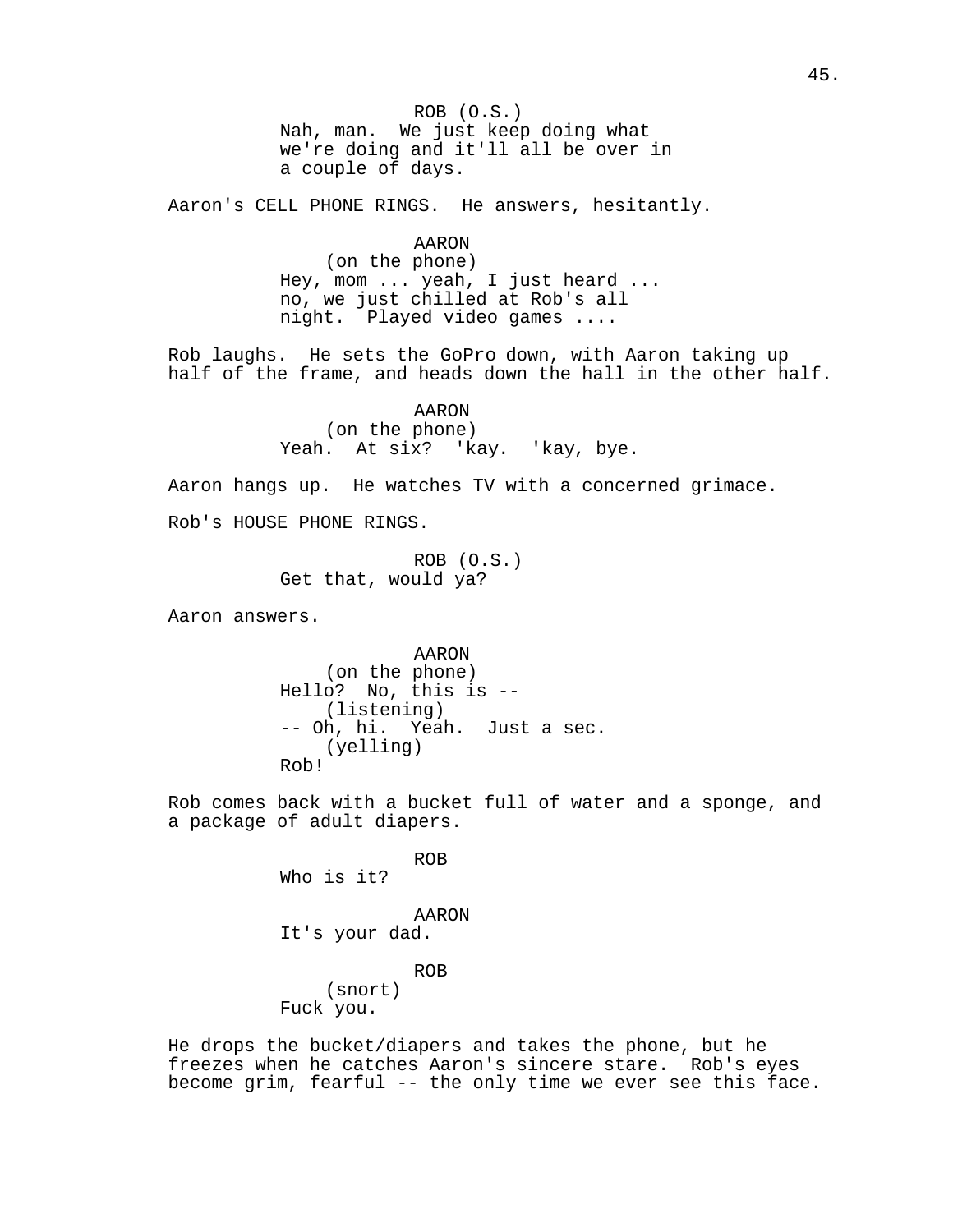ROB (on the phone) Hello? ... Hey, Dad ... thanks. Yes, sir. It came last week.

He sits down, perfect posture. Aaron gets up, retrieves the camera and aims it at the TV. The voices are inaudible, but shots of search teams at Bridge Wood High school are shown.

> ROB (O.S.) (on the phone) Tom's good ... He's at his girlfriend's ... No, sir.

WE SWING BACK TO ROB AND GET CLOSER TO HIM.

ROB

(on the phone) I will, for sure. I gotta go, though -- I'm going to Aaron's for dinner.

He notices Aaron watching. He glowers and throws a halfcrushed beer can at him.

We move down the hallway to the workshop door. Aaron pulls out his key ring, finds a black one, and unlocks the padlock. He removes it one-handed and slowly creeps into the room.

We see Nicole, strapped in her chair -- senses suppressed -and shivering.

We move in for a closer look ...

AARON (O.S.) (whispering) I'm so sorry ...

Our view drifts down her body -- dried blood is crusted to her bare inner thigh and down her leg to the floor.

THE CAMERA SHAKES FROM FURY.

WE TURN AND HEAD BACK THROUGH THE DOOR AND DOWN THE HALLWAY.

Rob turns the corner with diapers and nearly runs into us.

AARON (O.S.) Did you rape her? You piece of shit, did you rape her?!

ROB

What? No!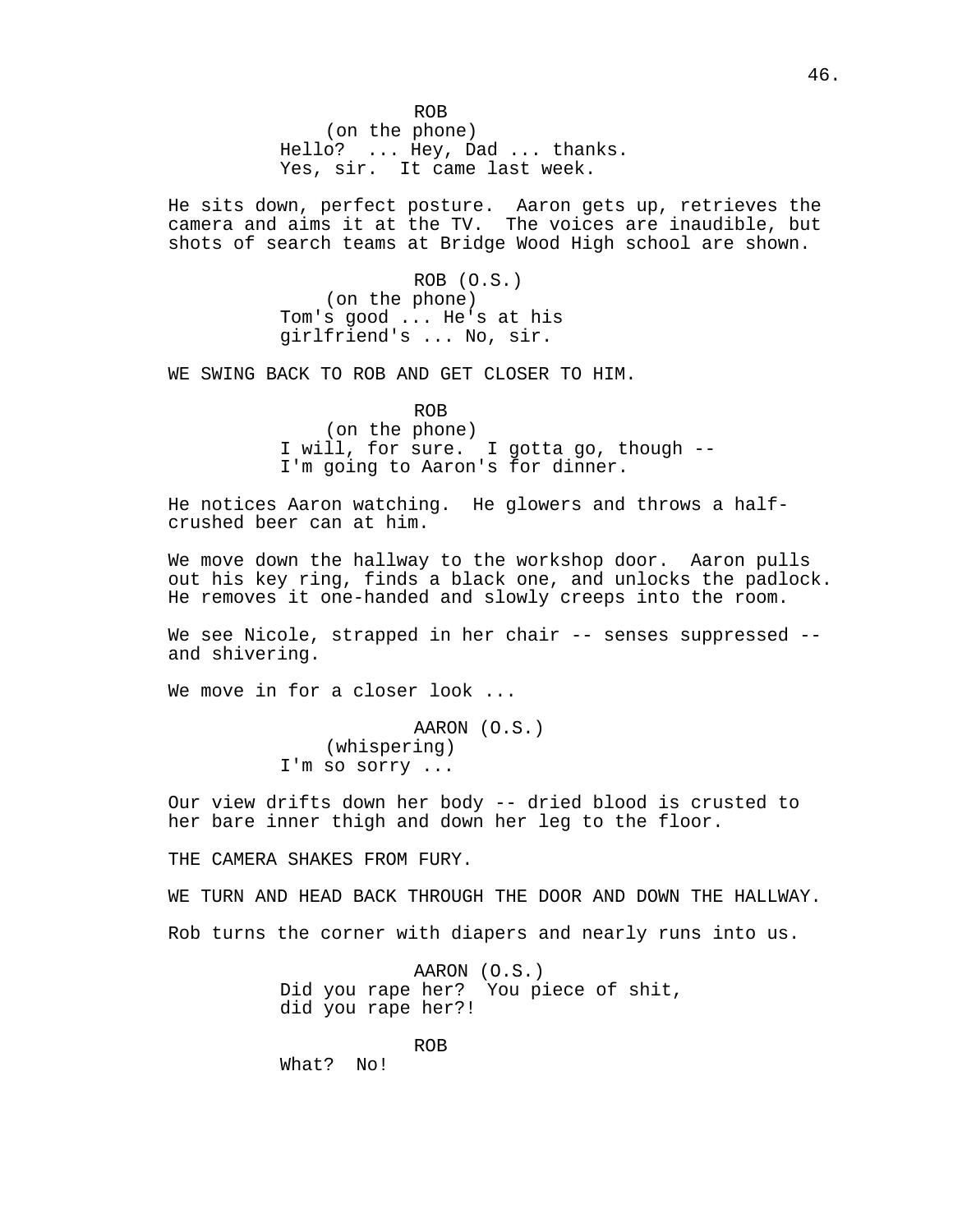AARON (O.S.) Then why the fuck is she bleeding all over the floor?!

ROB

Shh!

Rob looks toward the room, eyebrow raised, and then relaxes.

ROB She's on the rag, man.

AARON (O.S.)

What?

ROB She's on her fucking period.

Rob waves the diapers at him.

ROB

That's what I was trying to tell you last night. She had a threesome with Desmond and Zack. Got it all on video. But they wouldn't fuck her 'cause she was already bleeding all over the fucking place. It's cool, man.

AARON (O.S.) It's not cool, man.

ROB

What's your fucking problem --

AARON (O.S.) -- She could have bled in the truck. She may as well have left a trail of bloody-fucking-bread crumbs all the way to the workshop!

ROB Would you -- ! (quietly) You're freaking out, man. It's cool.

Rob closes the workshop door and lays his head against it.

ROB Would you prefer to change her yourself?

... No.

AARON (O.S.)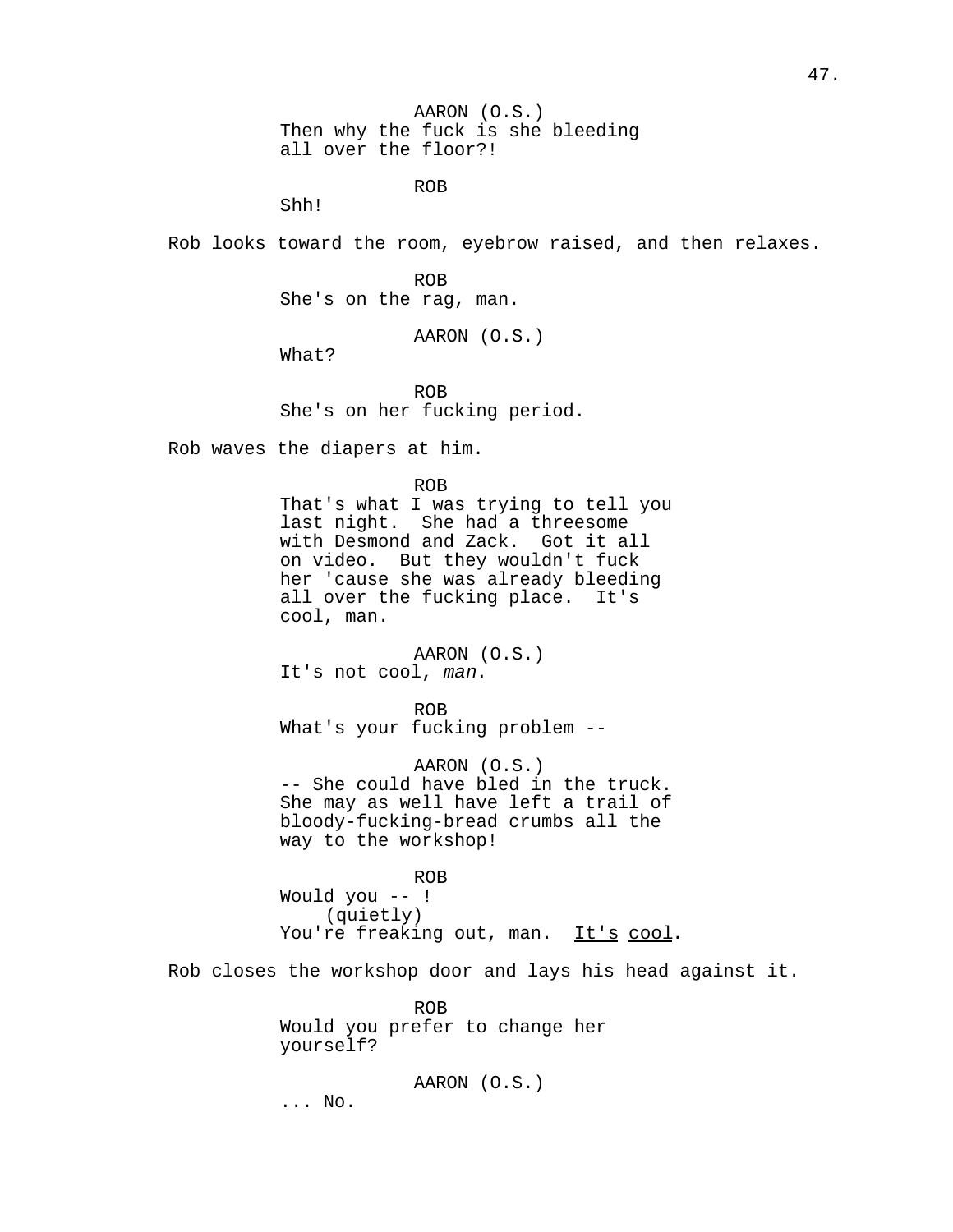ROB Then I have to do it. Okay?

AARON (O.S.) We're never gonna get away with this.

ROB

Yes we will. We'll limit our interactions with her. We'll wear masks and gloves, and disguise our voices. We'll feed her, give her water, change her when necessary - she'll live. Okay? Then, we'll let her go. November first, we just let her go, without a scratch.

AARON (O.S.)

What about our DNA? They can trace that shit.

ROB

Look, we'll figure it out, okay? We'll do some fucking research. If we ever get caught, our whole lives are over, so we have to do this. Unless you've got something better?

Silence.

ROB Then we just finish the mission. We got this.

## **EXT. ROB'S HOUSE - DAY**

FROM AARON'S GoPro CAMERA.

Rob drags two homemade body bags (fashioned from black trash bags) through the yard by individually tied pieces of rope. He flings one of the ropes over a high tree branch and uses it to raise the "body," upside down, into the air.

> AARON (O.S.) You sure this is a good idea?

ROB It's what we do. My neighbors wouldn't expect anything less.

Rob smiles proudly and drags the second "body," beyond various other bloody decorations, to another tree. MRS. MCCLANAHAN (80s) limps onto the property with her cane.

MCCLANAHAN

Take'em down.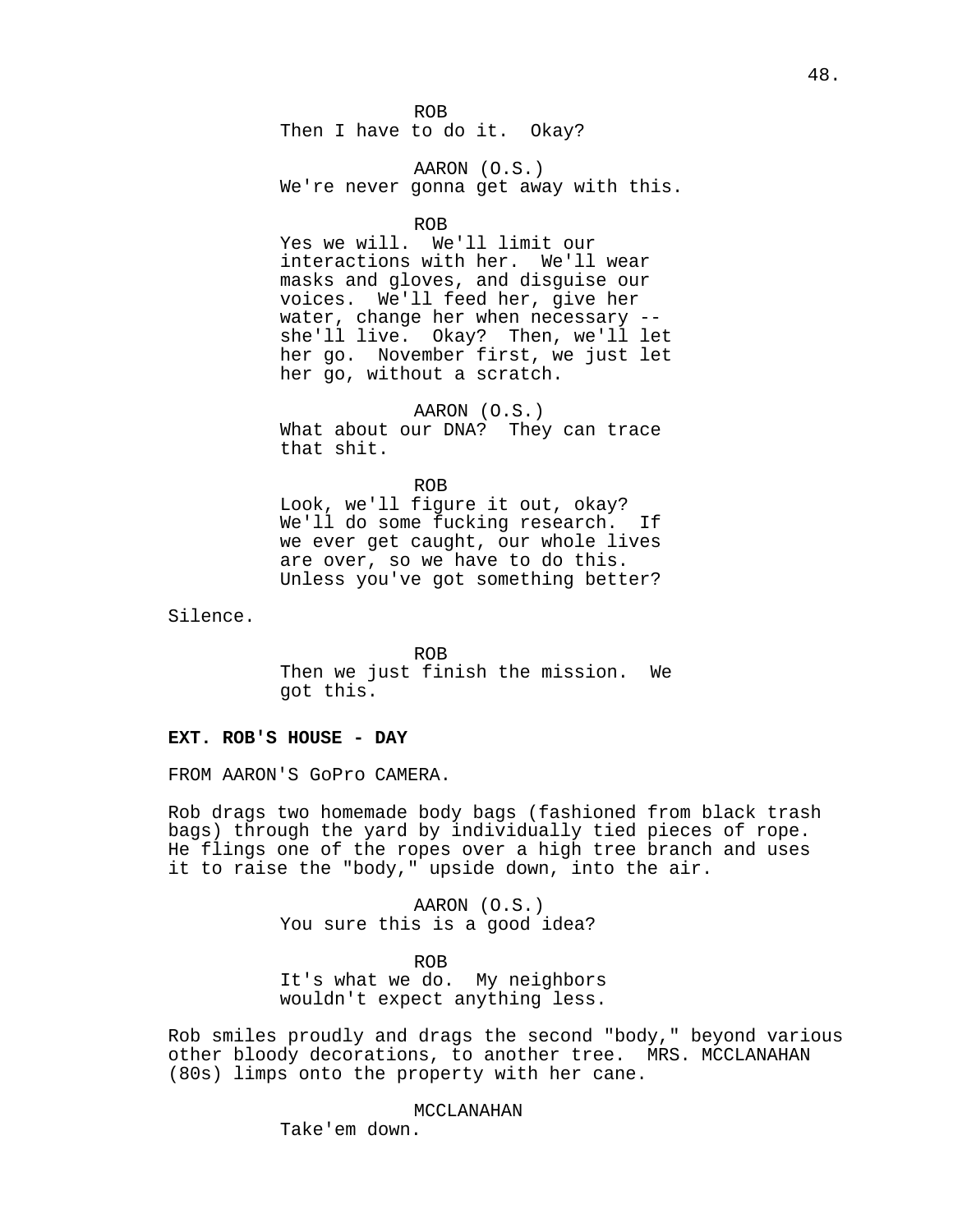ROB Good morning, Mrs. McClanahan!

MCCLANAHAN

Take'em down now.

ROB Take what down? These?

Rob starts to undo his belt with a little hip gyration dance.

ROB You know, this is highly inappropriate, Mrs. McClanahan.

MCCLANAHAN You know what I'm talking about, you little shit -- all of 'em. Now!

He tosses his rope over a branch and raises the second body.

MCCLANAHAN This yard is in poor taste every year, but this is blatantly disrespectful. There's a little girl missing, and her mamma doesn't need to be driving through town seeing it. Take 'em down now!

Rob ties off the rope. McClanahan strikes the body bag with her cane. She hits it a few times to break it apart -- it doesn't.

> ROB It's not a pinata, Mrs. McClanahan. You have to go door-to-door for candy.

She drops the cane and digs into the bag with her fingernails. She rips out the body's innards -- leaves, milk jugs, and other re-purposed trash -- and flings them to the ground.

Rob smirks at the camera. We watch him lock up the house, then we follow him to his truck.

We spin to see Mrs. McClanahan panting, retrieving her cane, and striking down all the other elaborate decorations.

> AARON (O.S.) She's fucking up your yard, dude. Why are you laughing?

> > ROB

You kidding?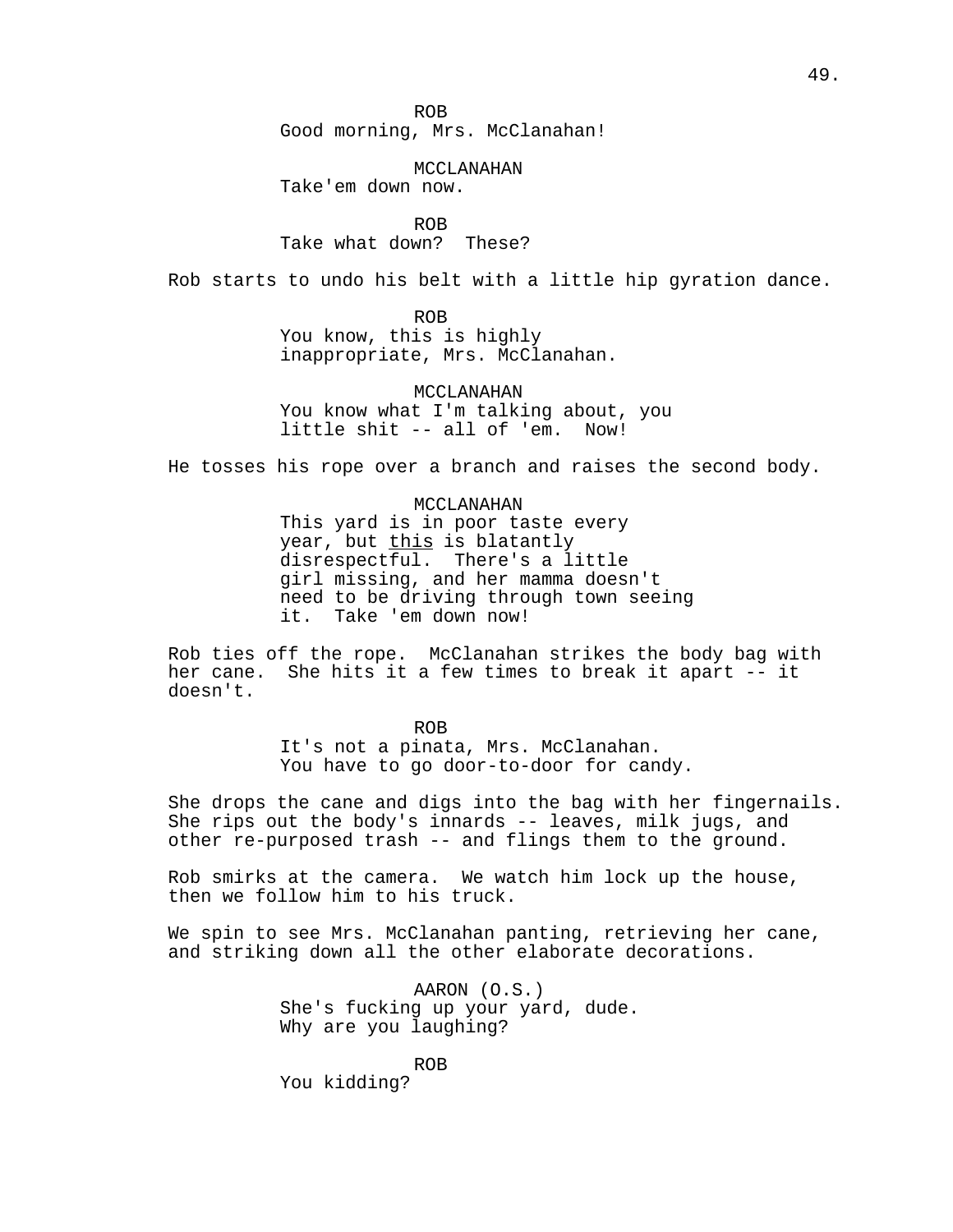We turn back to Rob. He starts the truck, turns on some AGGRESSIVE METAL MUSIC, and backs out of the driveway.

ROB

She's giving us everything we wanted.

We turn to see nearby houses. A few neighbors safely watch from their yards and windows.

### **EXT. DESMOND'S HOUSE - DAY**

FROM AARON'S GoPro CAMERA.

The truck slows.

There are police photo radars set up outside.

A couple of police officers are going door-to-door.

We slow in front of Desmond's house. There's police tape around the property. A few cops exit with boxes of "evidence," while a few others enter with empty plastic bags.

Cops talk to neighbors and witnesses on the street.

ROB You see this shit, man? We did this. We did. (to camera) Everyone who doubted we could make a scary movie is shitting their pants right now, because of us, and they don't even know it!

**EXT. BRIDGE WOOD HIGH SCHOOL - PARKING LOT - DAY**

FROM AARON'S GoPro CAMERA.

Rob pulls into the lot -- it's packed.

AARON (O.S.) I've never seen this place so packed on a Sunday. And I've been to graduations here.

ROB

The news said they're organizing search parties or some shit.

The truck slows by a woman handing out flyers. Rob rolls his window down and accepts one.

ROB

50.

Thanks.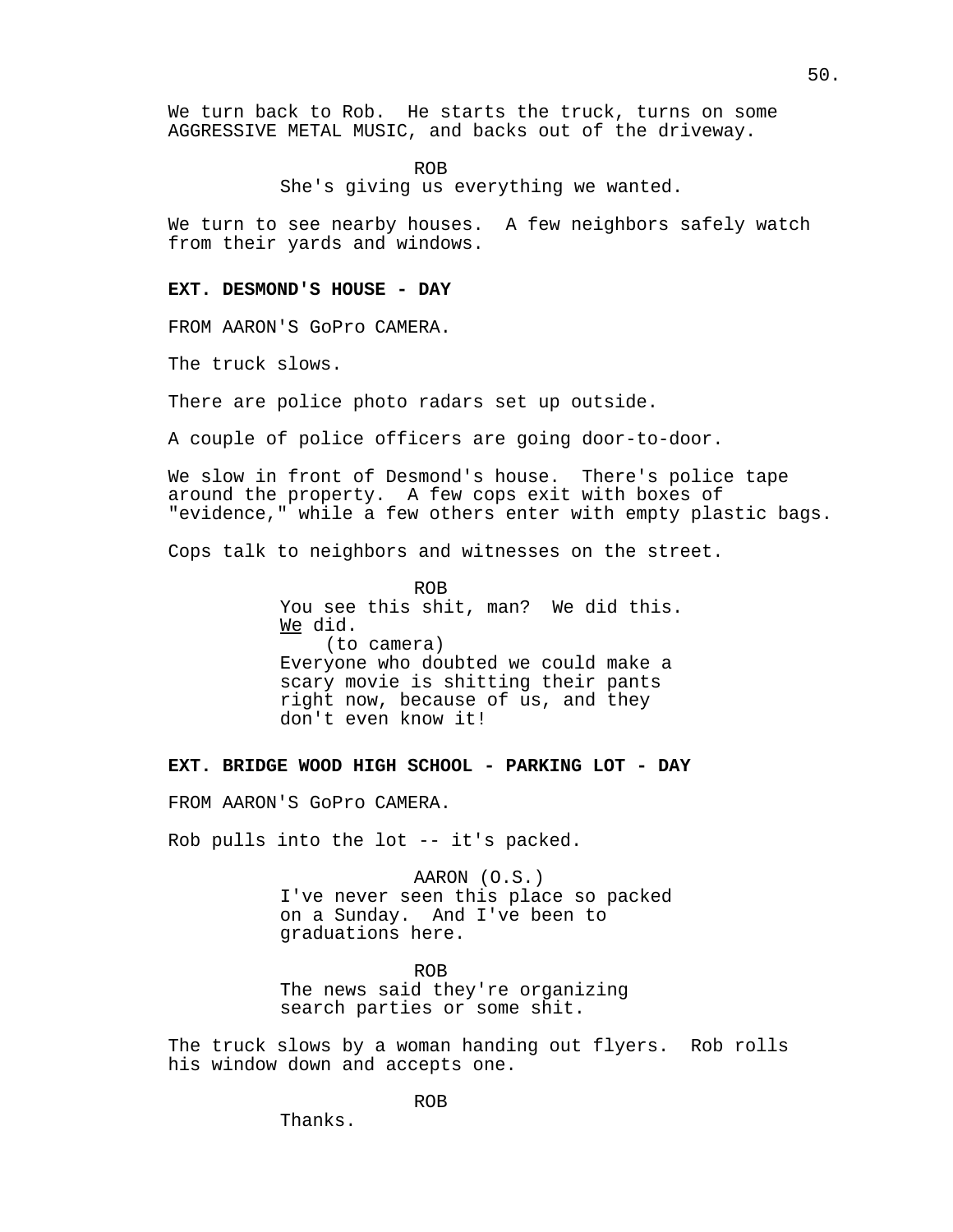He rolls forward, takes a look at the flyer, chortles, and passes it on to Aaron.

ON THE FLYER

A missing persons notice with Nicole's cheerleading photo, and text about a "\$10,000 reward" for information that leads to finding Nicole Miller alive.

> ROB (O.S.) She wasn't fucking around about being poor. Ten grand? We could get more for this bitch on Craigslist.

BACK TO ROB.

ROB Shit's not even in color.

Rob snatches the flyer.

ROB Don't lose that, though. I wanna jack off to it later.

AARON (O.S.) That's so fucked up.

Rob looks ahead -- some teens are leaving the school.

ROB Let's check this shit out, huh?

Rob parks the truck.

**EXT. BRIDGE WOOD HIGH SCHOOL - FIELD - DAY**

FROM AARON'S GoPro CAMERA.

We follow Rob through a crowd of people and spot Nigel.

ROB Oh, look -- it's Niles the Great!

Rob bows with a magician's flourish.

NIGEL Fuck you, Robert. Oh, look -- a camera again.

ROB So, what brings you out to Bridge Wood Penitentiary on a Sunday?

Nigel lights a cigarette, avoids his stare.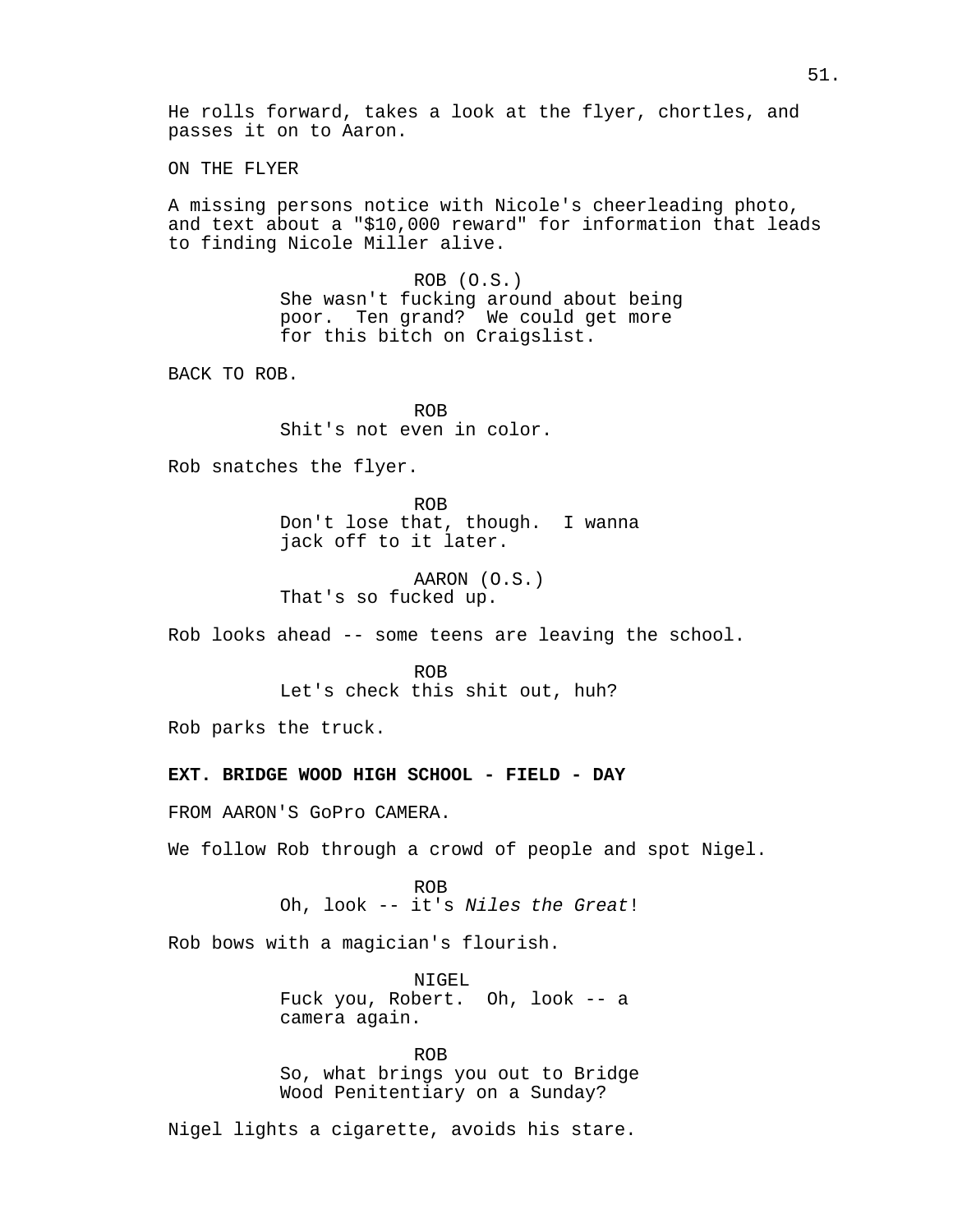NIGEL Just looking for Nicole, like everyone else.

ROB Classic Nigel, still desperately trying to fit in.

NIGEL The question is, what are you ass holes doing here? You hate Nicole.

ROB Well, yeah. Doesn't everybody?

Nigel takes a puff and diverts his eyes from the creepers.

ROB Oh shit -- you don't hate Nicole - you like her!

He shrugs it off and continues on. Rob blocks his way.

ROB

You do! Seriously, man! That whore's more of a bitch to you than she is to the rest of us!

NIGEL

She's still a person. And, maybe she's not really like that all the time. Maybe it's just what she has to do to survive high school. We all do fucked up shit. I mean, look at you two.

Nigel's face fills with a sudden horrific epiphany.

NIGEL ... You guys planted the bomb ...

Rob's smile dissipates.

ROB (nervous laugh) You jackass. We weren't even there.

NIGEL Fuckin' liar. And, by the way, thanks for talking me into going. I hope they gave you as warm a welcome as they gave me. Especially after you bombed the fucking place --

Rob subconsciously looks around to see if anyone heard.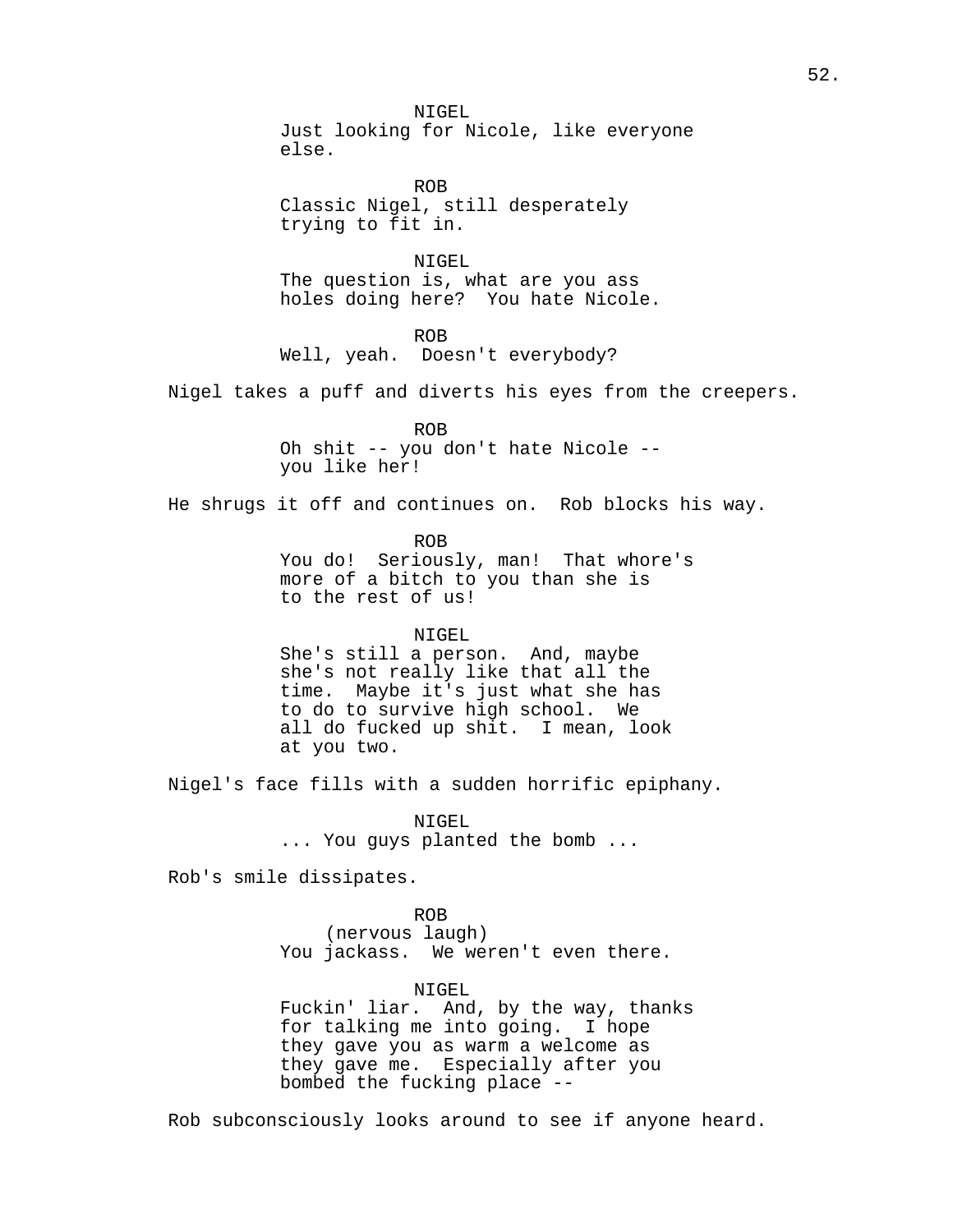AARON (O.S.) (stuttering) -- Dude, we weren't fucking there. ROB Yeah. I -- we were too fucked up. AARON (O.S.) Day drinking. ROB It was my birthday. We were at my house all night. NIGEL Nope. I saw your truck. ROB Wasn't mine, Nigel.

AARON (O.S.) We weren't there, Nigel.

Nigel looks between Aaron and Rob with a raised eyebrow.

### **EXT. BRIDGE WOOD HIGH SCHOOL - PARKING LOT - DAY**

FROM AARON'S GoPro CAMERA.

We follow Rob through the lot and approach cheerleaders -including Breezie and KAREN BENSON (17) -- a girl-next-door type with strawberry blonde hair -- hugging and crying.

> ROB Ladies. Would you be so kind as to tell our audience why you're wearing your uniforms today?

> > BREEZIE

(wiping her eyes) We're showing solidarity for our missing friend, Nicole Miller.

ROB

That's so cool of you to do that. I just wish they'd tell us what's going on. The police aren't saying a gottdamn thing. What do you think happened to her? Karen? Any idea?

Aaron zooms in on Karen, the love of his life.

KAREN Desmond knows. (MORE)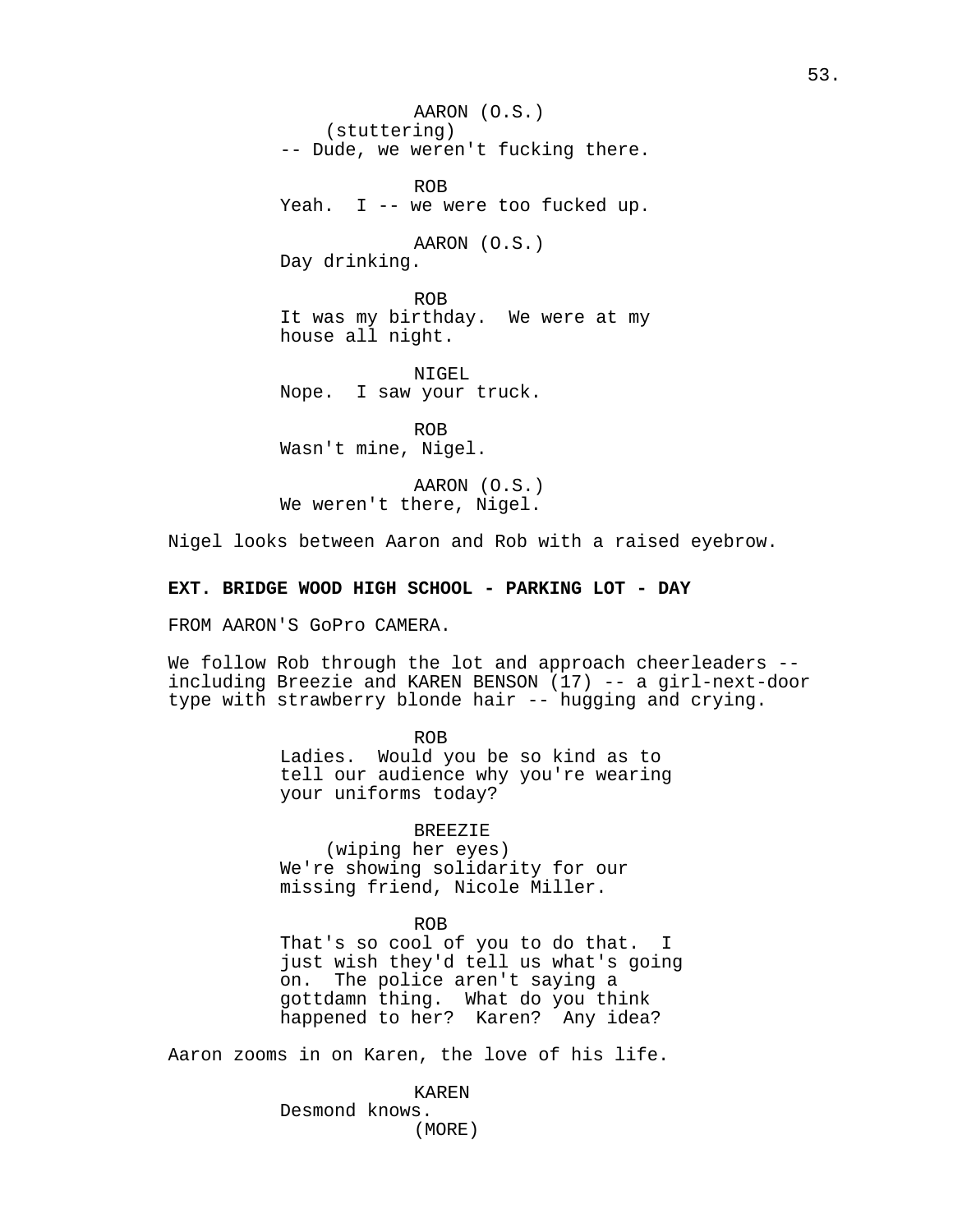KAREN (CONT'D) He did something to her. Abby said she saw him dose Nikki's drink.

ROB (genuinely surprised) Really?

BREEZIE

Abby was on shrooms. Who knows what the fuck she saw?

KAREN There are some sick people in this world, and we all need to be careful. If this happened to Nicole, it could happen to you, or me, or any of us!

AARON (O.S.) (to himself) I'd never let that happen.

Rob grimaces and steps between Aaron and Karen.

ROB Thank you, ladies. I'm sure she'll turn up ...

We follow Rob away.

### ROB

... Someday.

Rob leads us to the edge of the parking lot, where an OFFICER stands beside his patrol car, listening to instructions through his WalkieClip. Rob approaches from a distance ...

> ROB Excuse me, sir?

The Officer nods.

AARON (O.S.) (quietly) What are you doing? Rob, don't --

Rob greets the cop.

ROB We were just wondering, have you ever been part of an investigation like this before?

OFFICER Once before. (MORE)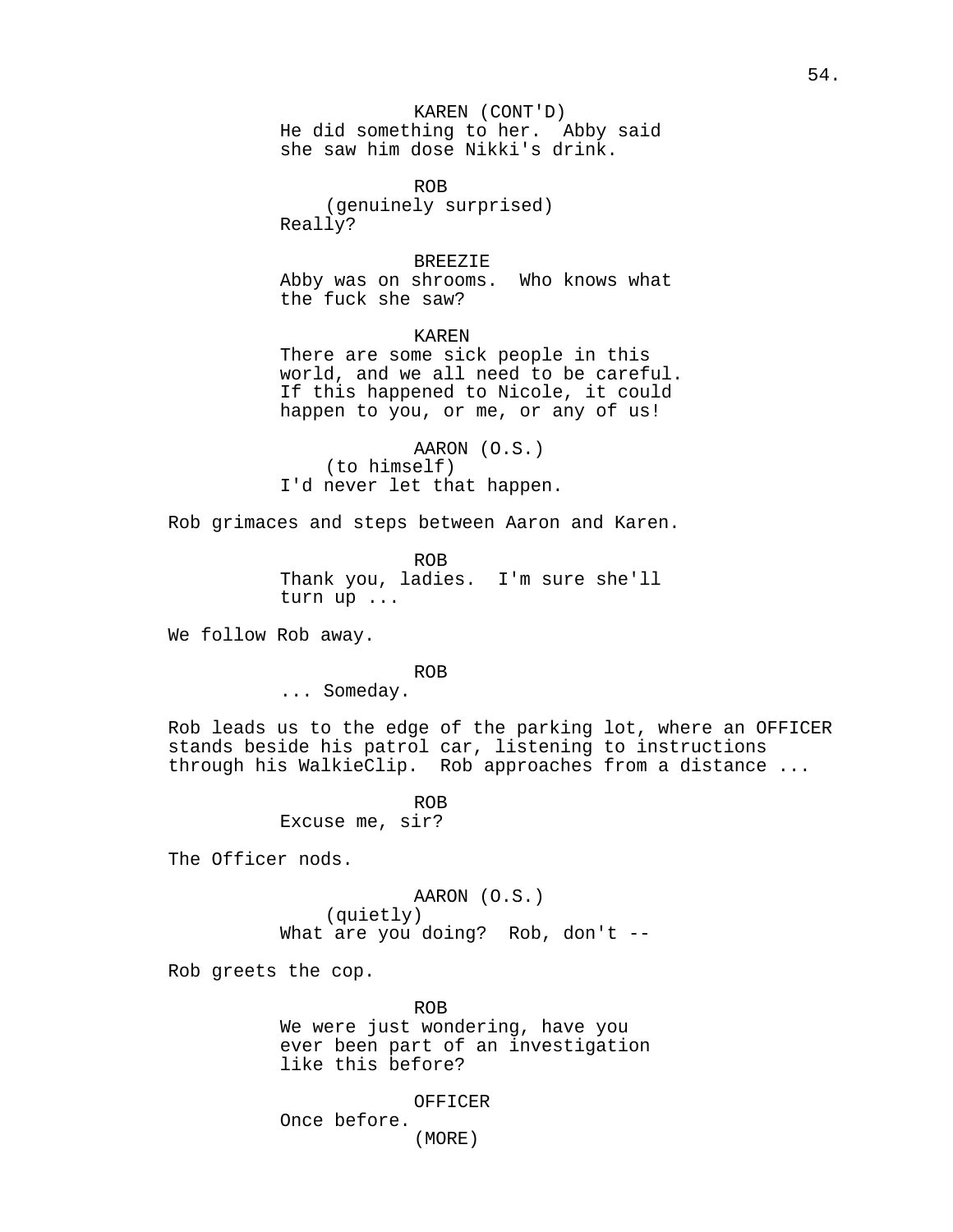# OFFICER (CONT'D) (acknowledging camera)

You making a little video for school or something?

# ROB

Sort of.

### OFFICER

I'm fine with you recording, it's your right as a citizen, but let's be clear. This isn't entertainment. This is someone's life, and I hope you're taking it very seriously, whatever you're doing.

### ROB

Of course, sir. Right now, we're documenting the heroes of the community, and how bravely they handle crisis situations like this one.

## OFFICER

Good men.

(nod)

To answer your question a little more in-depth, I was part of a similar investigation about five years ago.

### ROB

Did you find the victim alive?

### OFFICER

The investigation didn't turn out how we'd hoped, unfortunately, but I'm very confident that Nicole Miller is alive and well, and that we will find her and get her home safely.

### ROB

Is that why you joined the force? To help people? And save lives?

## OFFICER

It is. It's what I've wanted since I was about your age. Are you planning a career in law enforcement?

ROB

Filmmaking.

OFFICER (laughing) Right. Obviously.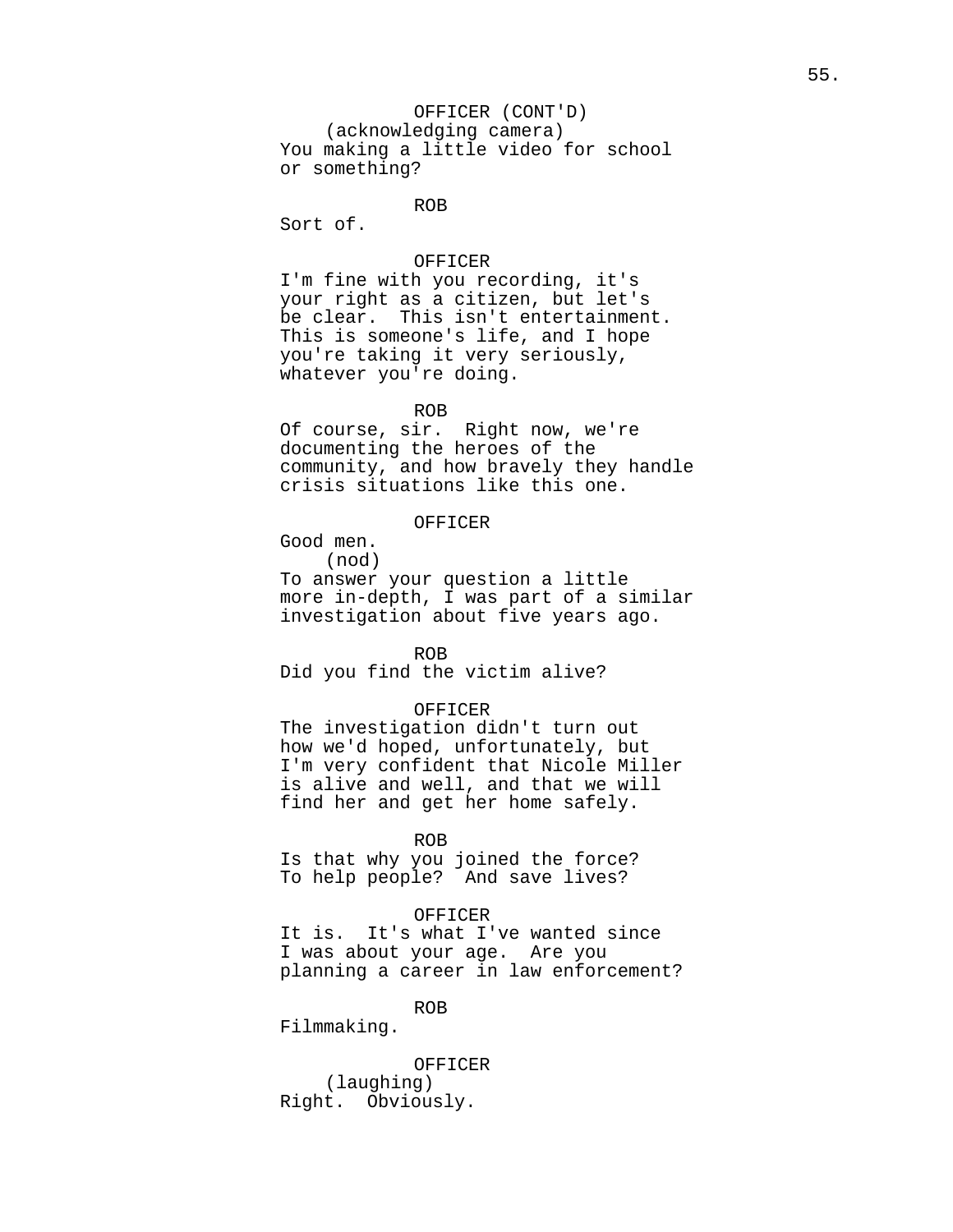ROB

I don't have the stomach for what you do. Like, if you can't protect someone, or if you're too late - that's gotta be hard to get over.

OFFICER

(sigh) That's the hardest part of the job.

Rob looks at the camera, a glimmer of mischief in his eye.

OFFICER But, we don't let ourselves look at it like that. We have to be willing and ready to help at all times, no matter how the situation plays out.

ROB Thank you, sir. I know you'll do your best.

We see Rob's hand reach for the Officer's; they shake.

**INT. PAULSON RESIDENCE - LIVING ROOM - NIGHT**

FROM ROB'S GoPro CAMERA.

Aaron wipes a tear as he watches the news from the couch.

ROB (O.S.) Chill, man. You act like you're starting to buy into this shit. She's not dead, and you know damn well where she is.

Aaron avoids his gaze and shakes his head.

CAROL (O.S.) Dinner's ready guys, come on.

ROB (O.S.)

Fuck yeah.

Rob hops up.

**INT. PAULSON RESIDENCE - DINING ROOM - NIGHT**

FROM ROB'S GoPro.

Rob places the camera at the corner of the table so that he can get Carol's chair, as well as his and Aaron's across from her, in the frame.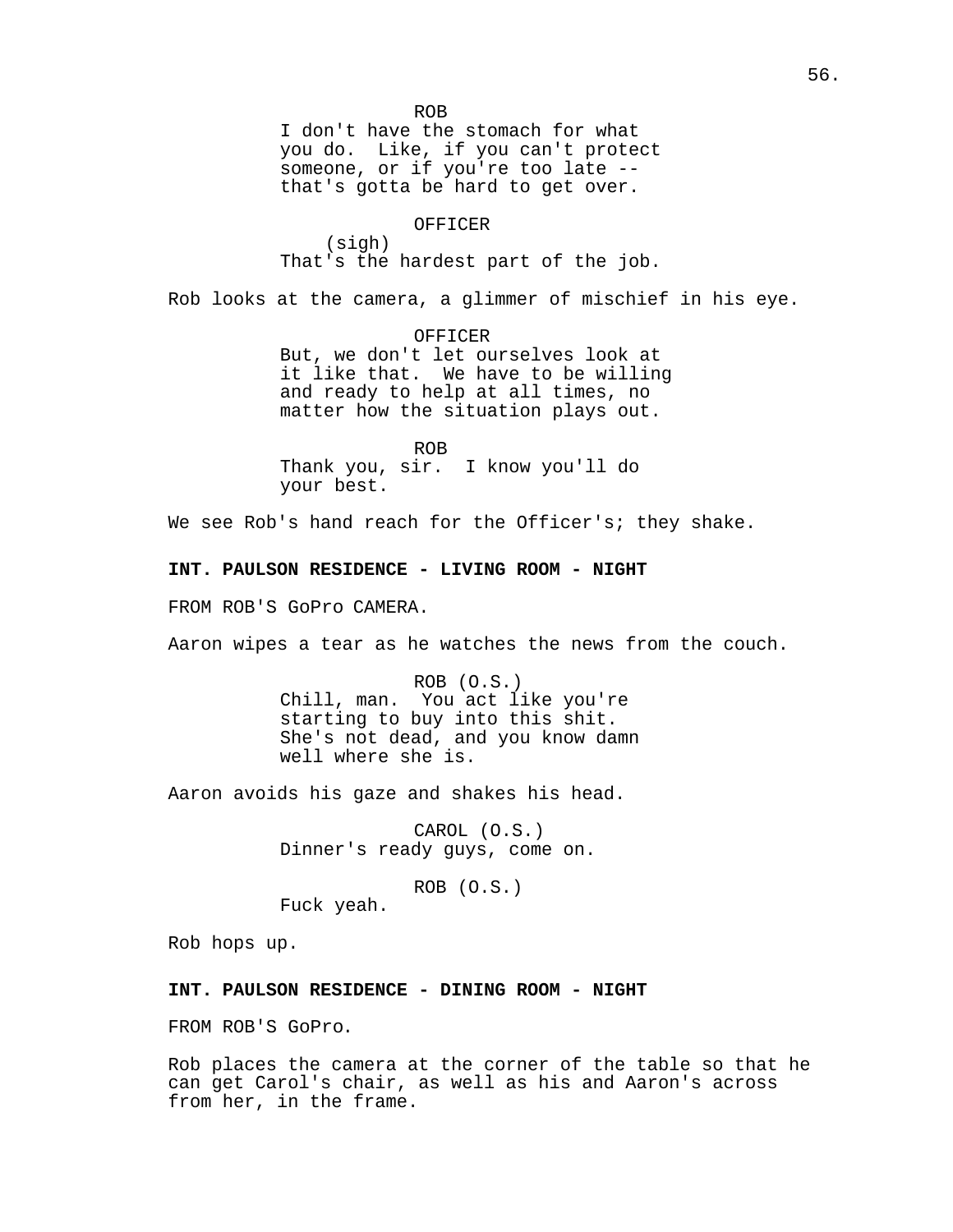Aaron sets the table.

CAROL (O.S.) You boys ready?

AARON Almost. I gotta feed Pennywizzle.

ROB Oh! I wanna do it.

Aaron gestures as if to say "be my guest."

Rob bounds out of the room and up the stairs with HEAVY STEPS.

Aaron ducks into the kitchen and returns with a bowl of garlic bread and sets it between the salads. He sits, sullenly.

Carol emerges from the kitchen with the lasagna. She organizes the arrangement with a prideful smile and sits.

> CAROL Hey. You okay?

> > AARON

Just tired.

Carol observes. Her eyes dart to the stairs, and then back.

CAROL (quietly) What's wrong, huh?

AARON Just ... everything's so crazy ... with everything going on right now.

CAROL Want to talk about it?

Aaron shakes his head. Rob energetically hops back into the dining room and slides into his seat. He reads the tension.

ROB

'sup? What'd I miss?

Carol passes food around the table. She and Aaron take a modest amount, while Rob stacks up like it's Thanksgiving.

> CAROL You know, this thing -- with Nicole Miller -- it's hard for everybody. It's okay to be scared. I'm scared. But I'm here if you need to talk.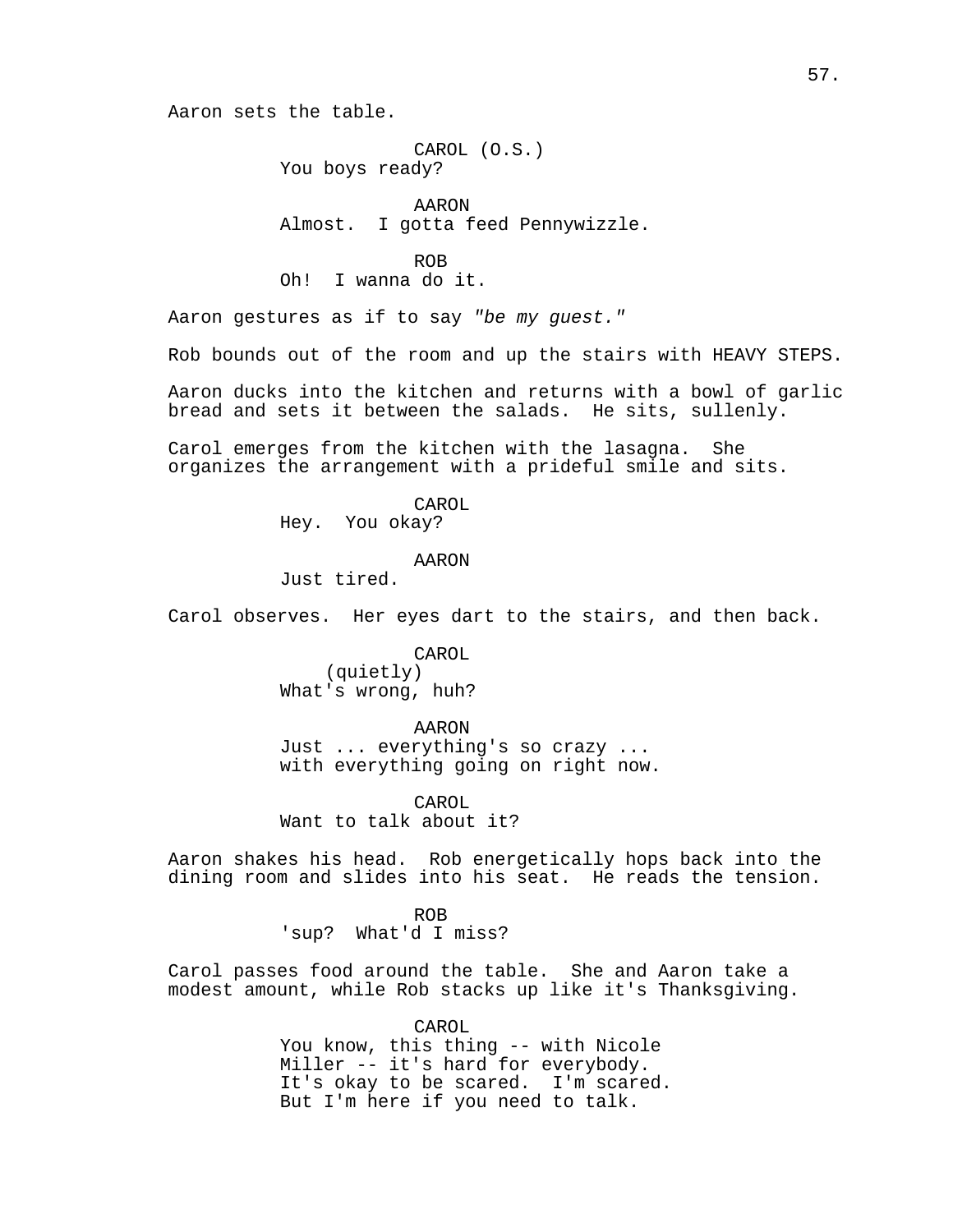AARON

Thanks, Mom.

ROB Yeah, thanks, Mrs. P.

Rob digs in. Carol smiles and picks at her food. Aaron follows suit, reluctantly.

ROB

This hasn't really been a safe place for a while now. Ever since that seventh grader almost got kidnapped.

CAROL It wasn't always like that here.

AARON

Yeah. You used to leave your doors unlocked, right?

CAROL Ha! That was before my time, kiddo. I'm not that old ... yet.

She takes her first bite. She frowns.

CAROL

Still, it wasn't like this. And then that thing at the corn maze --

AARON

(to Rob) -- Oh, yeah. Did you hear? Something happened at the Daze Maze!

ROB

(amused) No way!

#### AARON

They said some guy in a scarecrow costume tried to get up on one of the customers, but when she complained to the manager, he said they didn't have a scarecrow character.

CAROL They never ended up finding the guy.

ROB Shit. (catching himself) Shoot. Sorry.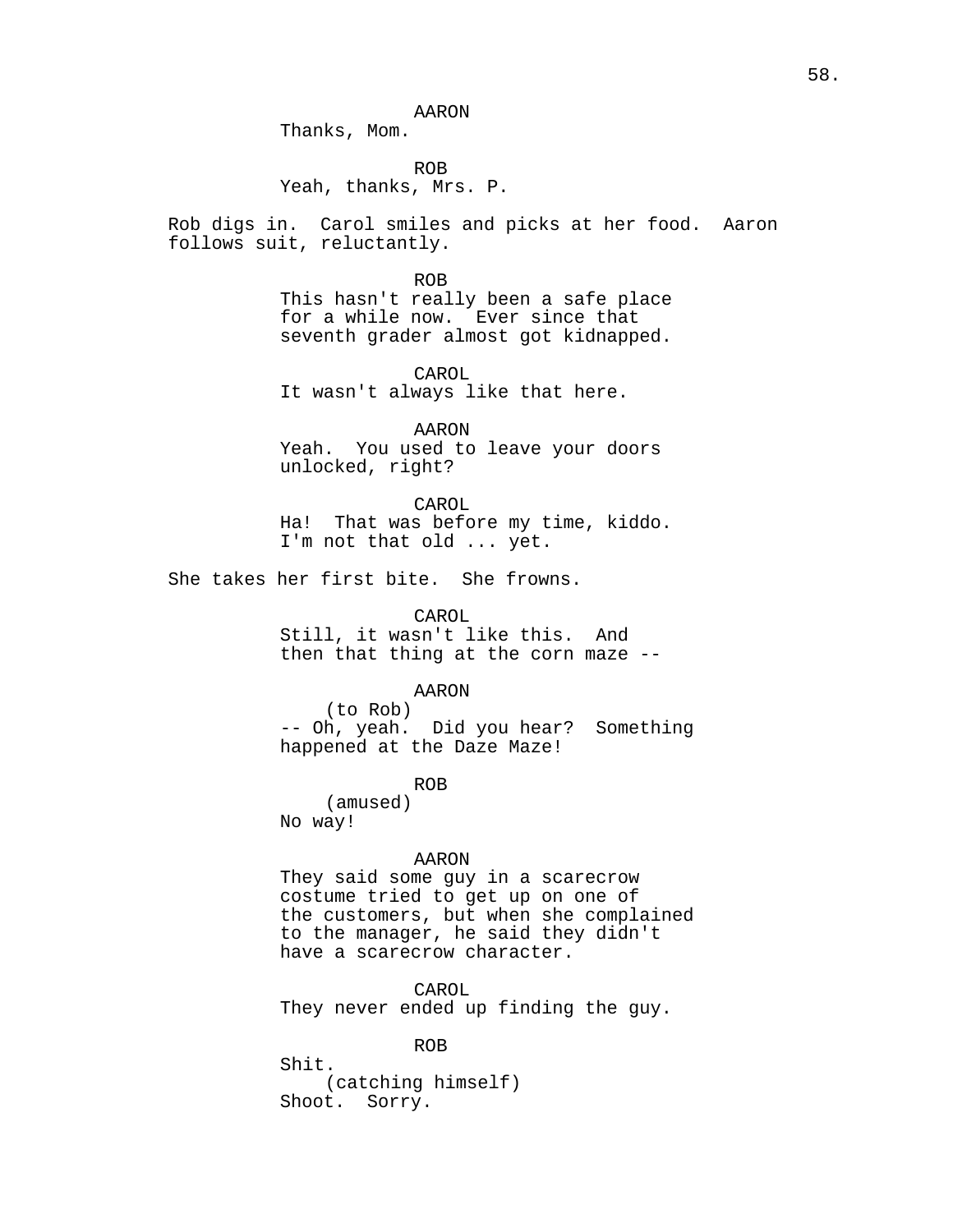Carol smiles politely.

ROB (mouthful) Oh my god, this is amazing, Mrs. P.

CAROL Thank you, Robert.

They eat quietly for a moment; Rob really chows down.

CAROL (to Aaron) Have you been to that maze?

AARON We used to go sometimes.

ROB It's been sucking the past few years. They need to make it scarier. Pass the bread please?

Aaron obliges. Rob helps himself to more.

The DOORBELL RINGS.

## CAROL

Excuse me.

She wipes her mouth with a napkin and heads out of the room.

THE FRONT DOOR CREAKS OPEN O.S.

Rob glances to the living room and stiffens up.

ROB

Pigs.

Aaron drops his fork. Rob grabs the GoPro and heads to the doorway. We get a sneaky view of Carol at the entrance. A Police INVESTIGATOR is partially seen at the front door.

> CAROL No, one son, and his friend.

INVESTIGATOR May we speak with them?

CAROL We're actually having dinner right now, but if you'd like to leave your card ...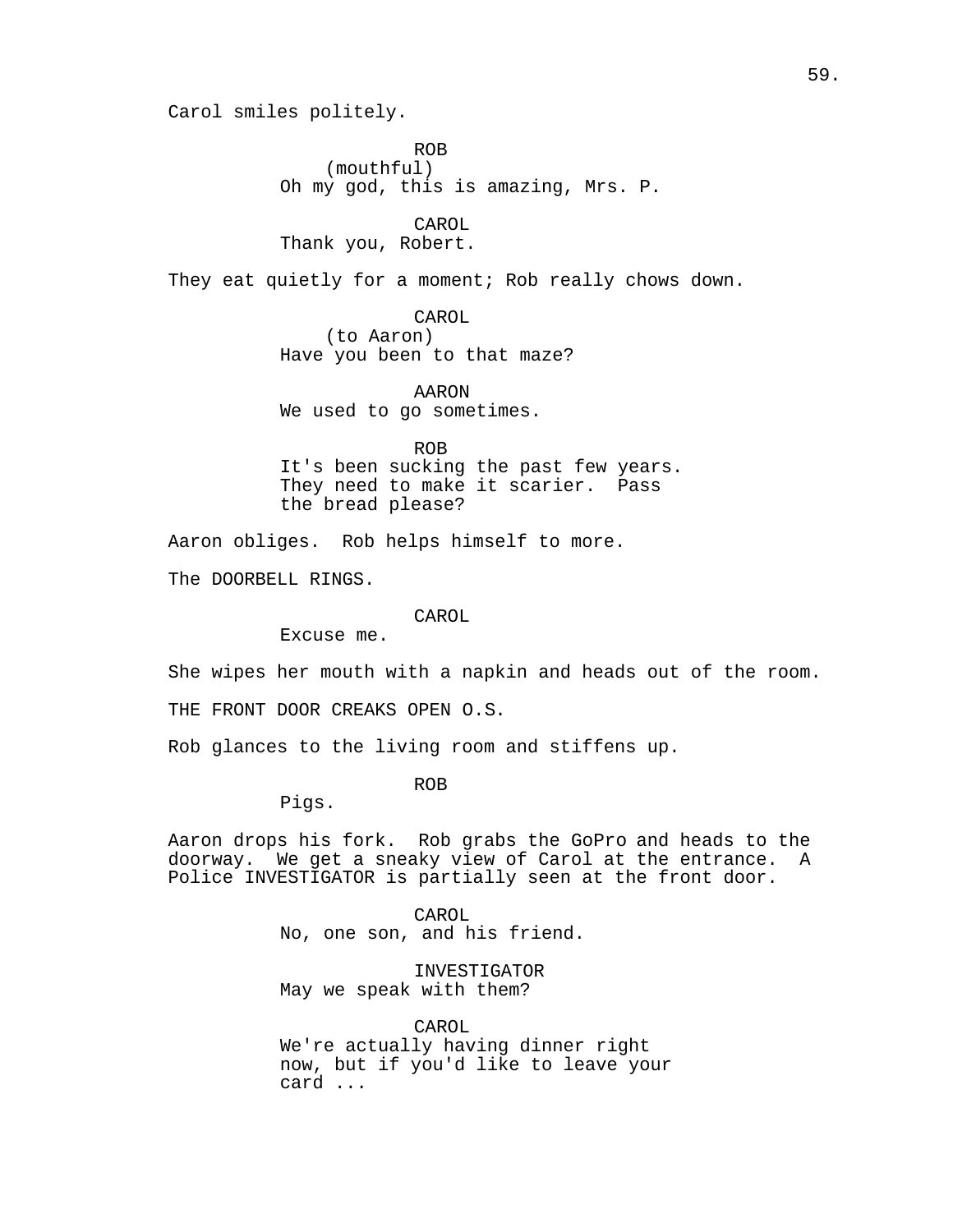## INVESTIGATOR

We're just here to help, ma'am. If your son and his friend have any information that can assist us in our investigation --

#### CAROL

-- I completely understand, and we'd all be more than willing to help if we can, but we're having dinner right now, and frankly --

(glancing at kitchen) -- These boys are traumatized by what's happened. Now, I can assure you they weren't anywhere near that party last night, but right now, they just need a little time to cope with all that's happened. Is that okay? Can they just have some time to cope?

#### INVESTIGATOR

(sigh) Are you certain they weren't at the party, ma'am? You can personally vouch for their whereabouts?

CAROL

... Yes. I can. I'm certain. (another glance) ... They were here ... all night.

We duck back into the dining room.

ROB

(whispering, laughing) Oh fuck! Dude, I can't believe she fuckin' did that!

Aaron sighs. His body is tense and shaking.

### **EXT. PAULSON RESIDENCE - LIVING ROOM - NIGHT**

FROM ROB'S GoPro CAMERA.

ON THE TV

A News ANCHOR reports from the Channel 5 news room set.

REPORTER -- As of yet, but police have officially named Desmond Derani as a suspect in the disappearance of Nicole Miller --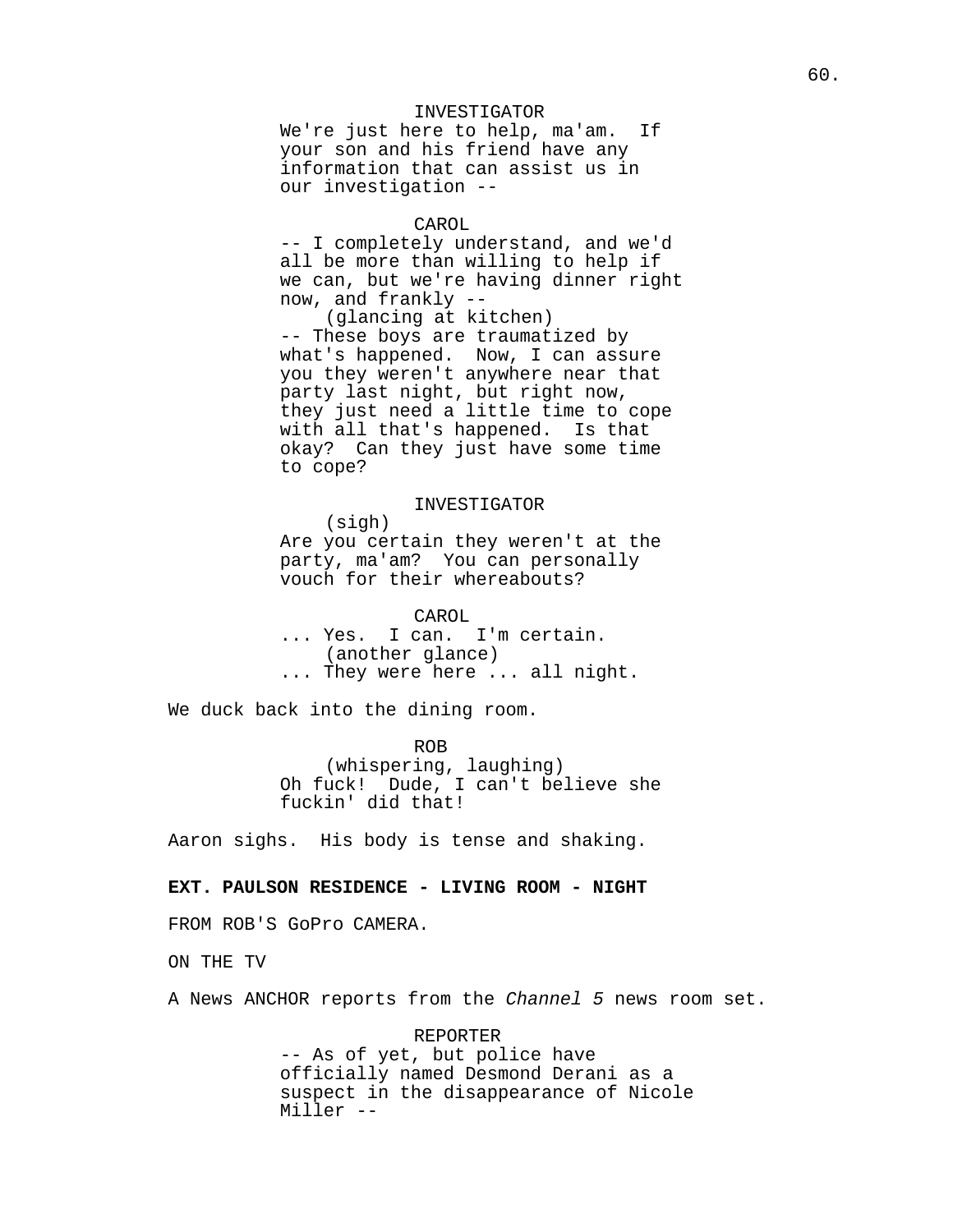## WE SPIN BACK TO AARON.

Aaron's eyes drift to Rob.

### ROB (O.S.)

This is fucking perfect, dude. I couldn't have planned this better. They probably found her coochie blood in his bed. Now, we just gotta send in the sex tape anonymously and we're off the hook.

### AARON

Except for the fact that she'll tell the cops she was being held captive while Desmond was in jail.

ROB (O.S.) She was drugged up and blindfolded for days. She has no concept of time. They won't get much --

Carol enters in pajamas.

CAROL I'm heading to bed. Don't stay up too late, huh?

### AARON

Sure.

ROB I'd better head out now, myself. Gotta feed my dog.

Aaron scowls at Rob for the inference.

ROB Thanks for dinner, Mrs. P.

CAROL. You're very welcome, Robert. Happy birthday.

AARON Happy birthday, Rob.

Rob heads to the door.

## **INT. ROB'S HOUSE - WORKSHOP - NIGHT**

FROM ROB'S GoPro CAMERA.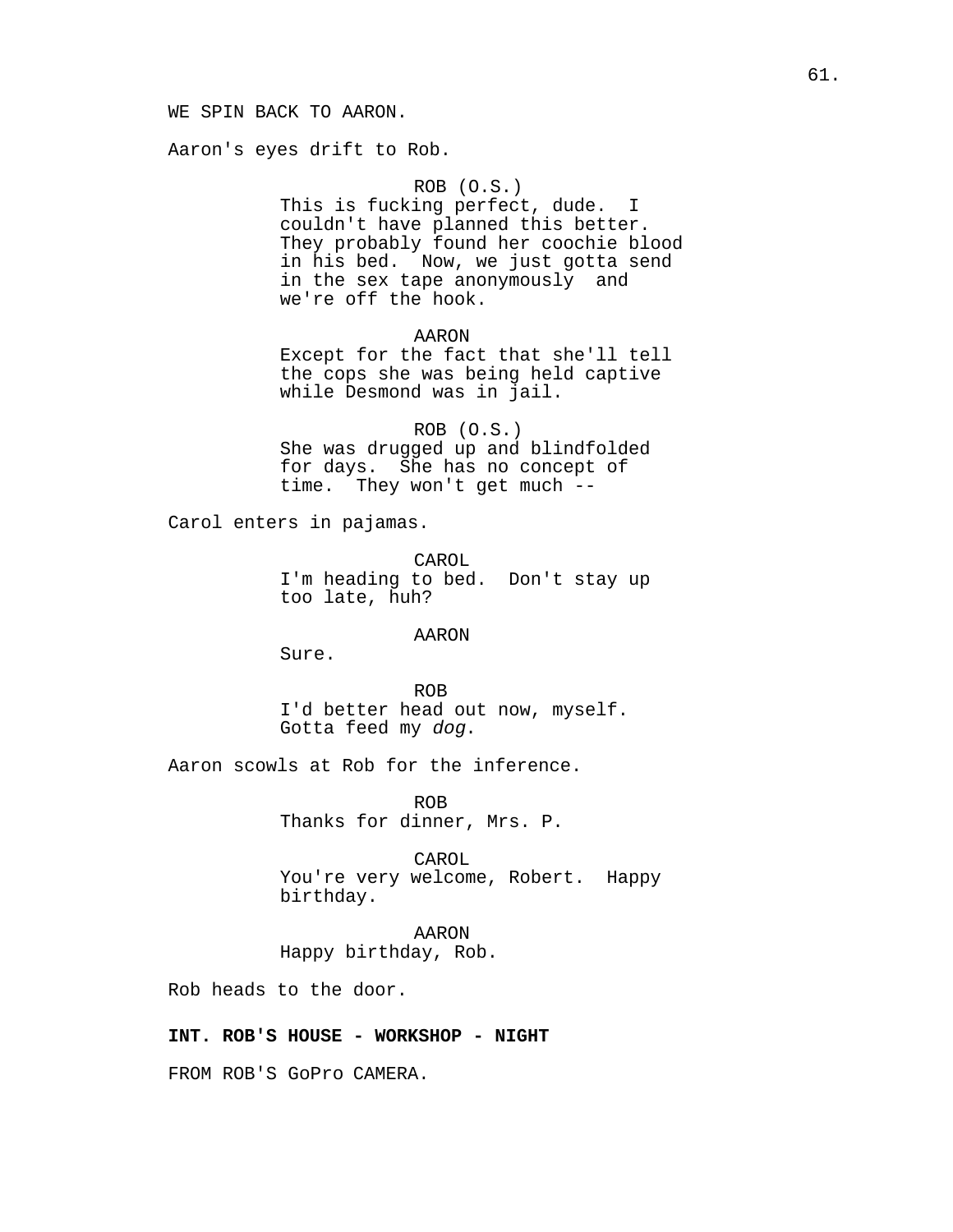Rob, in his Halloween guise, sets the GoPro on the table and proceeds to change Nicole's diaper (he obstructs the act). She whimpers. Rob removes her earplugs.

> ROB (through voice changer) I'm going to take off your gag to feed you. That doesn't mean I won't kill you for fucking off.

Nicole groans and nods.

ALTERNATE BETWEEN ROB'S BUTTON CAM AND GoPro.

Rob records her vulnerable body -- such a predator ...

Rob loosens Nicole's gag. She clenches and unclenches her jaw. Her lips are dry and cracked.

> NICOLE I'm allergic to gluten.

ROB (through voice changer) Bull shit.

NICOLE Can I have some water please?

Rob hesitates. He cracks open a water bottle and presses it to Nicole's lips. She drinks, weakly. Rob pulls it away.

> ROB (through voice changer) That's enough.

NICOLE No, please. Just a little more?

Rob laughs, not through the voice changer.

Nicole raises her head; her ears perk up in recognition.

### NICOLE

... I know you ...

ROB

(through voice changer) If you know who I am, then you know what will happen to you.

Rob opens a fruit cup and inserts a plastic spoon.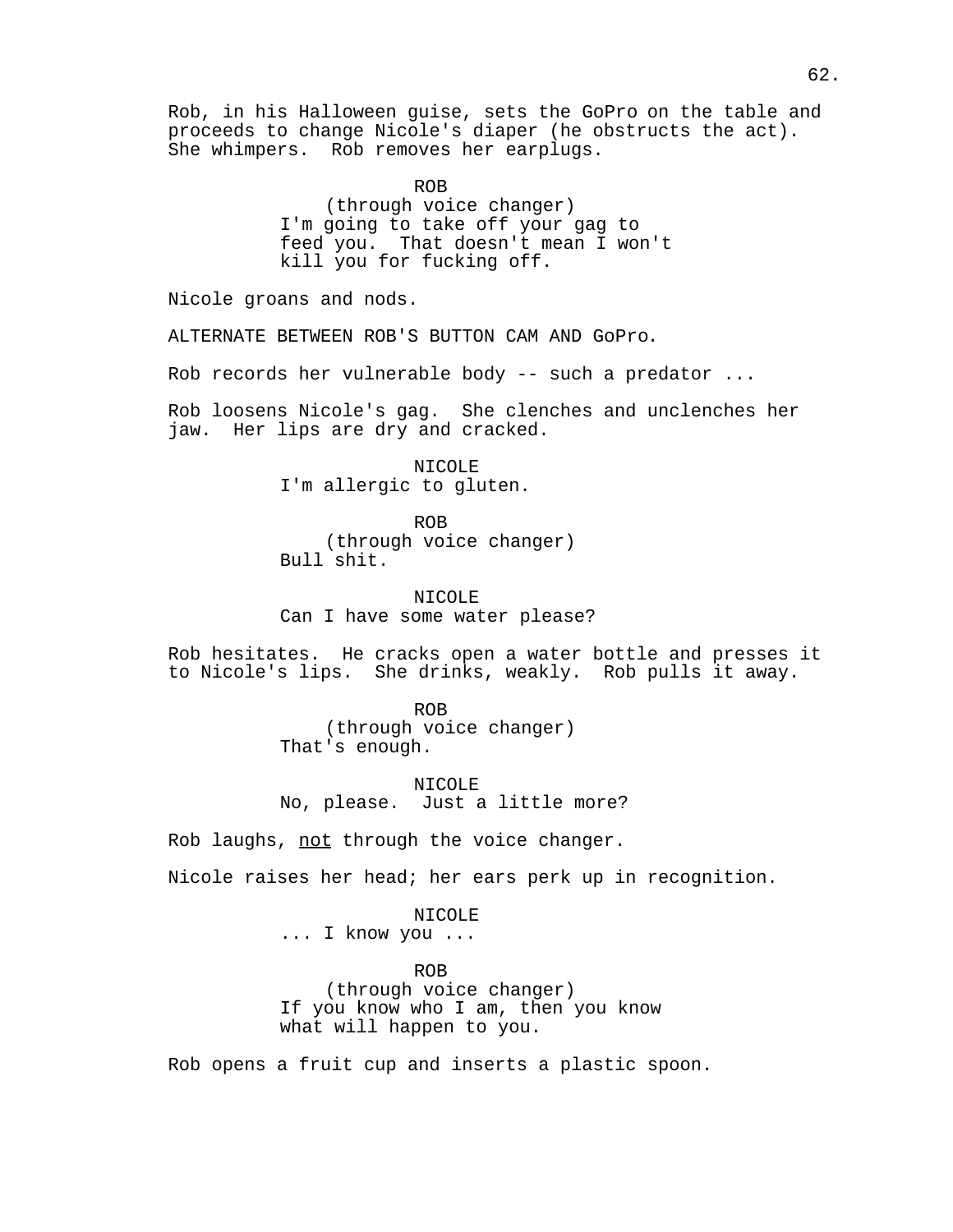NICOLE Please. Whatever I did to you, I'm sorry.

Rob shoves a spoonful of pears into Nicole's mouth.

ROB (through voice changer) Shut up and eat, or I'll shove something else in your mouth instead.

Nicole eats, gratefully.

NICOLE I'm sorry ... I'm so sorry ....

ROB

(through voice changer) Apologize all you want. You deserve much worse than this. So much worse.

Rob tosses the empty fruit cup aside.

ROB (through voice changer) That's enough.

#### NICOLE

You don't want to hurt me. I know you don't. You could have killed me already, but you didn't, and you don't want money ... so, why are you doing this?

ROB (through voice changer) You don't think I'll hurt you?

Rob gets behind Nicole and raises her blindfold enough to see the bloody props all about the room.

> ROB (through voice changer) Does this look like the kind of place people go to not get hurt?!

Nicole screams in terror. Rob recovers her blindfold and reaches for her gag.

ROB

Shhh. (through voice changer) Not that it matters anymore, but just what is it you're sorry for, (MORE)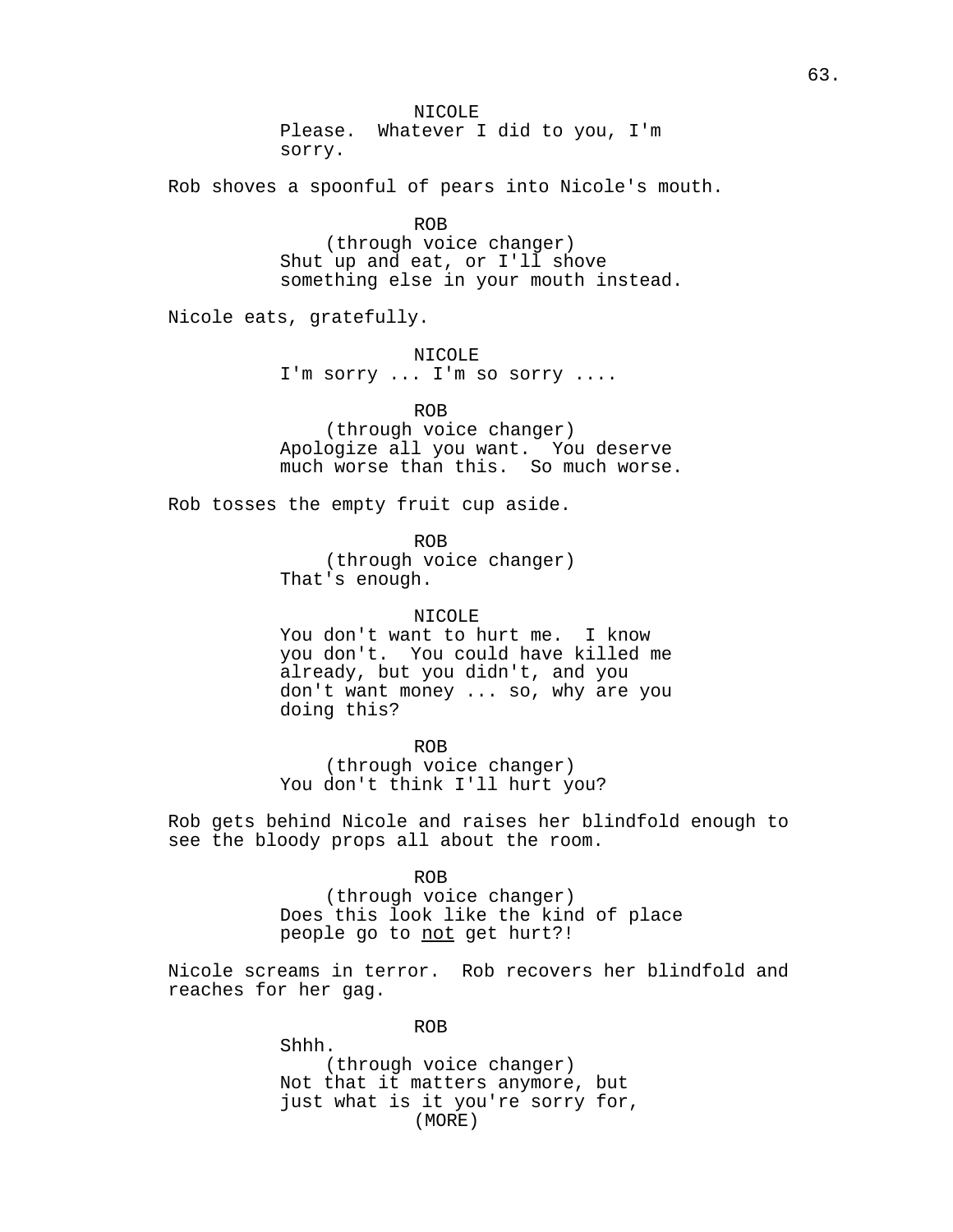Nicole Miller? By all means, confess. Use the last few hours of your life to do something repentant for once.

Nicole composes herself.

### NICOLE.

I've done some fucked up things ... and I've said things -- terrible things ... but I'm not a bad person. I'm not. I volunteer with my mom sometimes. I donate to charities.

ROB

(through voice changer) Oh, wow. There's a hero among us, ladies and gentlemen.

#### NICOLE

I never said I was a hero! But I've been through shit, too. I'm not perfect. I was bulimic.

ROB

(through voice changer) Ha! Here lies Nicole Miller. She was a bitch because she was bulimic.

#### NICOLE

Let me finish! If you're going to kill me, I at least want to die with a clear conscience. (deep breath) I told Tia Garcia that I had an eating disorder. I said it was a secret, but she told the whole cheerleading squad anyway. And, to hurt her back, I slept with her boyfriend.

Rob snort-laughs.

NICOLE (to herself) That's the only thing anyone ever wants from me anyway ... (to Rob) So, I told Tia what I did, and I told her it was easy, because she was ugly and fat.

ROB (through voice changer) ... Tia Garcia tried to kill herself.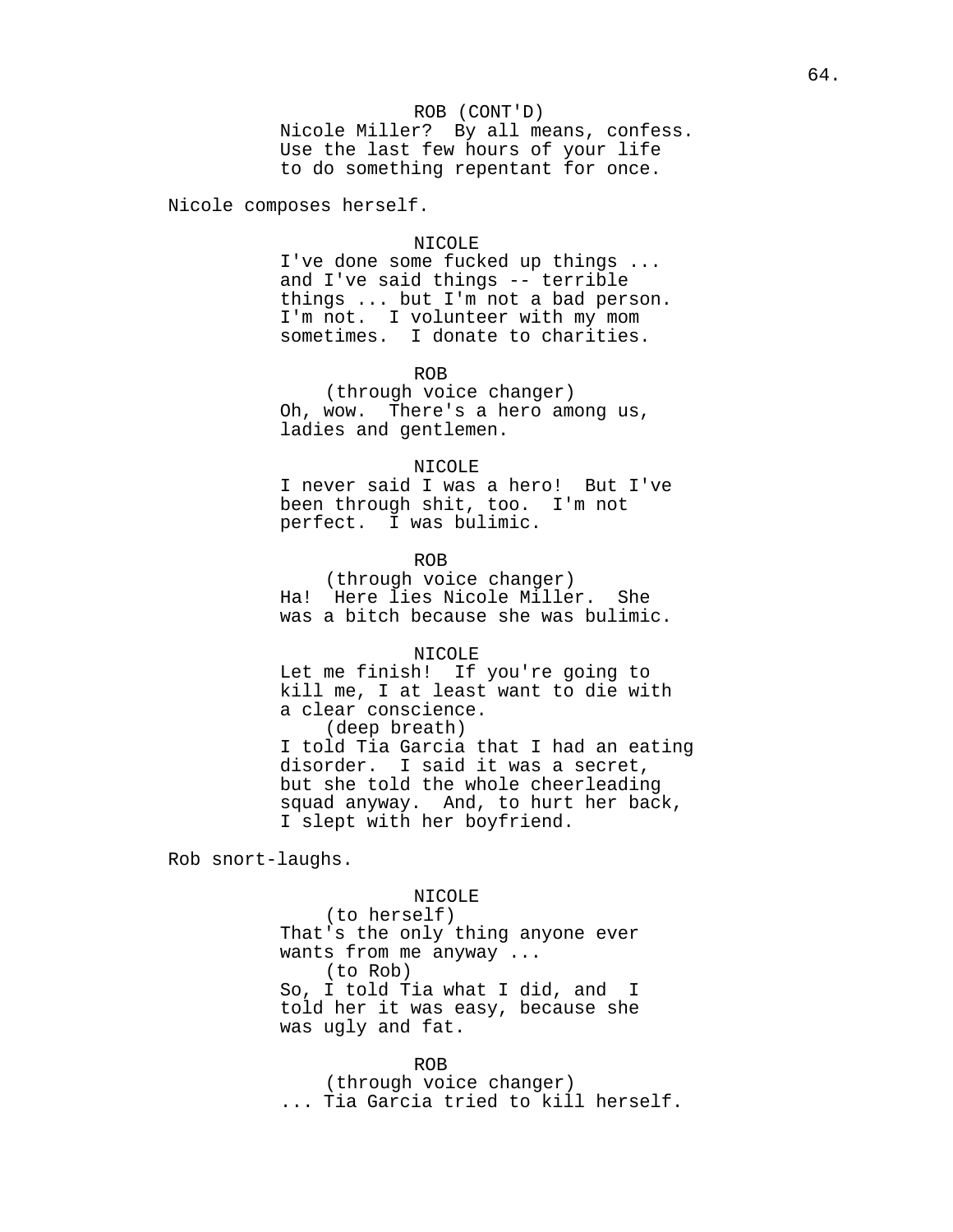## NICOLE

(crying) I never wanted that. I wouldn't have pushed her so hard if I knew --

ROB

(through voice changer) -- You had no right to push her at all. Or anyone else, for that matter. You put yourself on this pedestal, and then you post a million pictures of your perfect little life so that everyone can see it.

Rob pulls a small baggie of crushed Oxycodone out of his robes and funnels it into her water bottle.

### NICOLE

I'm insecure. I post pictures so people can see me the way I wish I was. I use filters for perfect skin and perfect teeth, just to be noticed. I want to be interesting. Just like everyone else, I want to be ...

ROB (through voice changer) What? Loved? Fuck off.

NICOLE Not everyone just has that. Not without ... conditions.

Rob hesitates.

NICOLE

I hurt you, too. Right? That's what this is all about, or you wouldn't be doing this.

ROB (through voice changer) I know what you're doing, Nicole. I promise, it won't end well.

NICOLE Are you ... are you Tia?

Rob snort-laughs.

#### NICOLE

Dante?

Rob stirs his mixture.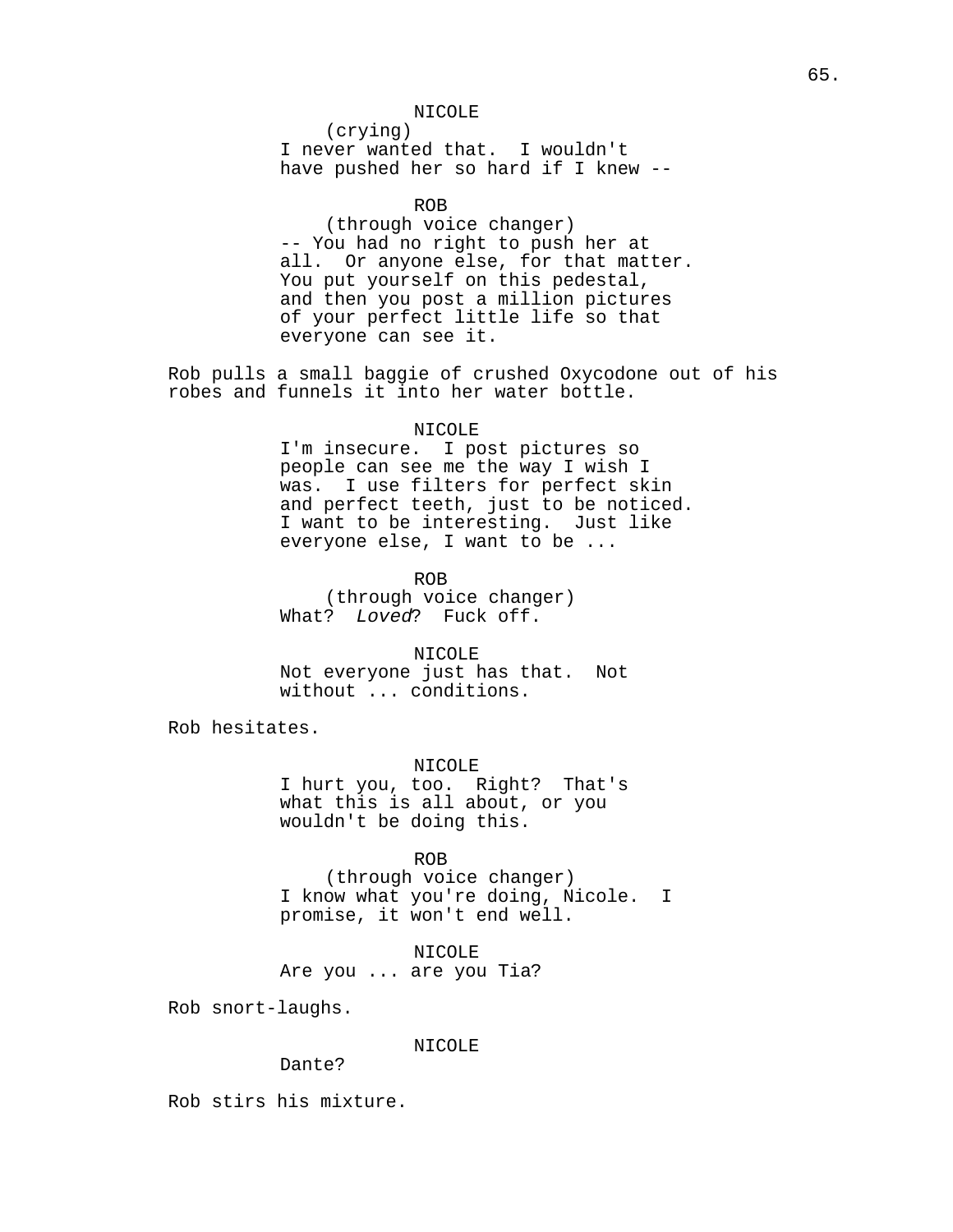... Robert.

Rob freezes.

### NICOLE

You're Robert. I knew I saw this room before. That video you showed us in Film Study. That ... horror movie.

ROB

Sounds like I have a fan.

NICOLE

It was ... good. So, uh ... why do you like horror so much?

ROB

Why horror? Because no matter now dark, or bloody, or gruesome it gets, it's never as bad as the hell we suffer through every day.

Nicole swallows.

NICOLE

Ugh. I've been so awful to you. You're talented. You deserved better.

ROB

(through voice changer) You don't know anything, bitch. Now drink up before I change my mind and feed you bleach instead.

He pours murky water into her mouth. She gasps between gulps.

NICOLE

We made out in the sixth grade. Paula Keller's Halloween party.

The bottle crinkles within Rob's tightening grip ...

## NICOLE

In the basement. Seven Minutes In Heaven. Remember? It was nice, but, I denied it at school the next day. I told everyone you made it all up. There were all those rumors about you and your ... your dog. I never believed them, but I thought it would hurt my reputation somehow. My sixth grade reputation. Fuck.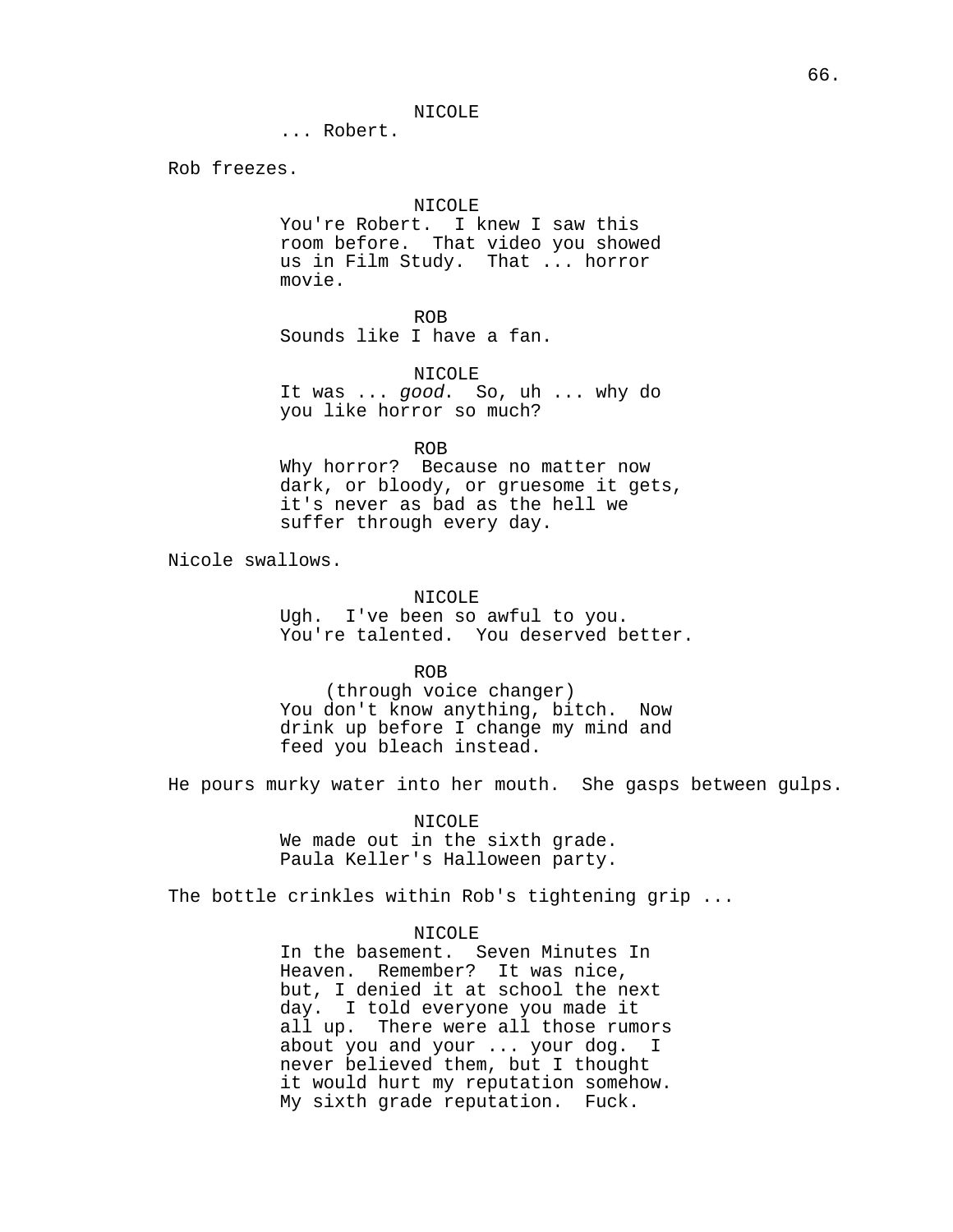She turns to Rob, as though she can see him ...

NICOLE I can see why you think I deserve this. But, the truth is, I liked our kiss. I really did. And I'm sorry I hurt you.

Rob cautiously removes his mask.

NICOLE Please, just let me go. We can start over. I promise I'll be better to you -- to everyone.

Rob watches her, unreadable.

#### NICOLE

And, maybe ... maybe we can pick up where we left off in Paula's basement. I'd let you. Would you like that?

Nicole's quivering legs spread, invitingly.

Rob scowls and pulls his mask back on.

ROB (through voice changer) You have no idea.

Rob shoves the water bottle into Nicole's mouth and squirts the rest down her throat. Nicole chokes and whimpers.

Rob gags Nicole and replaces her earplugs. He brushes her hair back with his glove.

> ROB Sweet dreams, Nikki.

### **INT. PAULSON RESIDENCE - AARON'S BEDROOM - NIGHT**

FROM AARON'S WEB CAM.

Dim room. Aaron rubs his swollen eyes.

AARON I've never seen you look as scared as you did at school today. And then you said this could happen to anybody. And all I could think about was, what if this happened to you?

Aaron breaks down.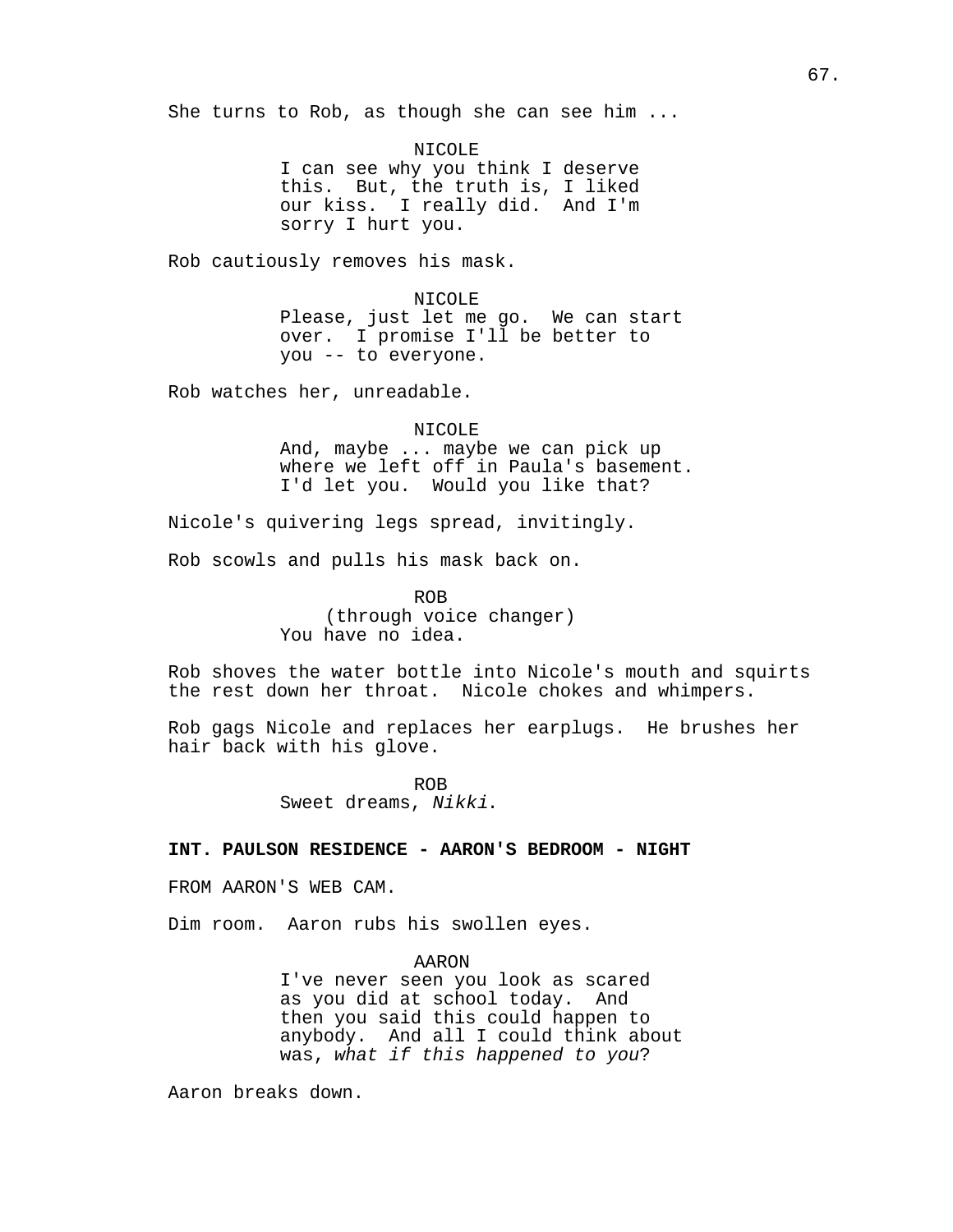I'm gonna let Nicole go, because I don't want you to think I'm a monster. I'm not a monster. We never hurt her. This was all supposed to be a prank, and it went too far, but I'm gonna fix it. And, if Rob tries to stop me --

He bows his head in shame.

## AARON

-- Then, he probably will. So, if something happens to me and I can't tell my side of the story, I want you to know the truth. I never meant for any of this to happen. I was just sick of getting picked on, and I wanted the jocks and cheerleaders to know what it felt like to be afraid for once.

He wipes his eyes.

### AARON

I'm gonna go to Rob's before school tomorrow and I'm gonna fix this. But, the thing is, when Rob gets pissed, like, really pissed ....

Aaron reaches into his desk drawer and displays a CD.

#### AARON

This is the CD I want played at my funeral. It's a bunch of Anime songs that are gonna drive my Mom nuts, but they made me happy, and I'm almost never happy. Anime's always been my gateway to a world where outcasts are strong and interesting. I used to think, in a world like that, maybe I'd be strong. And, maybe I could be with someone like you ... that's all I ever wanted.

A KNOCK at the door.

Carol pops in.

CAROL Hey. You okay?

AARON Can't sleep.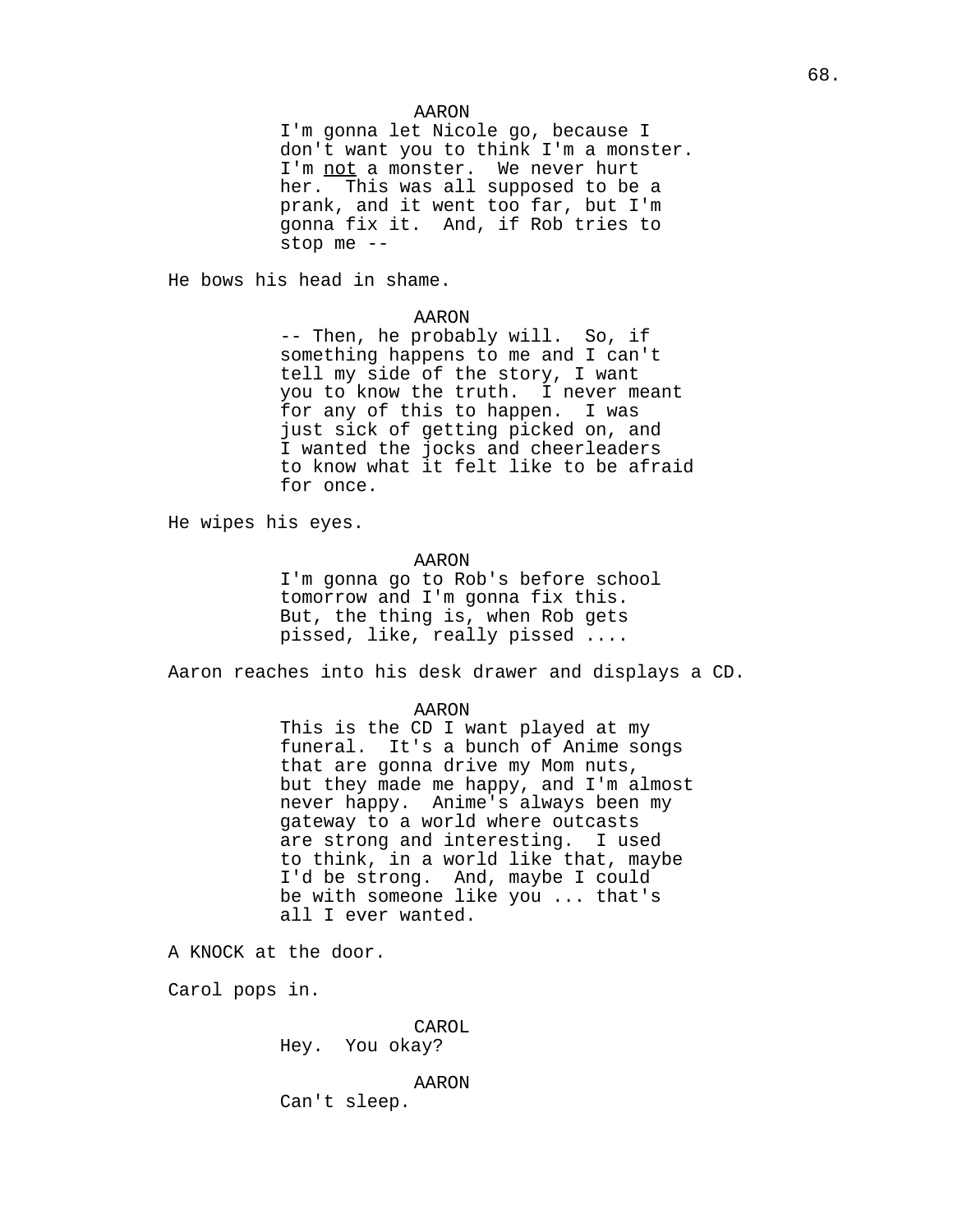CAROL Me, neither. I feel like I'm not going to sleep till she turns up alive and well ... and she will.

AARON That's what the cop said today.

CAROL You talked to the police? ... Were you questioned?

AARON Nah, they knew I'd press charges for discriminating against weird kids.

Carol lets out a cathartic laugh, shakes her head, and frowns.

CAROL

Sweetie, if you know something ... if Rob has anything to do with this, and you didn't come forward, you'd be held accountable, too. You'd be an accomplice. Like when they tried to blame you for slashing the seniors' tires last year.

AARON That wasn't even us, Mom.

CAROL I know, honey, I know ... I just ...

Carol conceals her emerging tears in a yawn.

CAROL I just love you. Get some sleep.

AARON You, too, Mom. Good night.

Carol shuts the door.

AARON

(to camera) I love you, too.

**INT. ROB'S HOUSE - DEN - DAWN**

FROM ROB'S GoPro.

Rob records himself as he smokes.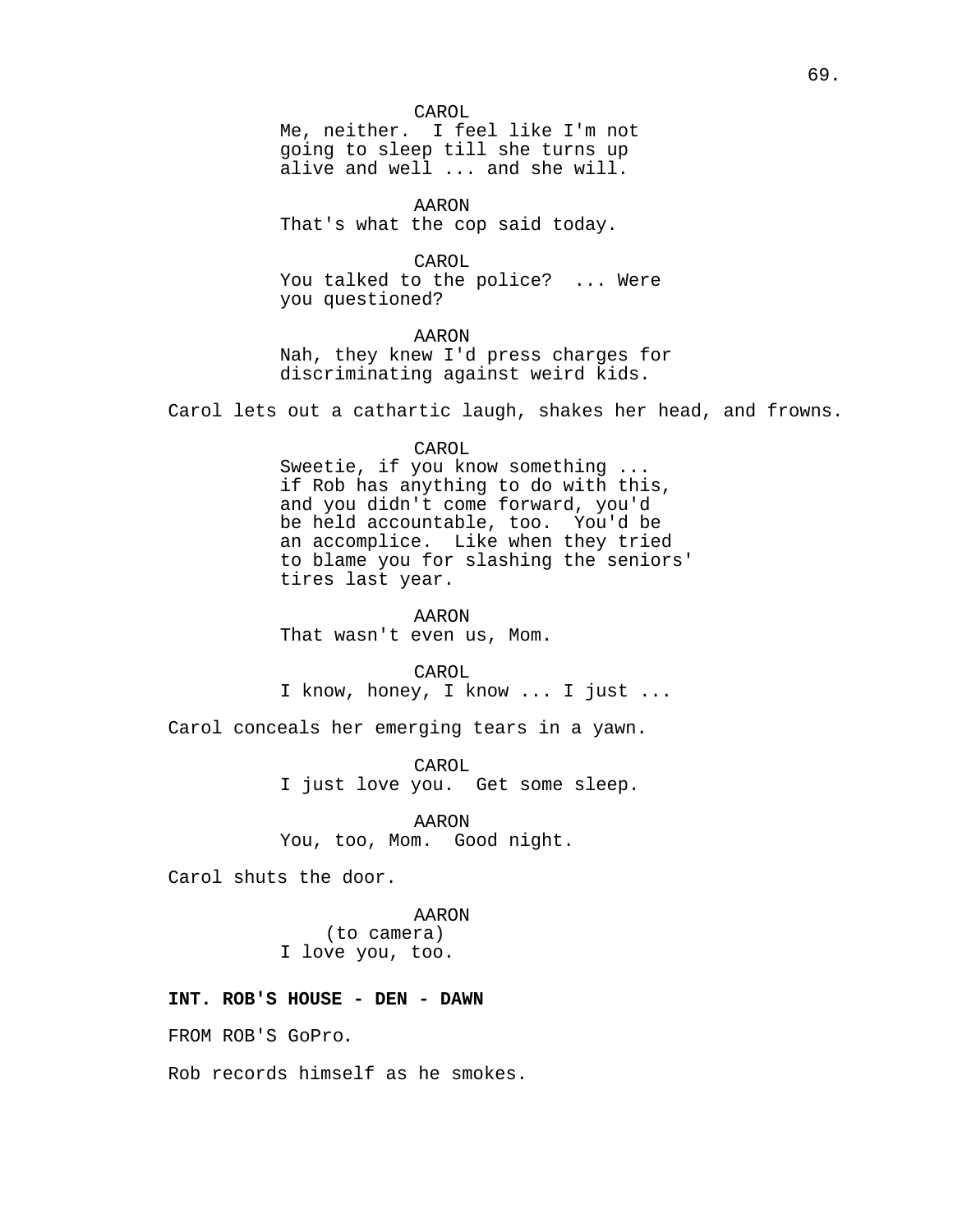ROB Happy Halloween, mother fuckers. Let's see how Bridge Wood is celebrating today, shall we?

He flips us toward the TV -- the news is on. Rob zooms in.

#### **ON THE TV**

A news interview: Mrs. Miller sobs into a Kleenex.

MRS. MILLER -- And if they're watching, I just want them to know that Nicole is a good girl, with a kind heart.

Her cat hops up beside her. Intercut with B-roll footage.

MRS. MILLER (bittersweet smile) She loves cats. Everything cats. (to cat) Cleo misses her too, don't you girl?

ROB (O.S.) Pffft. Fuckin' psycho. I did your whore daughter a favor, lady.

## MRS. MILLER My Nikki is sweet, and funny, and has a bright future ahead of her. She's going to school for acting in the Fall. She adores Meryl Streep, and knows all of her movies by heart --

### **BACK TO SCENE**

Rob flips the camera back to himself and fills the view with his face -- a cold stare, like a poised, offended rattlesnake.

#### **INT. ROB'S HOUSE - WORKSHOP - DAY**

FROM ROB'S GoPro.

Rob, sans disguise/gloves and carrying wet wipes, approaches Nicole, who's slumped over in her chair.

> ROB (O.S.) Rise and shine, Meryl.

Rob leans her back and holds his fingers below her nostrils.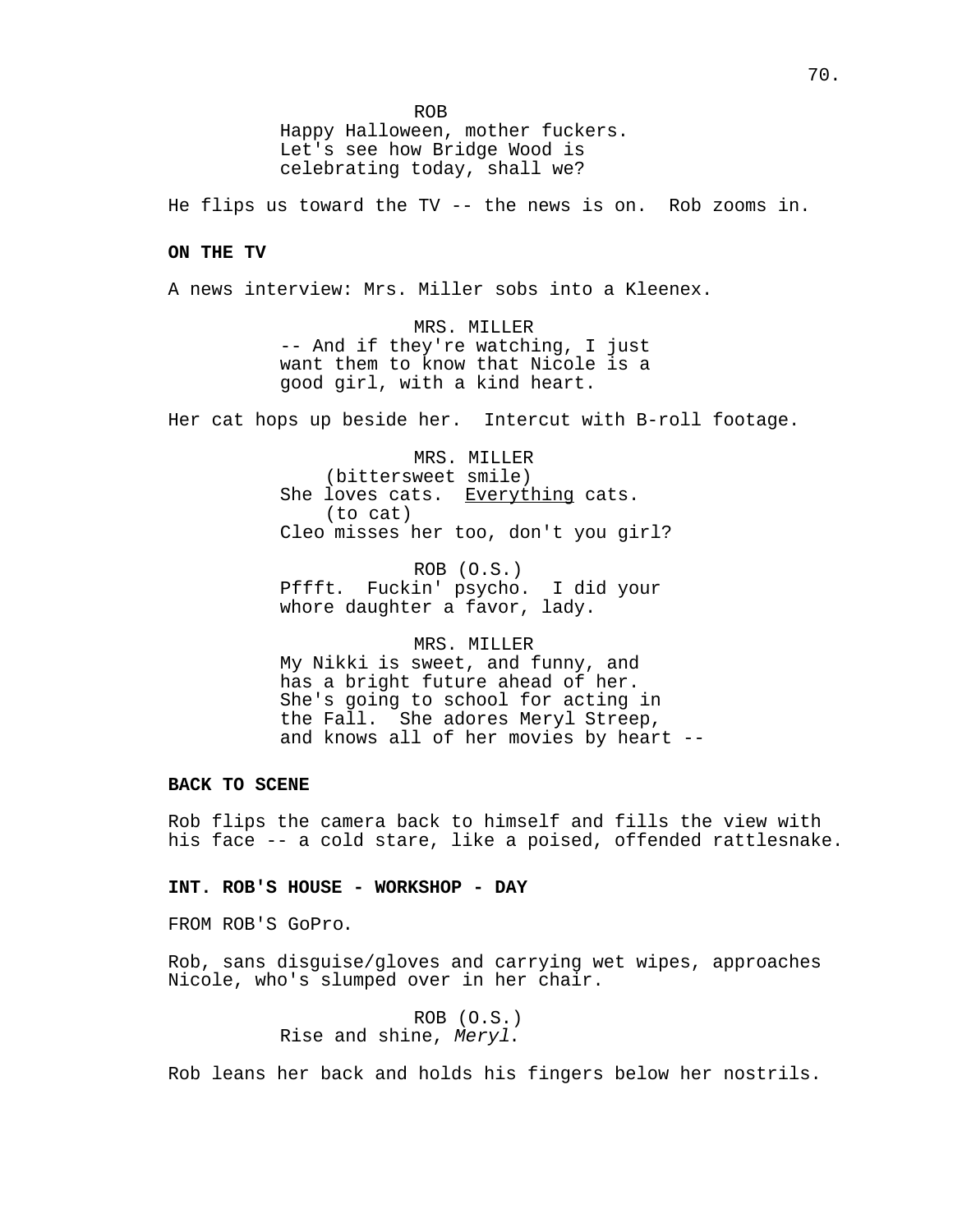ROB (O.S.) Oh, shit! You made it through the night, after all. Good for you. Or bad, depending on your perspective. Well, you did say you live for Halloween, right?

Rob yanks the earplugs out of Nicole's ears; no response.

ROB (O.S.) And the Academy Award for best bullshit performance goes to ....

Rob leans in face-to-face with Nicole and raises an eyebrow. He snaps his fingers by her ears -- she's unresponsive.

### ROB (O.S.)

Ah, fuck. Come on, Nicole. You're about to sleep through the best part! I mean, it's not exactly Paula Keller's basement, but I bet we can still manage to have a little bit of good, old-fashioned Halloween fun.

Rob puts on the GoPro's lanyard and picks up his jack-in-thebox -- he plays -- and moves in on Nicole's groggy face.

> ROB (O.S.) (singing) Trick-or-treat ... smell my feet ...

... We see Nicole's bare legs ...

ROB (O.S.) Give me something good to eat ...

... Nicole's leg from knee to upper thigh ...

ROB (O.S.) If you don't ...

... wraps his fingers around the tape on Nicole's diaper ...

ROB (O.S.)

I don't care ...

Rob rips the tape off -- it makes a loud TEARING SOUND ....

CUT TO BLACK:

#### **EXT. ROB'S HOUSE - DAY**

FROM AARON'S BUTTON CAM.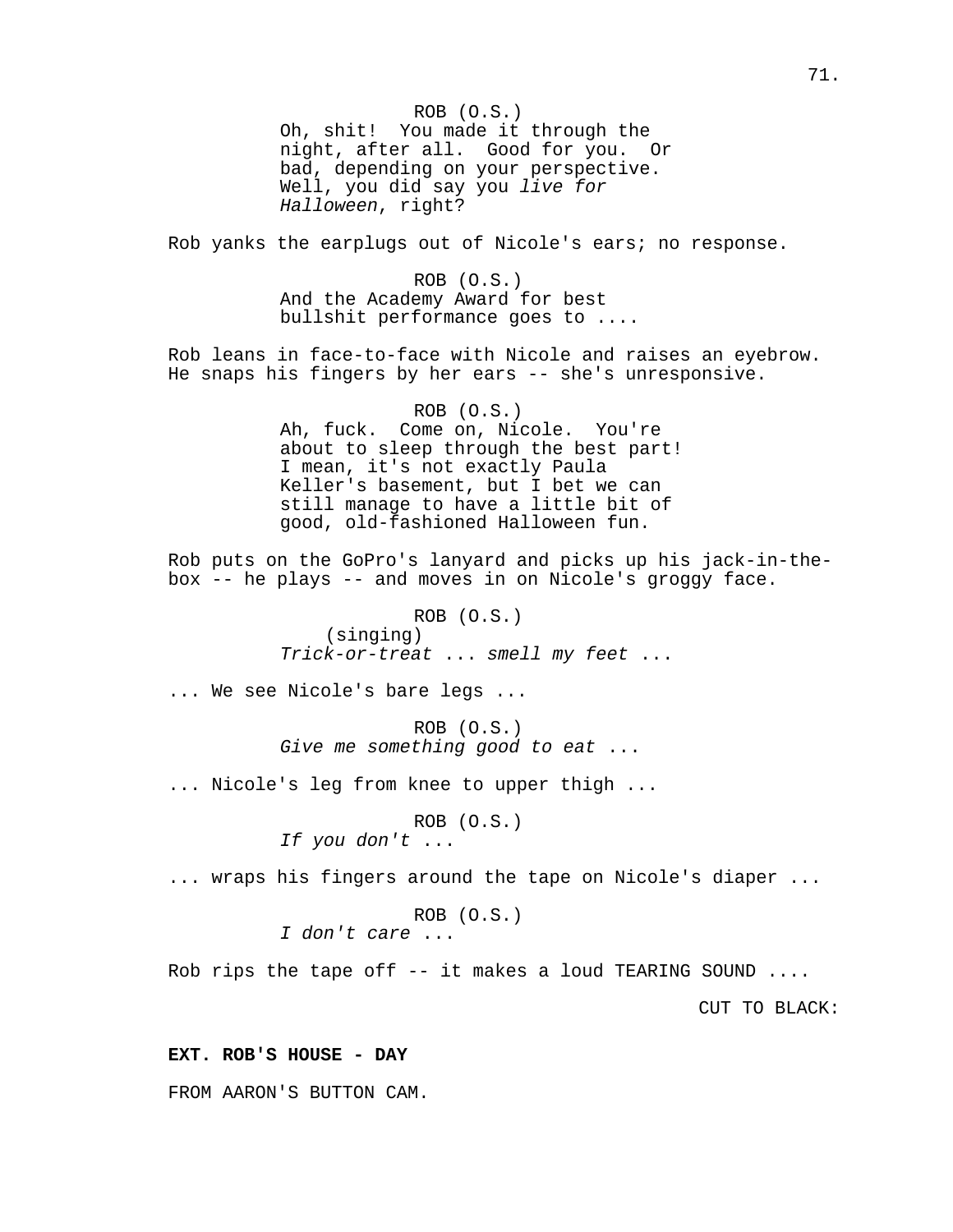On the sidewalk, Aaron looks into the lens with a grim stare. He affixes the cam to the front of his backpack strap, takes a deep breath, and throws on the backpack.

We glide through the yard full of (vandalized) ghoulish decorations and dismembered "bodies."

Aaron knocks on the door.

AARON (O.S.)

Rob.

He waits a moment, then sneaks around to --

# **THE BACKYARD**

We approach the backdoor. Aaron snatches a fake rock from the ground and retrieves a key.

He unlocks the door and enters.

AARON (O.S.) Rob. Hey, man ...

We weave through the kitchen, through the hallway, and to the workshop. The door is open a crack.

A REPETITIVE CLAPPING SOUND emits from within.

We hesitate. Aaron's hand slowly pushes the workshop door open to reveal Rob, holding Nicole's legs above his shoulders, as he rhythmically thrusts himself into her unconscious body.

ALTERNATE BETWEEN ROB'S GoPro ON THE WORKBENCH AND AARON'S BUTTON CAM.

> AARON (O.S.) WHAT THE FUCK?!

Rob halts, yanks his pants up, and spins to confront Aaron.

ROB Shit. You don't understand --

AARON -- You're fucking raping her! Oh, my god!

ROB

Shh!

Rob glances back at Nicole as he pushes Aaron to the wall.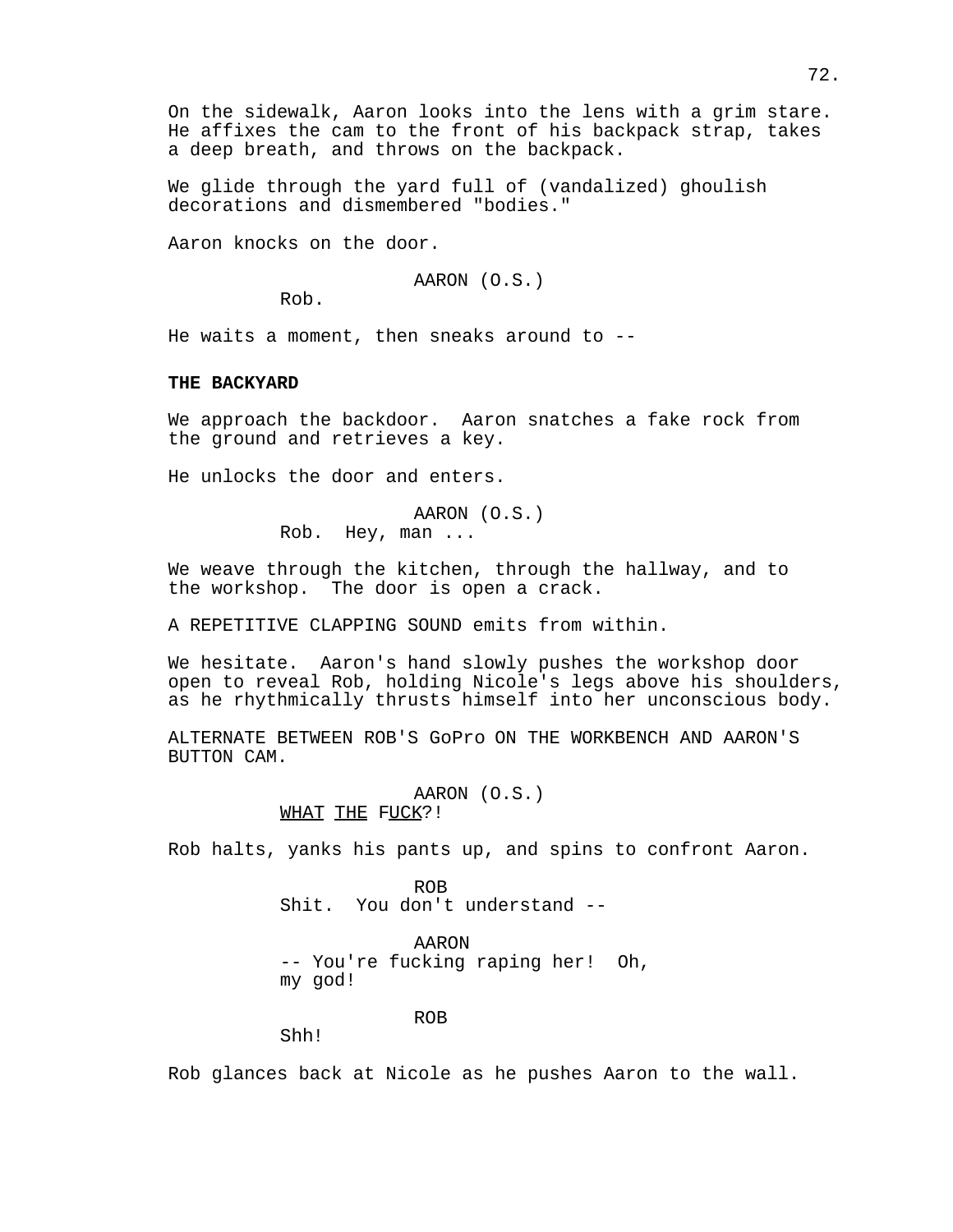AARON

What?

ROB She knew it was us! She was trying to get in my head. She was gonna turn us in anyway -- she played us!

AARON We're so fucked. You raped her!

ROB Stop saying that!

Aaron cries, drops to the floor.

AARON (sobbing) What did you do? What did you do?

ROB

Bitch had it coming, man. She started this shit six years ago, and she was trying to do it all over again. Nobody fucking plays me!

AARON What are you talking about?

ROB It doesn't matter now. We can't let her go. Not after this.

AARON What are you saying?

Rob braces himself.

ROB We gotta get rid of her.

AARON What? No. We can't just -- what are you saying? We have to go to the police. It's not too late --

Rob picks Aaron off the floor and slams him into the wall.

ROB We gotta get rid of her! (MORE)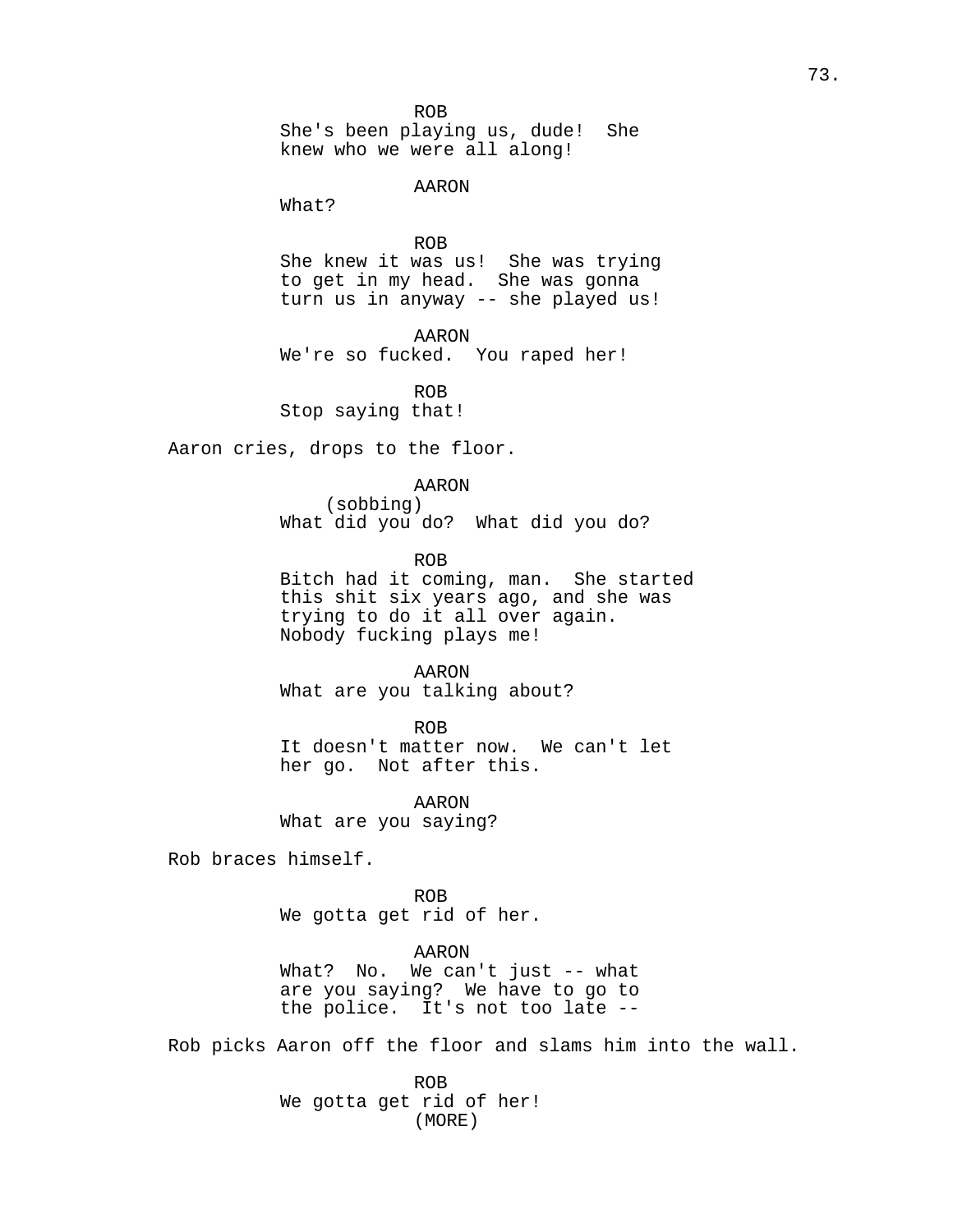ROB (CONT'D) It's the only way! No body, no evidence. No one will ever know.

AARON

(sobbing) No ....

ROB

What would Karen think of you if she knew what you'd done? And what about your mom? She lied for us, Aaron. You really want her to fry for this shit, too?!

AARON

(bawling) What did we do?

Rob releases him and punches the wall.

ROB

Fuck!

AARON How ... how would you ... do it?

ROB (O.S.) I dunno. Something quick. The sooner the better.

AARON I can't. I can't be the one ...

ROB (O.S.) I know, man. I know. It's all good.

AARON It is not all good!

ROB (O.S.) You know what I fucking mean! So, maybe we strangle her or something. We can't leave blood.

AARON How about ... suffocation?

ROB (O.S.)

Maybe.

AARON And then what?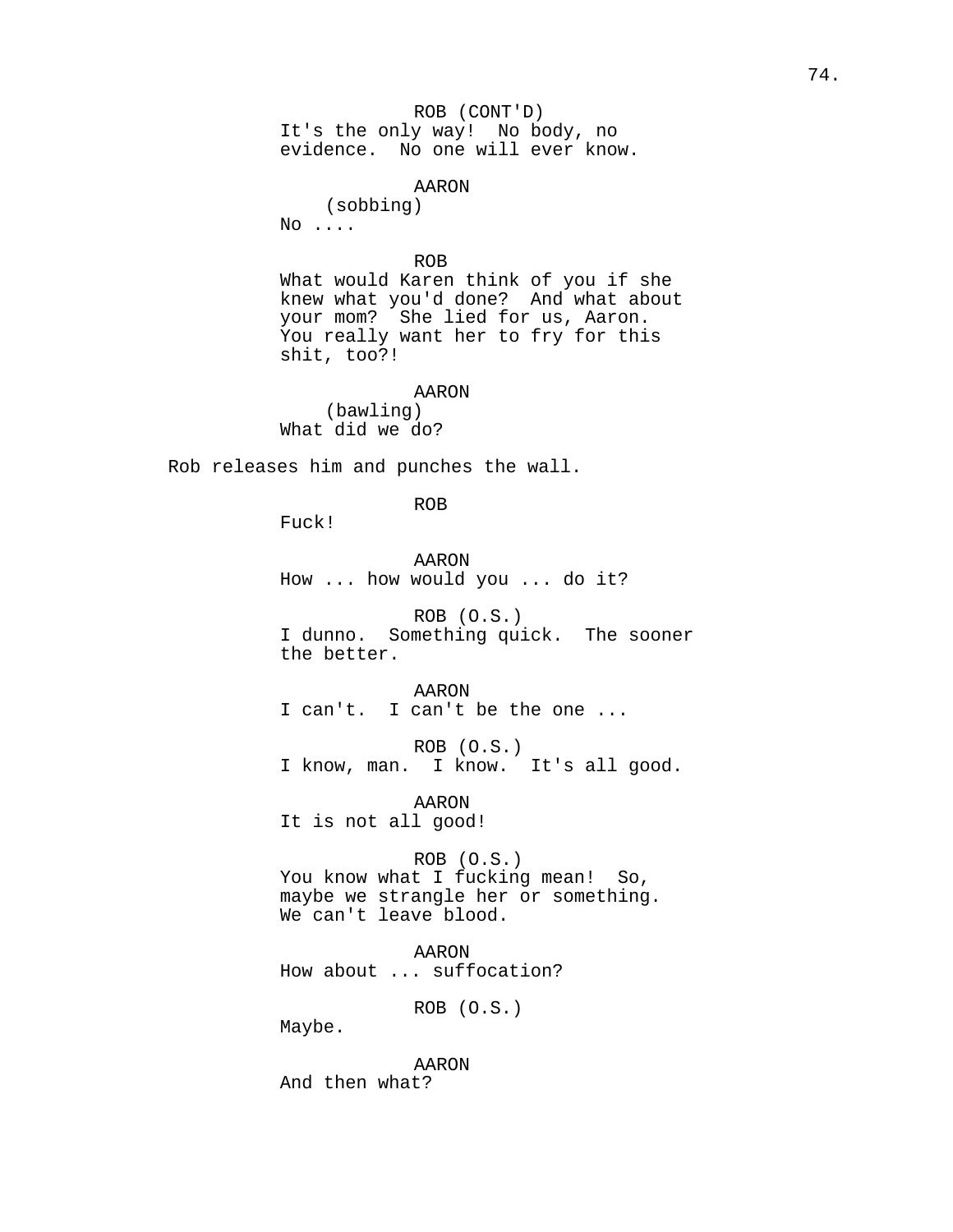ROB (O.S.) We take her somewhere. My dad's cabin. There are lots of places to ... hide shit. It's a four hour drive, but ... we can do this.

AARON What about your neighbors?

ROB (O.S.) It's Halloween. They won't see anything out of the ordinary.

Aaron casts the camera a concerned stare.

# **INT. ROB'S HOUSE - WORKSHOP - LATER**

FROM ROB'S GoPro.

Rob sets the camera on the workbench frames up the semiconscious Nicole.

AARON

I can't see her, when you ...

ROB

Fair enough.

Rob approaches the work bench, pulls a large paper grocery bag and some Sharpies out of a drawer, and scribbles on the bag. Aaron looks away from Nicole and covers his mouth in a barely-successful attempt to contain his vomit.

Rob takes the bag -- a sad face, complete with tears and a frown -- back to Nicole and places it on her head. Aaron turns to see it, then looks back at Rob.

Rob snatches the GoPro and turns us to see Aaron.

ROB (O.S.)

Better?

Aaron scowls.

ROB (O.S.) Just trying to help, dude. Ready?

Rob returns the camera to the workbench. He then takes a clear plastic bag and throws it around Nicole's head without hesitation.

Nicole comes too and struggles, screaming into her gag under the bags, but Rob only tightens his grip. It seems to go on for an eternity ...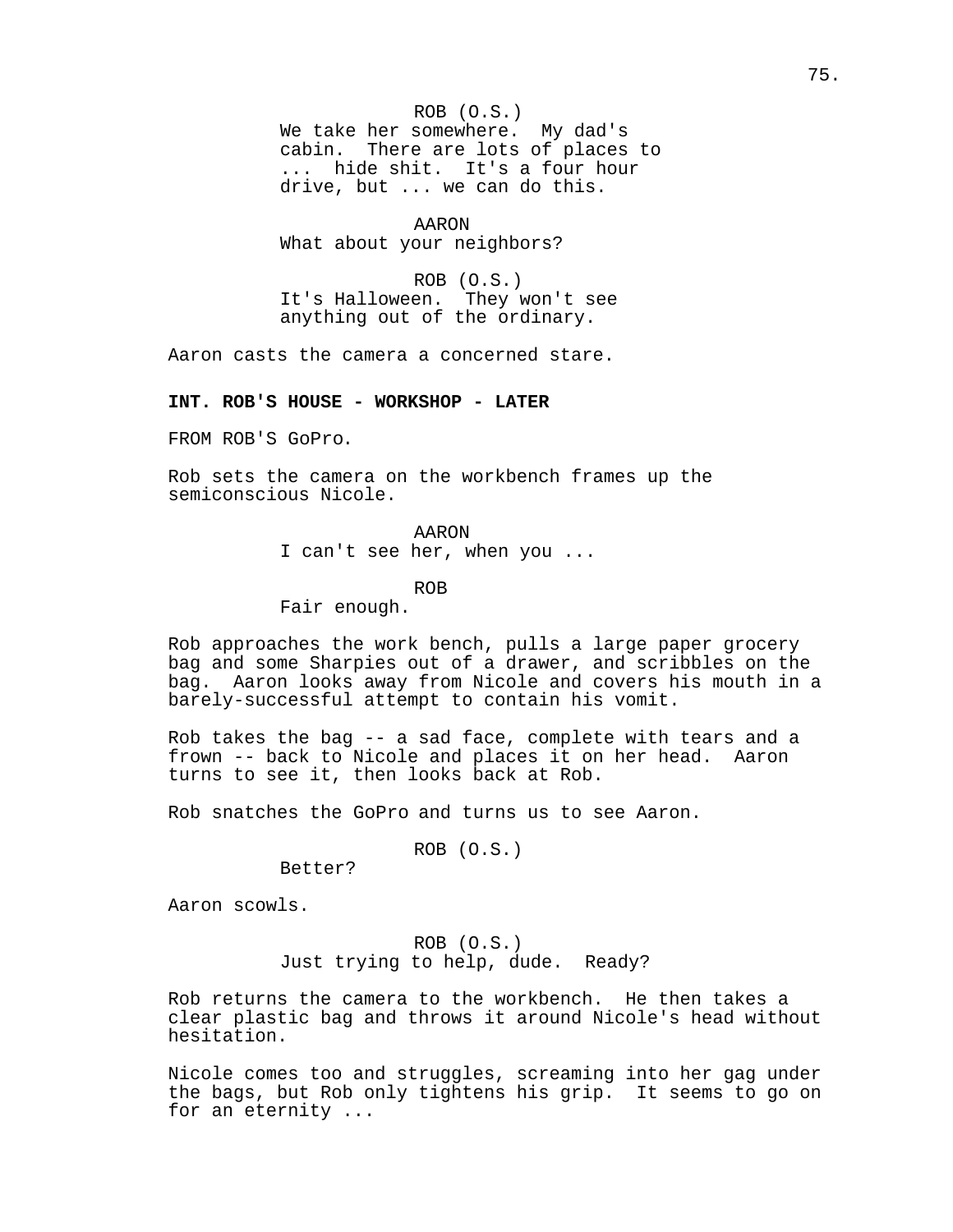AARON Robert ... stop.

Nicole emits horrific muffled screams ...

AARON

Stop!

He shoves Rob away and pulls the plastic bag free.

ROB

What?!

AARON Not like this!

ROB This was your idea!

AARON I know! But, it has to be humane!

ROB

Fuck!

Nicole is motionless.

AARON

Is she ...

The boys approach Nicole, cautiously ...

Aaron reaches his hand to touch her neck -- almost to the paper bag ...

Nicole jolts back to life and screams through her gag, causing the creepers to jump.

CUT TO BLACK:

### **INT. ROB'S HOUSE - WORKSHOP - LATER**

FROM ROB'S GoPro CAMERA ON THE WORKBENCH.

Rob pops off the back of a yellow Highlighter and pours several Oxycodone pills into his hand.

> AARON Shit. If I knew you were holding Oxy ...

ROB It's my mom's, she doesn't count 'em. Been sneaking them for years.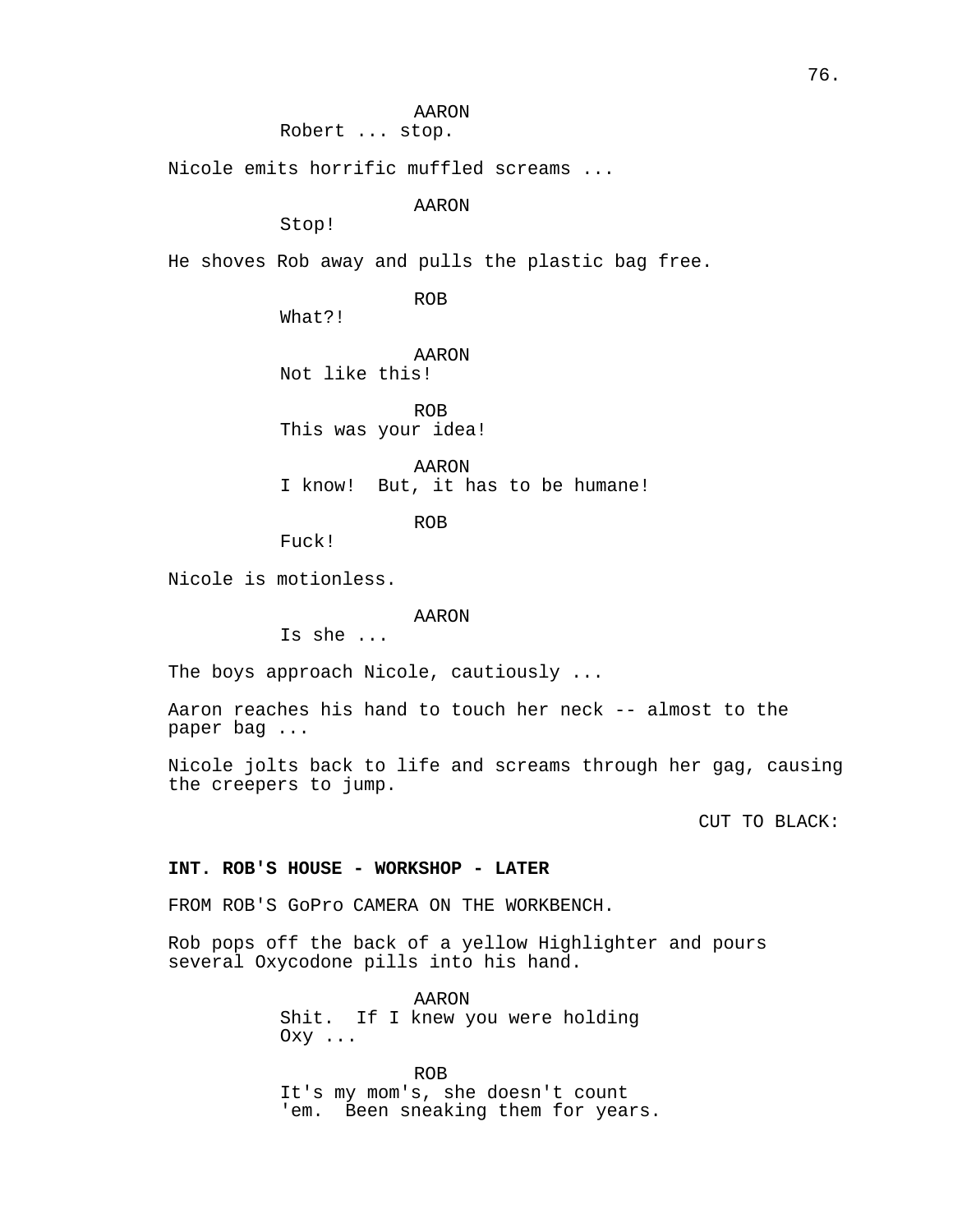AARON

Why?

ROB

(shrug) Just to see if I could, I guess.

Rob picks out three and replaces the rest in the Highlighter.

ROB

I'll dose her a little at a time till she O.D.s. It'll be peaceful. Humane. She'll feel like she's in heaven before she drifts off to hell. You should wait outside, though, seeing as you can't handle your shit.

Aaron nods and heads out to the hallway.

Rob hangs the GoPro around his neck and takes us, the three pills, and a fifth of Wild Turkey to Nicole. He removes her ear plugs.

> ROB I'm going to give you something. You swallow it, okay? Don't go fuck up and get yourself hurt. Understand?

Nicole nods. Rob removes her gag.

NICOLE

(sobbing) I wish I could take back everything I ever did to you. I swear, I would if I could.

ROB

Open.

Nicole opens wide; Rob drops one pill in her mouth.

ROB

Drink. (giving her whiskey) Swallow.

Nicole complies, then coughs.

NICOLE (stuttering) What was that?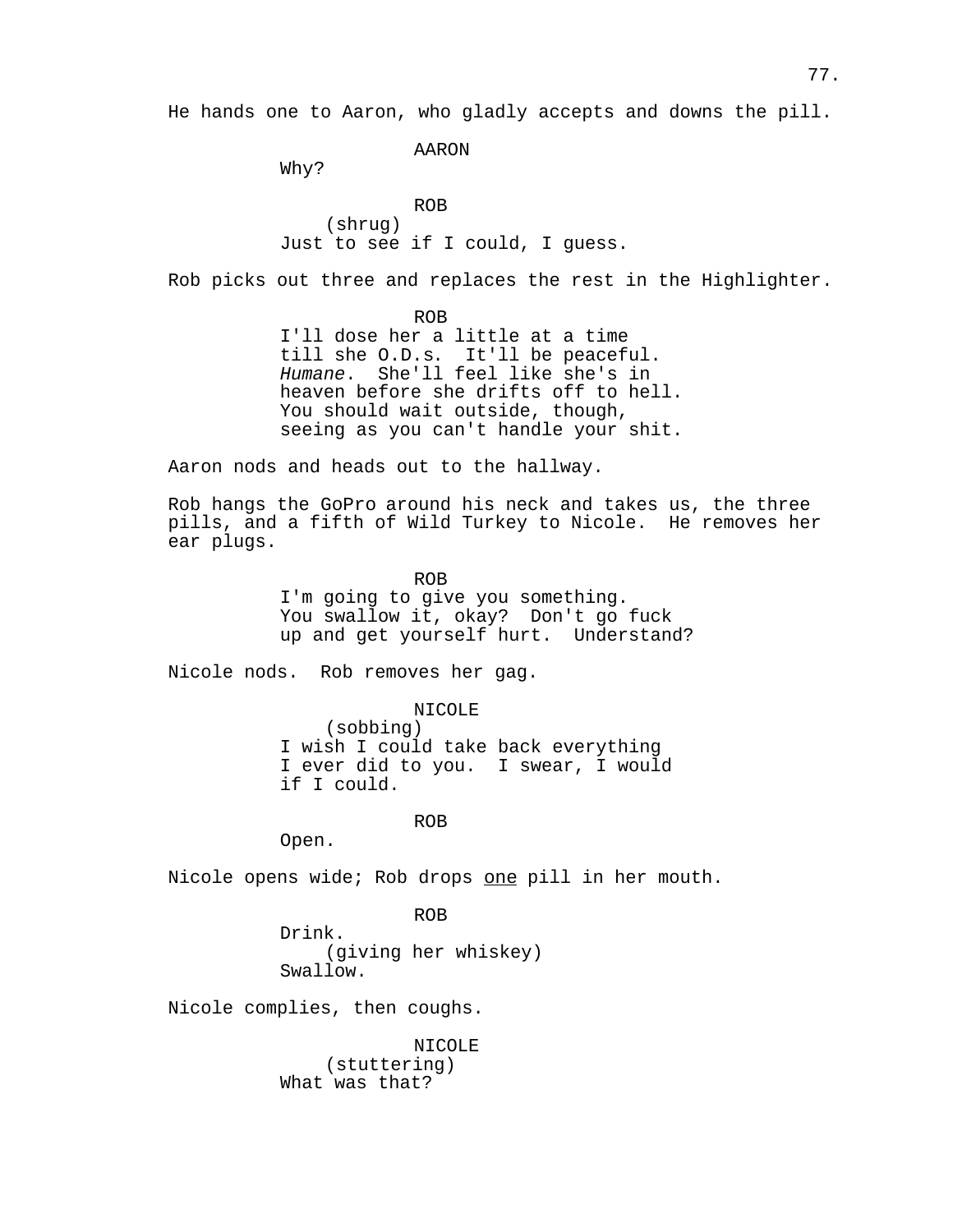ROB It's for the pain. I need you conscious.

NICOLE

... For what?

Rob gags Nicole. She screams into the crusty gag in protest.

## **EXT. ROB'S HOUSE - FRONT YARD - NIGHT**

FROM ROB'S GoPro CAMERA ON THE PORCH.

Kids laugh as they trick-or-treat through the neighborhood. Each is practically attached to an adult, and they avoid Rob's house like the plague.

Rob takes a swig of whiskey -- his lips curl into a subtle smile -- as Aaron smokes beside him.

> AARON Why are you still filming this shit?

> > ROB

In case you ever try to pin it all on me. When these videos turn up, I want people to see that you were with me every step of the way. They could probably even argue that it was your idea.

### AARON

 $My$   $i--$ 

Aaron clenches his mouth shut. He takes a drag.

AARON Was it you? At the corn maze?

ROB Fuck you. I can't believe you'd even ask me that.

Rob takes another swig. Aaron stares at him in disbelief.

ROB I'm gonna give her another dose. Oh -- I need you to do something.

Rob pulls a plastic bag out of his cargo pocket -- it contains Nicole's panties.

> ROB Take these to the creek. (MORE)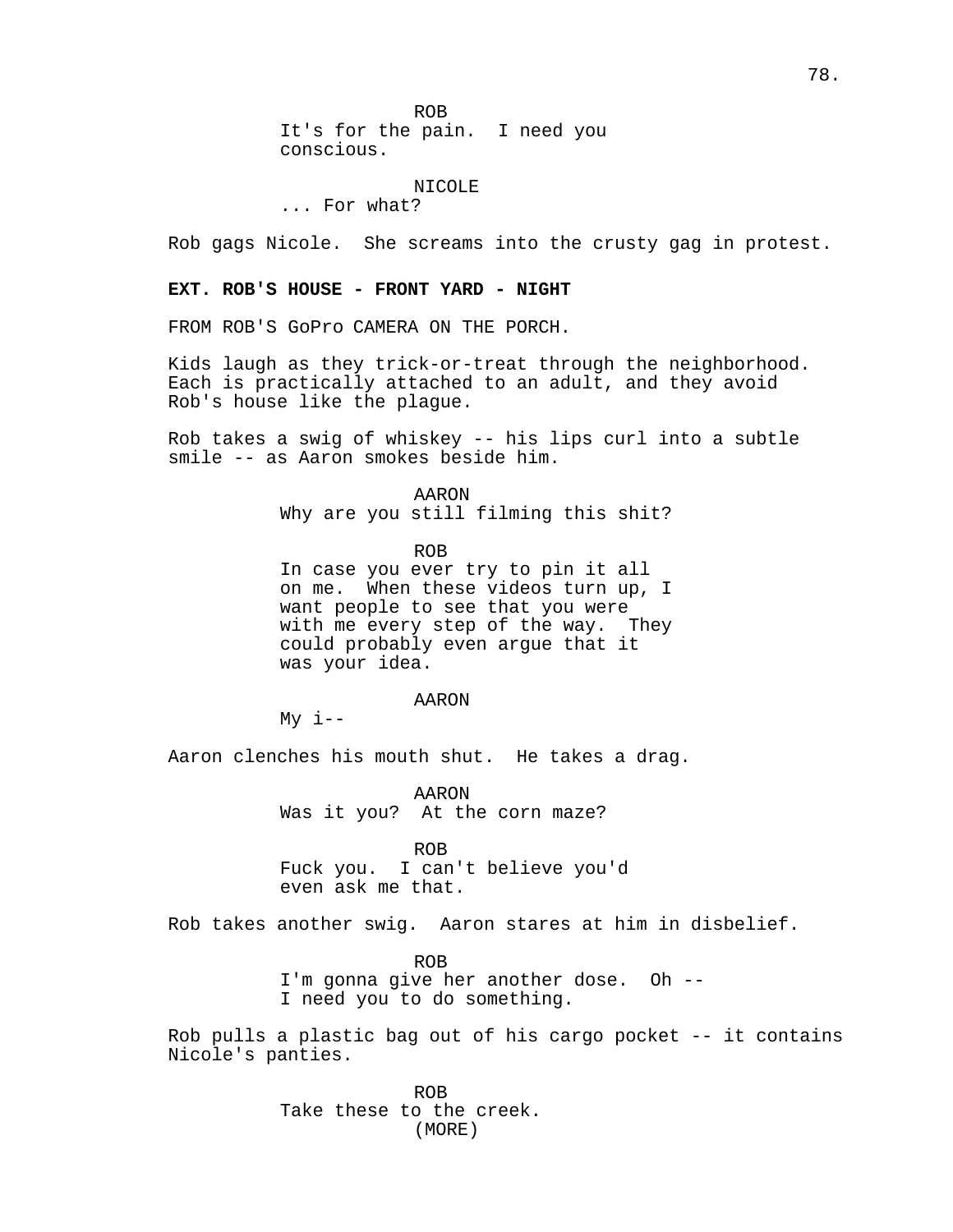ROB (CONT'D) Put on some gloves, open the bag, and just toss them out the window. Throw off the scent, ya know?

Rob hands Aaron the bag. Aaron looks at the panties with a defeated stare. Rob snatches the GoPro.

#### **INT. ROB'S HOUSE - WORKSHOP - NIGHT**

FROM ROB'S GoPro ON THE WORKBENCH.

ROB You said you wanted to make it up to me. Now's your chance.

Rob pulls his meat tenderizor from among his props and rubs it across Nicole's face. She winces and struggles against her bindings.

Nicole's calves thrash wildly against the chair legs, which SCREECH across the floor. As the chair THUMPS, the impact knocks the GoPro over, giving us a clear view of the ceiling.

> ROB (O.S.) Aaaand ... action.

WHACK!

Nicole SCREAMS.

WHACK!

Nicole's gag comes undone -- she SCREAMS bloody-murder.

... WHACK! ...

Silence.

... WHACK!

Silence ...

... WHACK!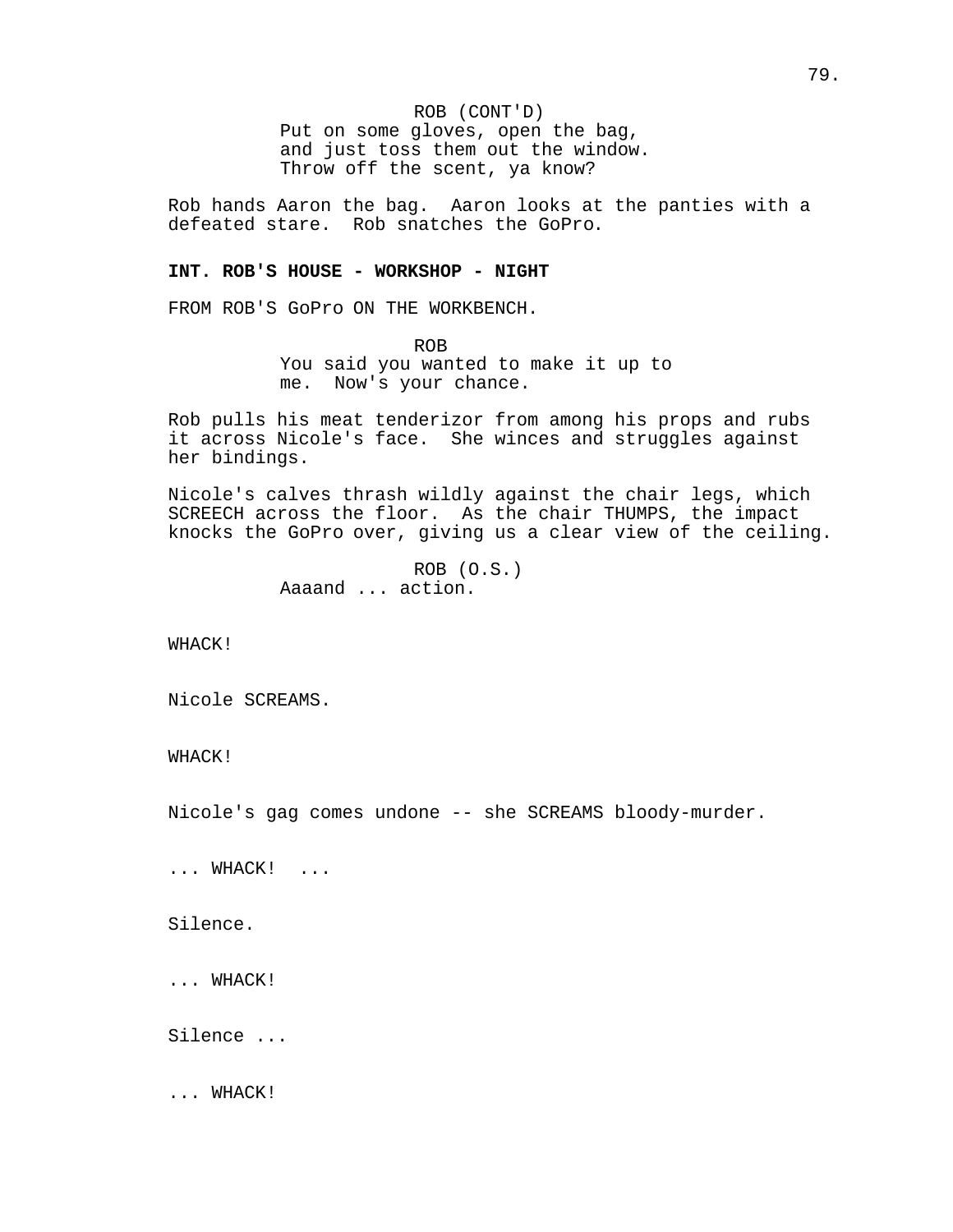METAL CLANGING. Then, a SAWING sound as it rips through flesh and breaks through bone ...

# **LATER**

FROM ROB'S GoPro ON THE WORKBENCH.

Rob sits on a stool with a bloody face and wild eyes.

ROB That was so intense. Like, more than I ever thought ... fuck.

The workshop door creaks open; Aaron enters.

AARON My mom called. She was freaking out that I missed school. I told her we --

Aaron freezes. The color drains from his face.

Rob retrieves the GoPro.

ROB (O.S.) Did she say you could spend the night?

Aaron cries.

ROB (O.S.)

Oh, yeah.

We catch a glimpse of Nicole's remains -- bloody limbs on black plastic trash bags.

> ROB (O.S.) It's okay. It was peaceful. I had to cut her up so we could spread it around.

Rob sets the camera on the floor and bags an O.S. leg.

ROB We just gotta bag her. Come on. The sooner we start, the sooner this is over.

Aaron wipes his eyes and approaches the remains, trembling.

**EXT. ROB'S HOUSE - FRONT YARD - NIGHT**

FROM ROB'S GoPro.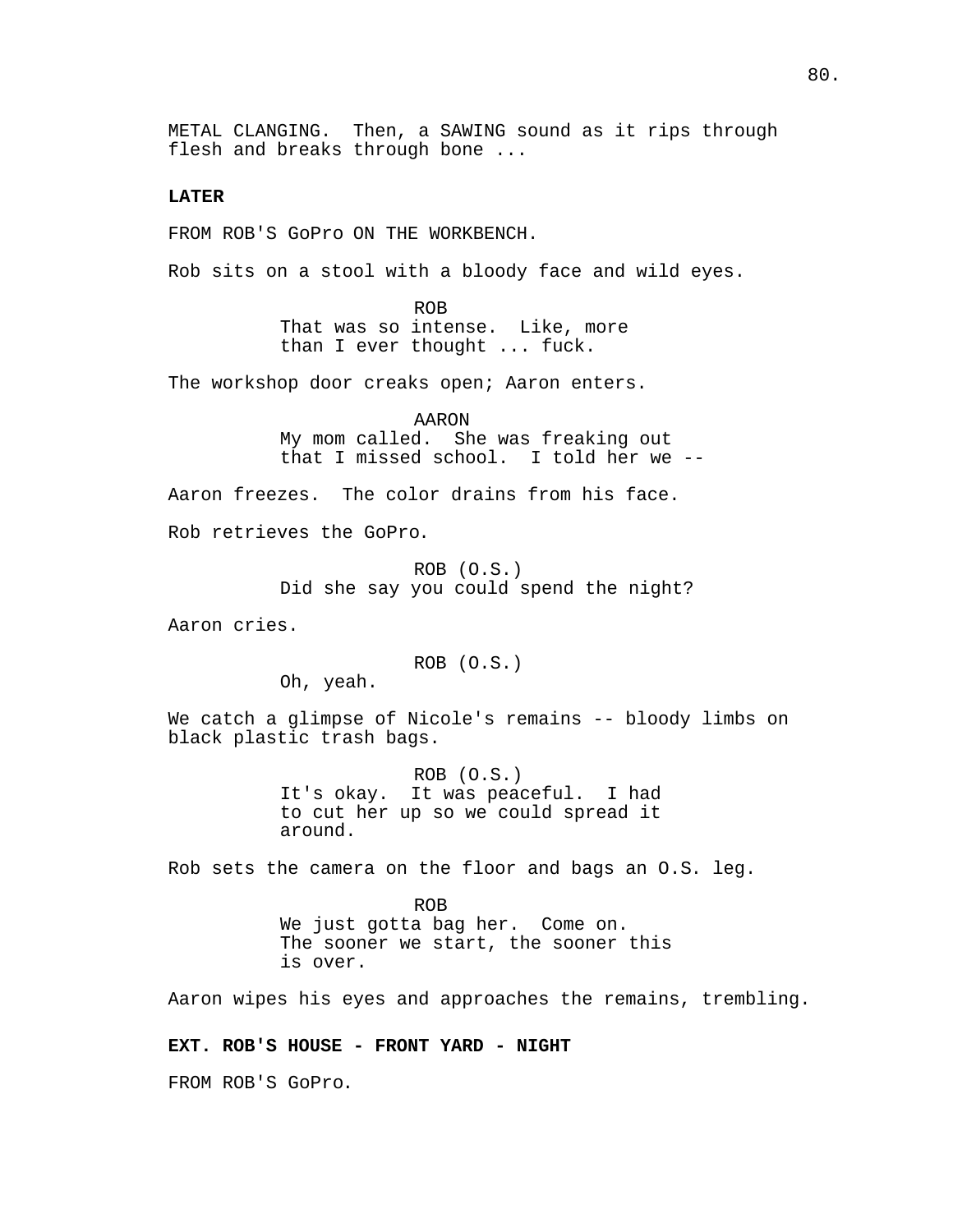The camera dangles from around Rob's neck as he and Aaron drag the bags through the yard's scattered decorations.

ROB (O.S.)

Ready? Go.

The creepers hoist the "body bags" into the back of the truck.

#### **INT. ROB'S TRUCK - NIGHT**

FROM AARON'S iPHONE CAMERA.

In a wooded area, three small mounds of dirt rest between two trees in the distant moonlight. The cam/phone spins to face Aaron -- his face is dirty, as are his hair and shirt. He records himself crying in the passenger seat.

> AARON I'm sorry. I didn't know what else to do. I had no choice.

Aaron quickly lowers his phone to conceal it and angles it toward the driver's side door, which Rob then opens. Rob climbs in and stacks two black duffel bags between the seats.

> ROB Had to grab some shit from the shed. Hey -- look at me. It's okay. It's over. Shit can go back to normal now. Desmond will take the fall, or someone else will. Nobody has any reason to suspect us. And now, there's no proof, okay? ... All right?

Rob starts the truck.

Aaron cuts the video.

#### **INT. ROB'S HOUSE - WORKSHOP - DAWN**

FROM ROB'S GoPro.

Rob discreetly sets the camera on the workbench.

The workshop is pristine. Aaron mops the area around the chair, stone faced.

> AARON We're out of bleach.

ROB Under the sink.

Aaron sighs, sets the mop down, and leaves the workshop.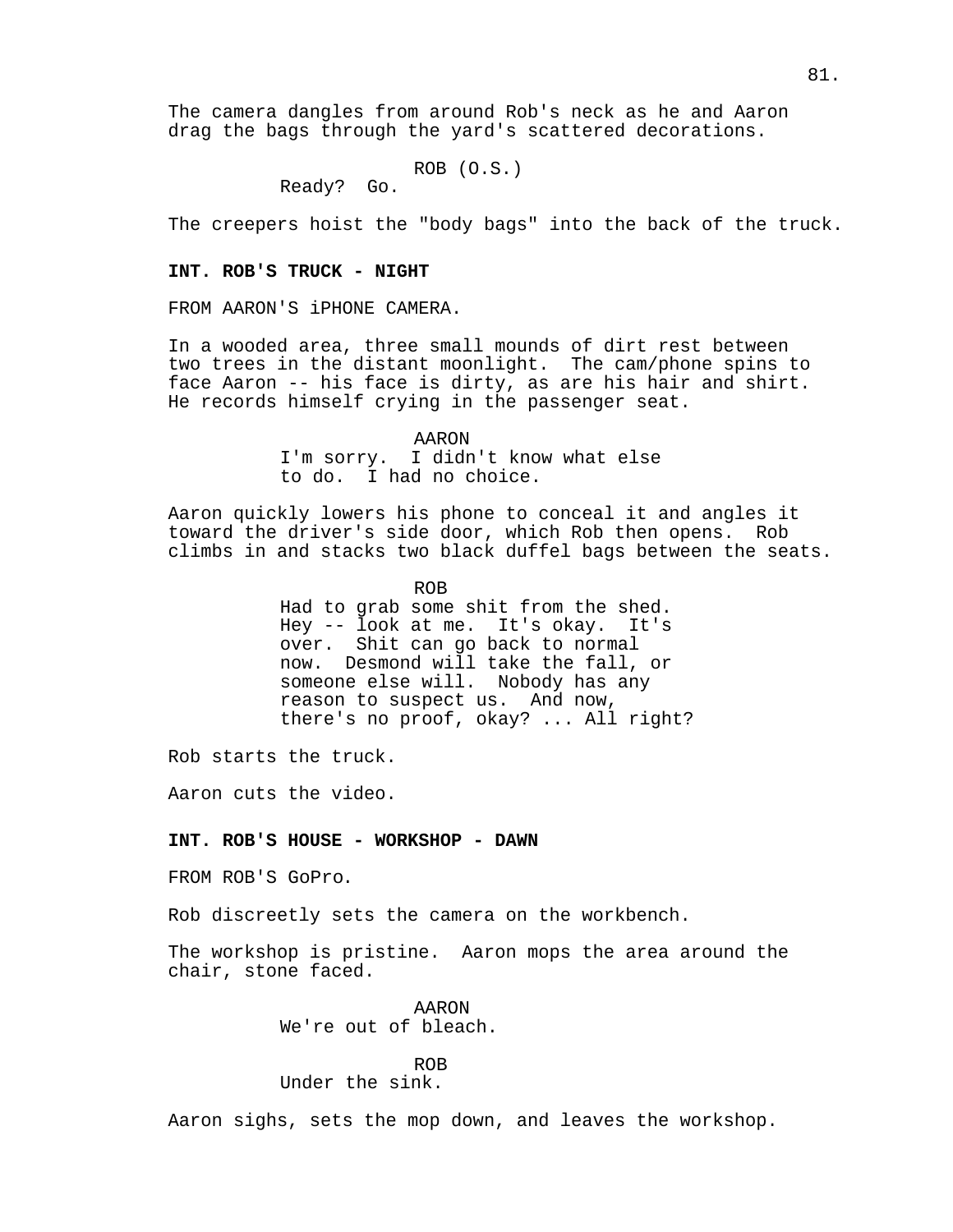ROB

(to the camera) And that's how you get away with murder, mother fuckers. Just have to be evil and smart. And have friends that are legit. You know what they say. Friends help you move. But real friends --

Aaron re-enters with a bottle of bleach. Rob sees him and cuts the video.

# **EXT. BRIDGE WOOD HIGH SCHOOL - DAY**

FROM ROB'S GoPro CAMERA.

Rob records the street, the aftermath of Halloween: discarded streamers. Splattered pumpkin guts. Lost pieces of candy.

> ROB (O.S.) Ladies and gentlemen, the first scary Halloween in years has officially concluded. But, if you're lucky, maybe there'll be a sequel next year.

Rob spins our view to Aaron, who glares and turns away.

ROB (O.S.) Right? Chatty-fucking-Cathy over here. Fine. You film.

He hands the camera to Aaron, who puts on the lanyard and frames up a shot.

> ROB I'll be bad cop and good cop.

Rob intersects with Nigel, who is headed toward the school.

## ROB Niles the Great!

Nigel looks away and quickens his pace.

## ROB

Hey. S'up?

Nigel shrugs and continues on.

ROB

What the shit, man?

Rob cuts him off. Nigel avoids his stare.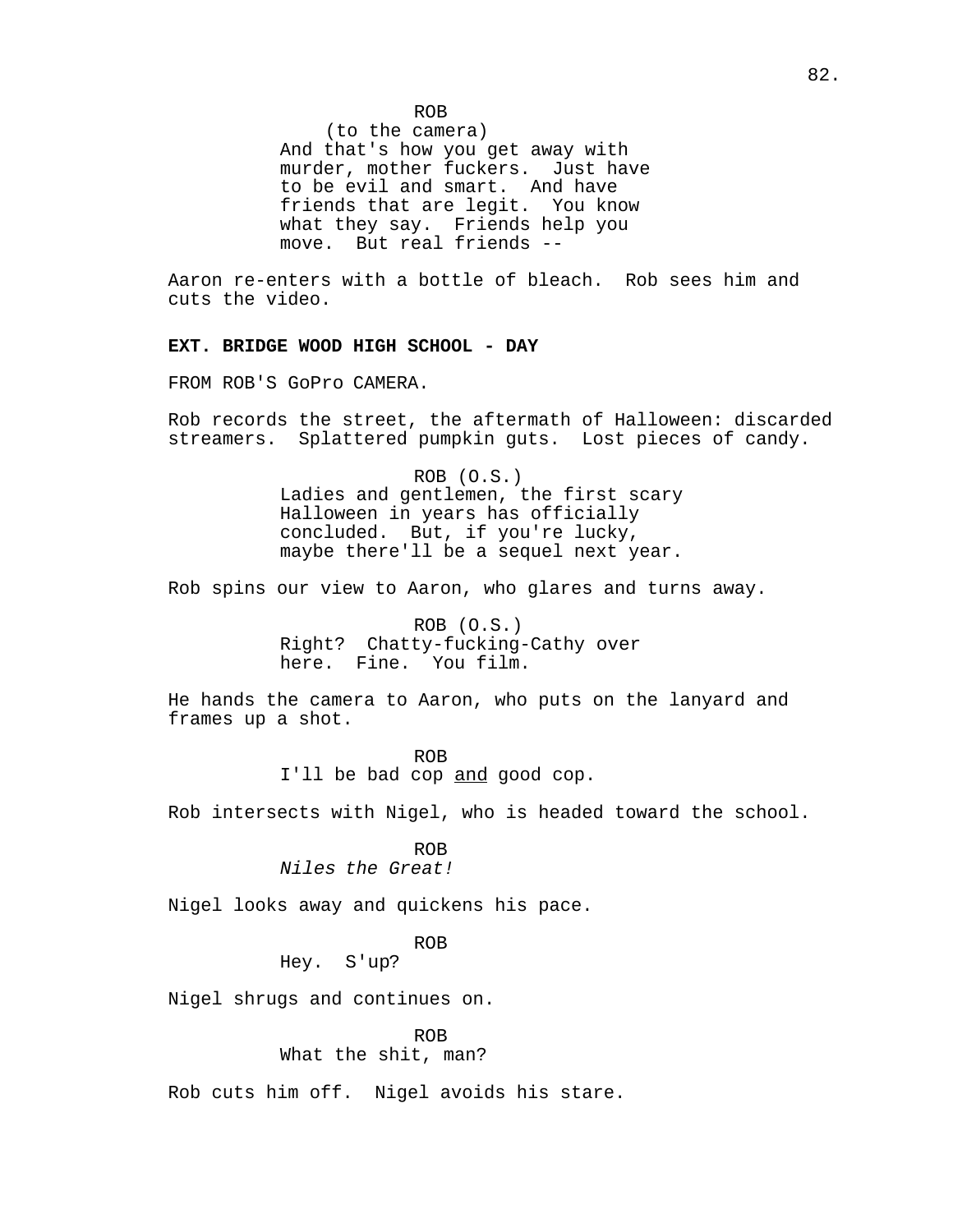NIGEL Nothing. Just don't wanna be late. ROB (laughing) To Spanish? Mother fucker, you are Spanish. Niles tries to maneuver around him, but Rob stops him. ROB (suddenly serious) No, really, man. What's up? A bead of sweat drops from Nigel's brow. Rob's smile fades. ROB Nigel ... what? NIGEL Desmond gave the cops a list of all the weird kids at school, and they came to my house -- they were trying to pin that shit on me! They interrogated me ... asked questions about the party. ROB What did you say, Nigel? Nigel stammers. Rob's face burns red. He shoves Nigel against the fence. ROB Tell me! NIGEL I said I thought I saw your truck. ROB Fuck! What the fuck, Nigel? Rob slams him into the fence repeatedly. Aaron drops the camera and intervenes -- we see the boys' feet as the dangling camera catches Aaron separating them. ROB (O.S.) That's what they do, ass hole! It's a fucking mind game! They didn't have shit, and they knew if they fucked with you, you'd help them pin it on anyone they wanted to!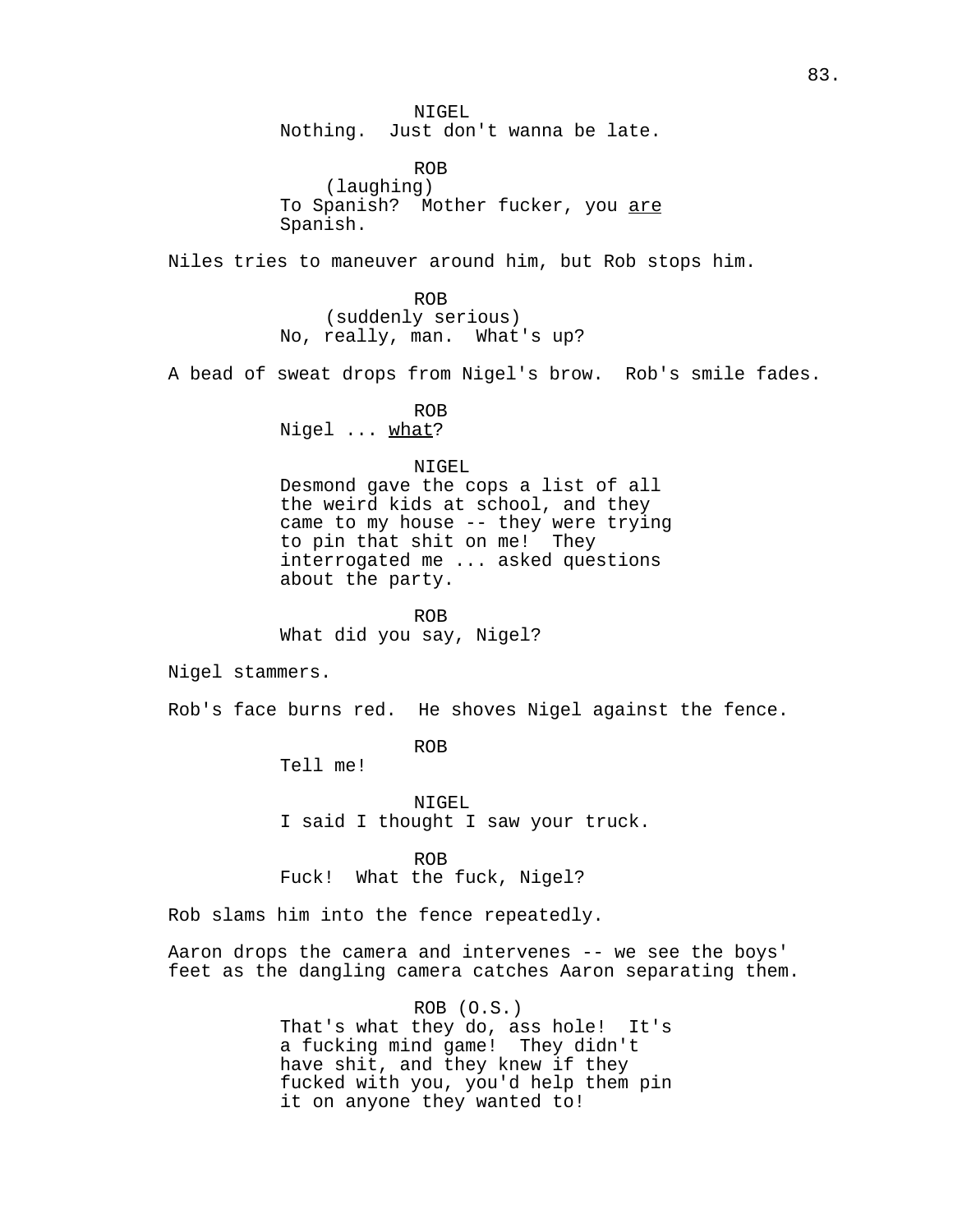Rob.

Aaron tilts the camera to show five cops going over paperwork in the lot about thirty yards away. Aaron zooms in.

Rob punches Nigel in the chest as hard as he can, sending him to the sidewalk like a ton of bricks.

> ROB You just killed us, ass hole.

> > AARON (O.S.)

Come on.

Aaron physically drags Rob away.

ROB

Get off me.

Rob breaks free of his grip and sprints to the truck. Aaron hurries to catch up.

> AARON (O.S.) What are we gonna do?

ROB I planned for this.

AARON (O.S.) ... What? What do you --

ROB -- I said we're prepared!

#### **INT. ROB'S HOUSE - DEN - DAY**

FROM ROB'S LAPTOP CAMERA ON THE BOOK SHELF.

Aaron sulks on the couch.

AARON We should just go.

Rob enters and sets his duffel bags on the coffee table.

ROB Yeah? How far would we get?

AARON I dunno. We'll figure something out on the way.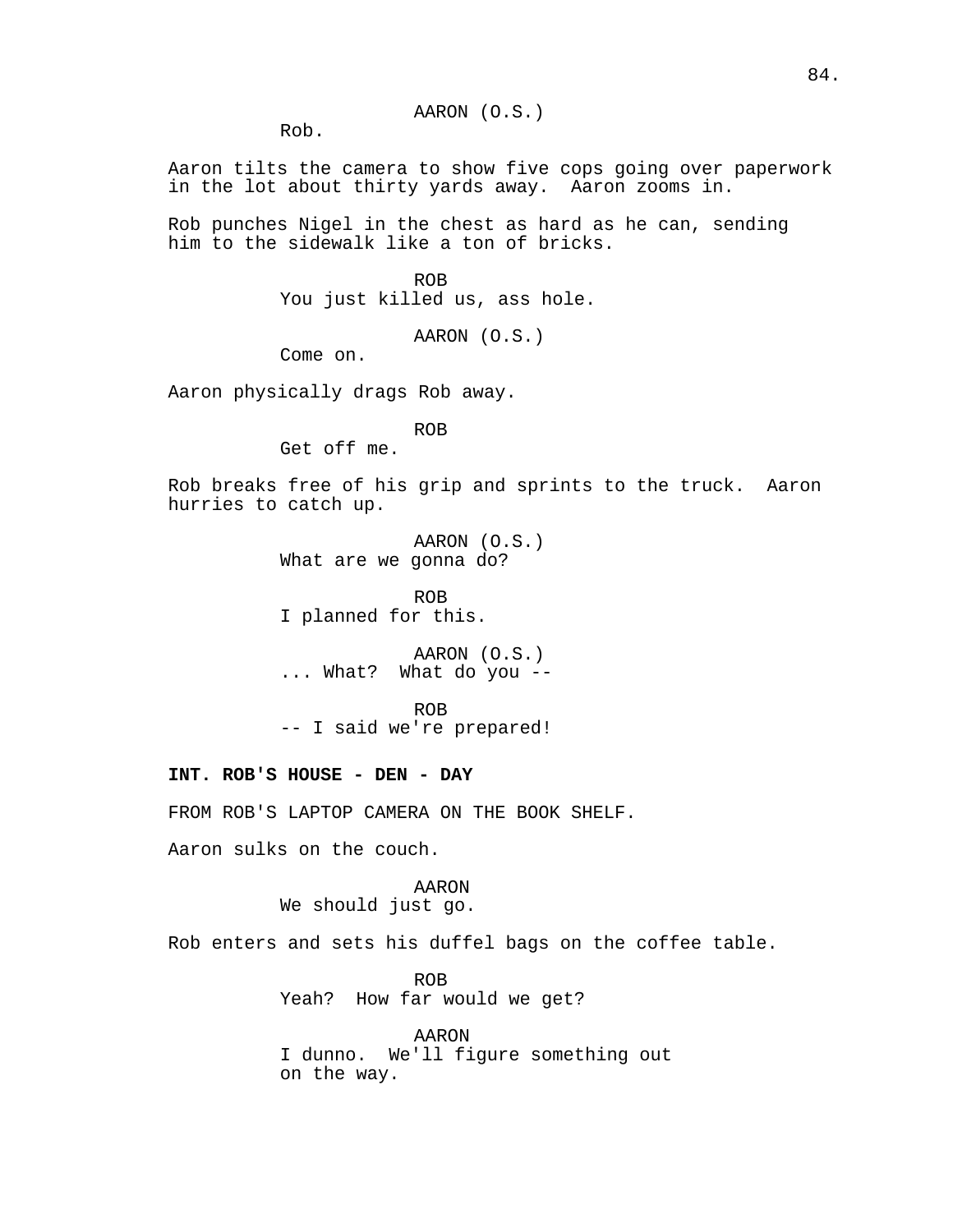ROB

No. This isn't gonna end on their terms. If they win and we die, then all of this was for nothing.

AARON What are you talking about?

ROB

I'm saying it ends on our terms, in one final merciless, unrepentant act of destruction. Our legacy. Our movie. Our terms. Do you even know what my dad kept in his shed?

Rob gestures to the bags. Aaron carefully unzips one and peeks inside. He settles back into his seat, a face of dread.

> ROB We're gonna plant these bombs at every feasible entry point, and then we're gonna take this whole fucking house, and everyone in it, straight to hell with us.

Rob unzips the other bag and pulls out an assault rifle.

ROB

They try to get in through the front, we mow them down. They try to get in any other way, **boom**. We all go together. No matter what, we raise the body count and go out our way.

AARON

Your way. Shit, man.

ROB

Shut the fuck up. This is what we wanted. The news is gonna show pictures and videos of what we did, every fucking Halloween. You and I, Menace and A-bomb -- we'll be immortal. And once these videos get out, we will have created the ultimate horror movie, the first in a brand new horror sub-genre. Reality horror.

Rob checks his watch.

ROB Let's set this shit up. We don't have much time.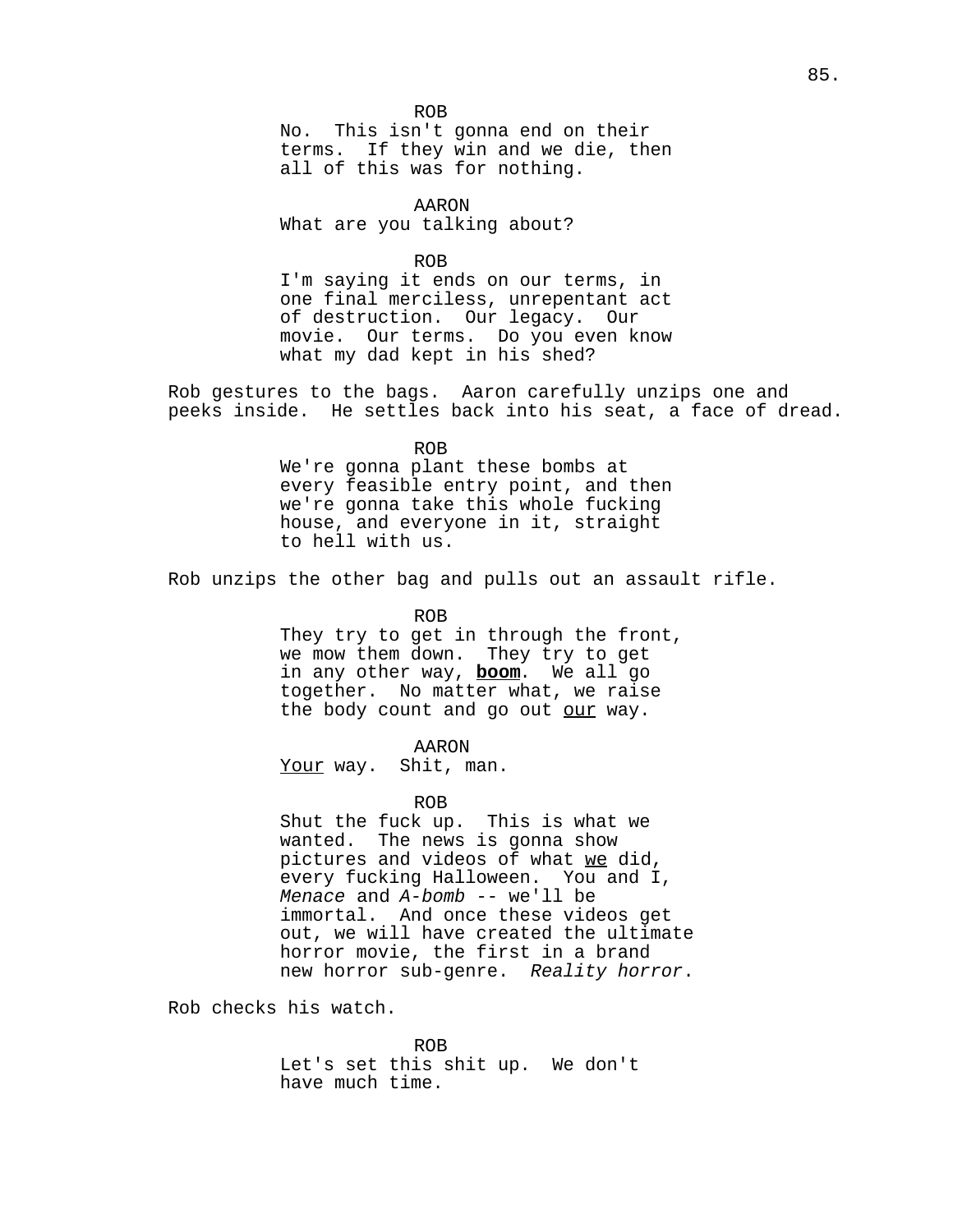# AARON

This is wrong.

Rob's fingers tense around the gun.

ROB Don't go bitching out now.

Aaron shakes his head and stands up.

ROB

(heading to laptop) I'll show you how to rig the first one, and then you can do the rest while I arm the drone and import the video files. You want me to upload yours, too? (smirk) Or are they all just creepy pics of Karen through her window?

Rob collects the laptop.

## **INT. ROB'S HOUSE - ROB'S BEDROOM - DAY**

FROM ROB'S LAPTOP CAMERA.

Rob clicks his mouse and looks smugly into the lens.

ROB

You ready for this shit? If you want to see how it all started, you'll find it on our YouTube page. And if you want to see how it ends, all you have to do is make some popcorn, click over to the news, and enjoy.

Rob pulls on a tactical harness and attaches his body cam.

ROB

But, what comes after is just as important. Let's franchise this This is a call to action to make your own sequel. Spread fear. Spread pain.

Rob is distracted by the "Night of the Dark" DVD sitting on his desk. He examines it with a bittersweet grin.

> ROB Don't worry about being hated by your communities, because you probably already are. Fuck them. (MORE)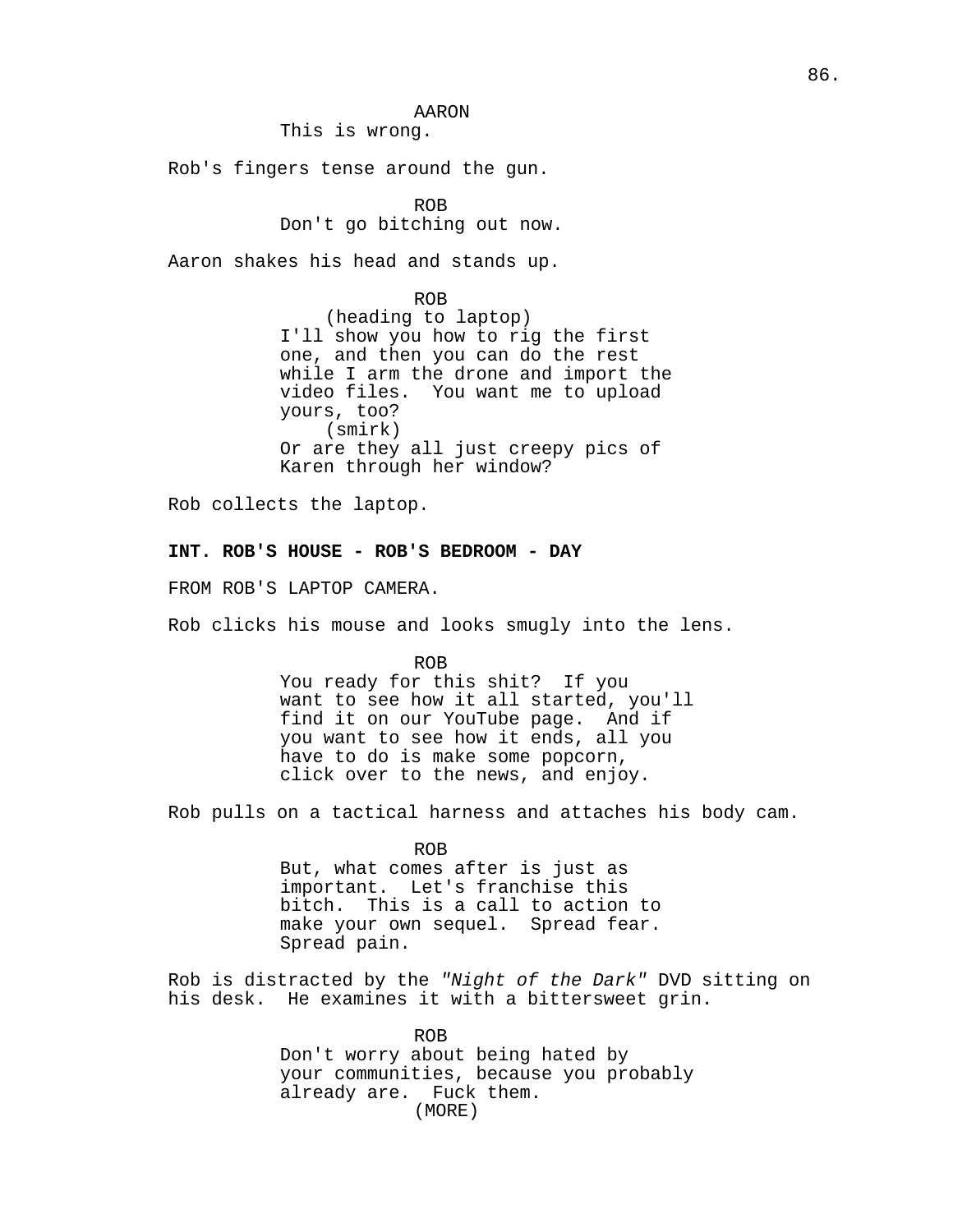ROB (CONT'D) Let me be your hero, and you can be heroes to others. In the end, we'll all be immortal together.

He checks the progress of his upload.

ROB Ugh. Fifteen more minutes. Good thing the cops are never on time, right?

# **INT. ROB'S HOUSE - DEN - DAY**

FROM THE GoPro.

Aaron aims the camera at his fearful visage.

AARON

That thing that happened with the seniors' cars last year? That was us, too. It was Rob's idea, but I helped. I always do, I dunno why. (quietly) You always wanted me to be perfect, and I tried -- I really did, but, I'm not perfect, Mom. I'm not perfect --

ROB (O.S.)

-- All set?

Rob enters the den, aims the assault rifle at the door, and pretends to mow down intruders while emitting a battle cry.

> AARON I double checked. We're good.

Aaron casts the GoPro one final remorseful glance and sets the camera on the bookshelf. He heads toward Rob to block him from checking the bombs.

> ROB Hell yeah. ... Wait --

He raises an eyebrow at Aaron.

ALTERNATE BETWEEN ROB'S BODY CAM AND THE GoPro.

ROB

You fucked up.

Aaron feigns surprise, looks at his work, and opens his mouth to speak. Rob pushes past him to check another.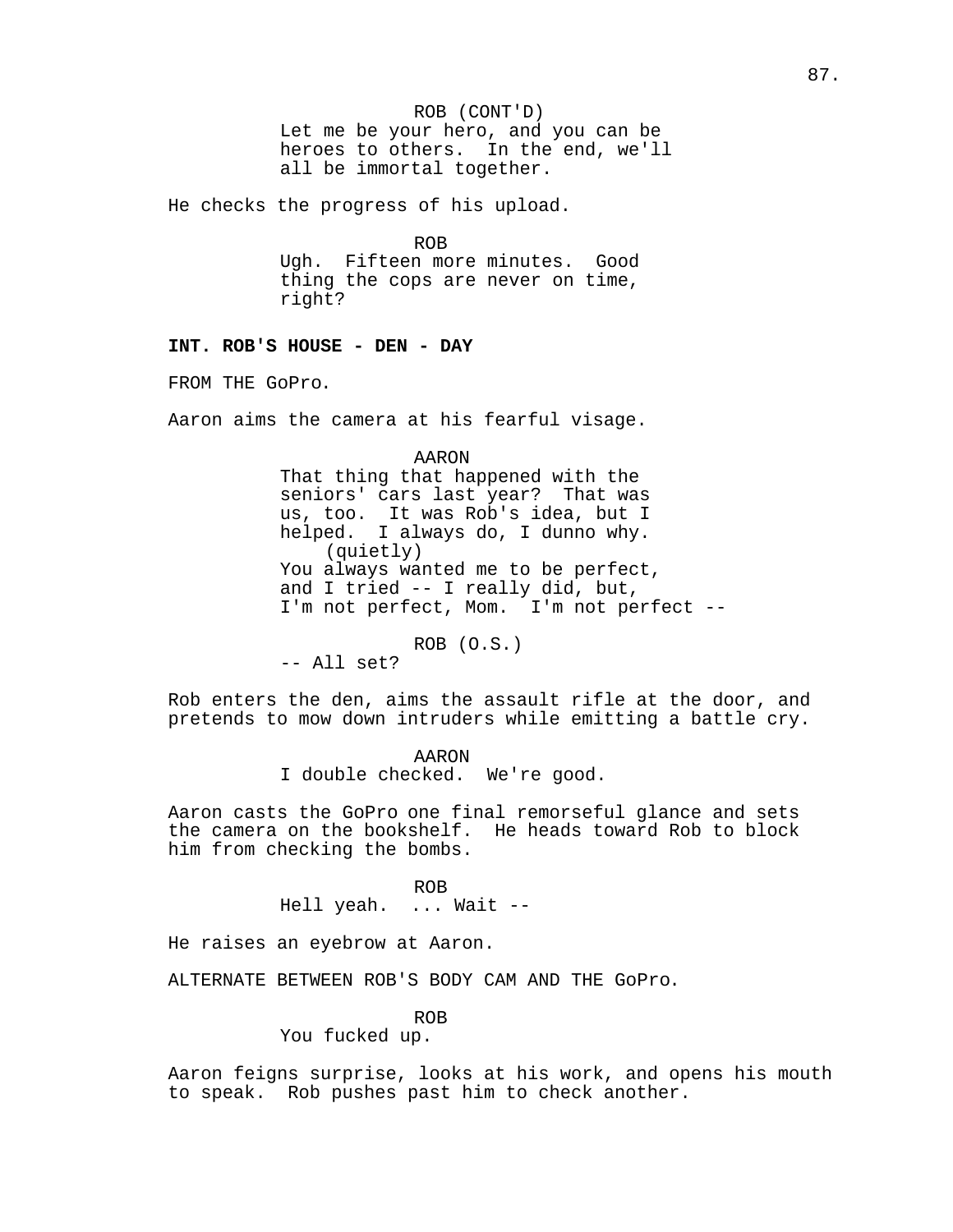ROB This one, too. Did you even -- you gotta do it like this one --

Rob heads to the bomb he rigged himself and squints.

ROB ... This one's fucked, too ... (turning to Aaron) You did this on purpose. You're trying to sabotage me.

#### AARON

Rob ... I ....

ROB I trusted you. You're the only human being I've ever trusted in my entire fucking life.

AARON We can't do this. We have to stop.

ROB

Stop.

Rob shrugs and puts his gun down. He backhands Aaron, sending him to the ground. Rob mounts and punches him repeatedly.

> ROB You fucked us, ass hole! You fucked everything!

Rob bangs Aaron's head against the floor.

SIRENS FADE UP FROM OUTSIDE.

ROB

FUCK!

Rob gets up and spins toward the gun. Aaron -- a bloody mess -- trips him. Rob lands hard. He crawls aggressively toward his weapon, but Aaron is attached to him at the waist.

> ROB Get the fuck off of me! I'm not going down alone!

> > AARON

You won't!

Rob stops to unpack this statement.

AARON

You won't.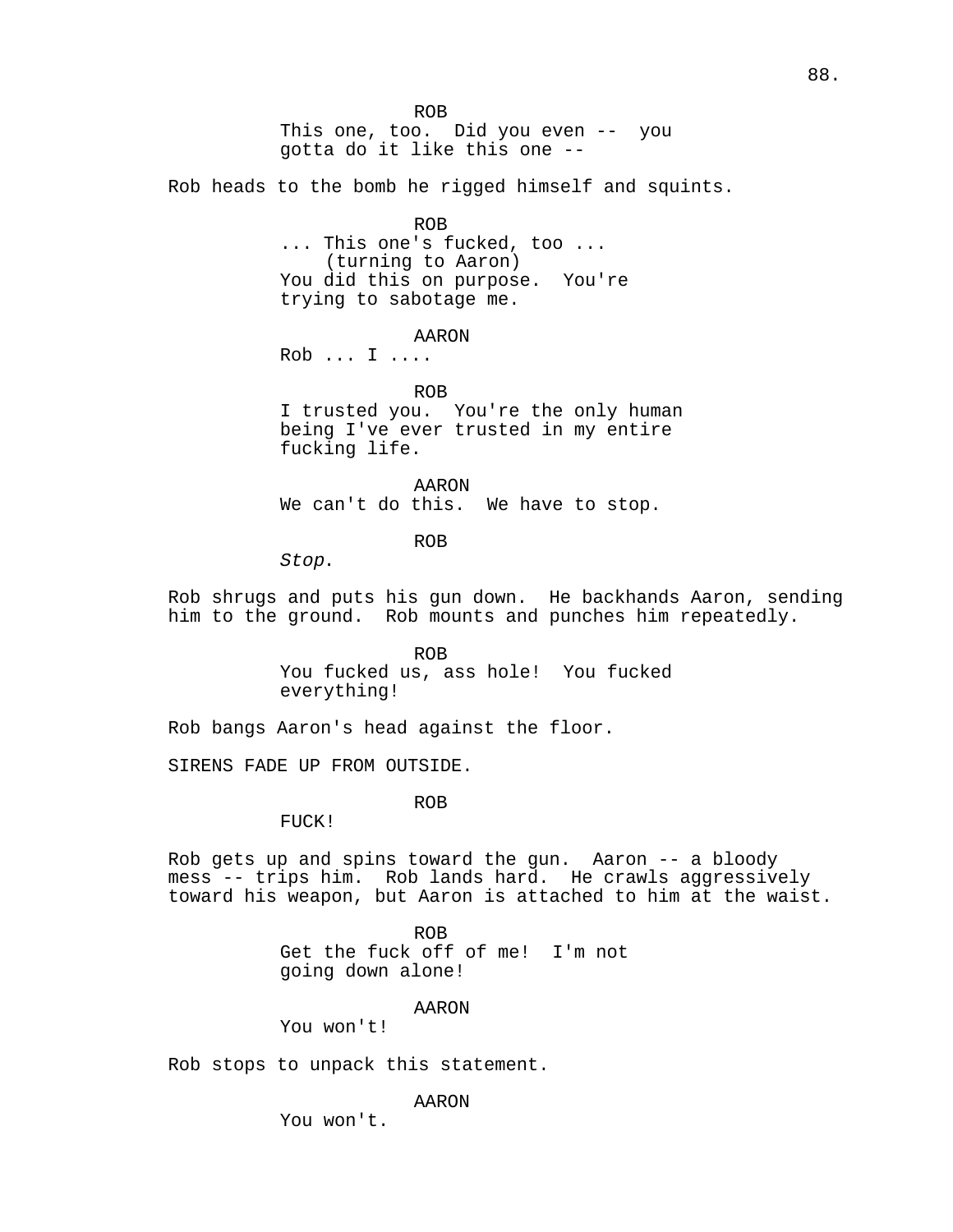Rob wiggles free, snatches the gun, and heads for the door. Aaron drags himself to his feet and hobbles after him.

Aaron is on his heels ...

**BOOM.** 

The front door BURSTS OPEN.

A S.W.A.T. team files in through the front door, sees Rob armed, and opens fire. They gun both teens down with ease.

Aaron lands first, then Rob on top of him, overlapping -- in front of Aaron as always.

The room is still for a moment.

The S.W.A.T. team fans out to secure the house.

One member examines the nearest bomb.

Rob and Aaron bleed out on the carpet, dead. A S.W.A.T. member cuts the recording.

CUT TO BLACK:

#### **EXT. COURTHOUSE - DAY**

FROM A NEWS CAMERA.

The Channel 5 News Reporter reports in the rain.

REPORTER This just in. We have a verdict in the Bridge Wood case ...

The reporter squints and listens carefully to her earpiece.

### REPORTER

Carol Paulson was found guilty of spoliation regarding her son's alibi on the night of eighteen-year-old Nicole Miller's disappearance. In addition to the civil case filed by Miller's family, Paulson will be held accountable for withholding information that may have been used to locate Miller before her tragic death at the hands of her son, Aaron Paulson and his accomplice, Robert Powell, both eighteen.